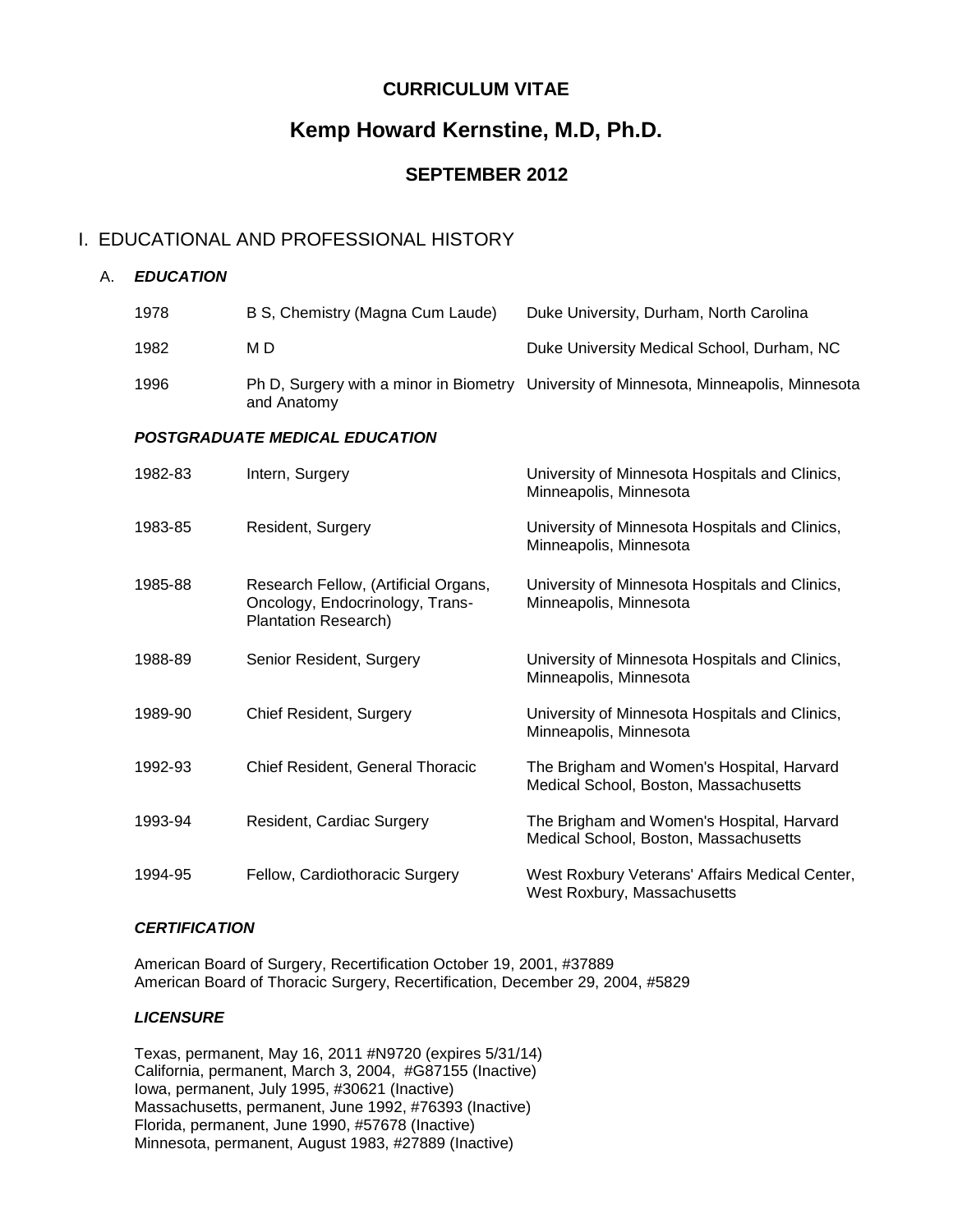#### *OTHER*

American College of Surgeons Advanced Trauma Life Support, August 1996 National Board of Medical Examiners Certificate, July 1983, #255638

Advanced Laparoscopic Training by Ethicon Endo-Surgery, June 25, 2003

Responsible Assertive Management, Engineering 885.60/Q8640, University California at Los Angeles, Instructor Ed Lange, PhD, November 19-20, 2004

Personal Executive Coaching, Corporate Coaching International, Pasadena California; Bruce Heller Ph.D., Executive Coach February, 2006 to March, 2007

Leadership Course, Certificated Program, University of Texas Southwestern, September – December, 2011

#### B. *PROFESSIONAL AND ACADEMIC APPOINTMENTS*

| 1992-95   | Instructor, Cardiothoracic Surgery, The Brigham and Women's Hospital, Harvard Medical<br>School, Boston, Massachusetts                        |
|-----------|-----------------------------------------------------------------------------------------------------------------------------------------------|
| 1995-2004 | Staff Surgeon, The University of Iowa Hospitals and Clinics, Department of Surgery, Iowa<br>City, IA                                          |
| 1995-2004 | Staff Surgeon, Veterans' Affairs Medical Center, Surgical Services, Iowa City, Iowa                                                           |
| 1999-2004 | Chief, Section of Thoracic Surgery, Division of Cardiothoracic Surgery, Department of<br>Surgery, University of Iowa, Iowa City, IA           |
| 1995-98   | Surgical Director, Lung Transplantation Program, The University of Iowa Hospitals and<br>Clinics, Iowa City, IA                               |
| 1995-2004 | Surgical Director, Lung Volume Reduction Program, The University of Iowa Hospitals and<br>Clinics, Iowa City, IA                              |
| 1995-2004 | Surgical Chair, Cancer and Leukemia Group B, The University of Iowa Hospitals and<br>Clinics, Iowa City, IA                                   |
| 1997-2000 | Critical Care Liaison, The University of Iowa Hospitals and Clinics, Cardiothoracic Division,<br>Iowa City, IA                                |
| 1995-98   | Assistant Professor of Surgery, Cardiothoracic Surgery, The University of Iowa College of<br>Medicine, Department of Surgery, Iowa City, Iowa |
| 1998-2004 | Associate Professor of Surgery, Cardiothoracic Surgery, The University of Iowa College of<br>Medicine, Department of Surgery, Iowa City, Iowa |
| 2004-2004 | Professor of Surgery, Cardiothoracic Surgery, The University of Iowa College of Medicine,<br>Department of Surgery, Iowa City, Iowa           |
| 2004-2010 | Professor, Beckman Research Institute, Director, Department of Thoracic Surgery; City of<br>Hope National Medical Center, Duarte, California. |
| 2004-2010 | Director, Lung Cancer and Thoracic Oncology Program; City of Hope National Medical<br>Center, Duarte, California.                             |
| 2004-2010 | Chief, Division of Thoracic Surgery, City of Hope National Medical Center, Duarte,<br>California.                                             |
| 2008-2009 | American College of Surgeons Oncology Group Scientific Committee, Temporary Member                                                            |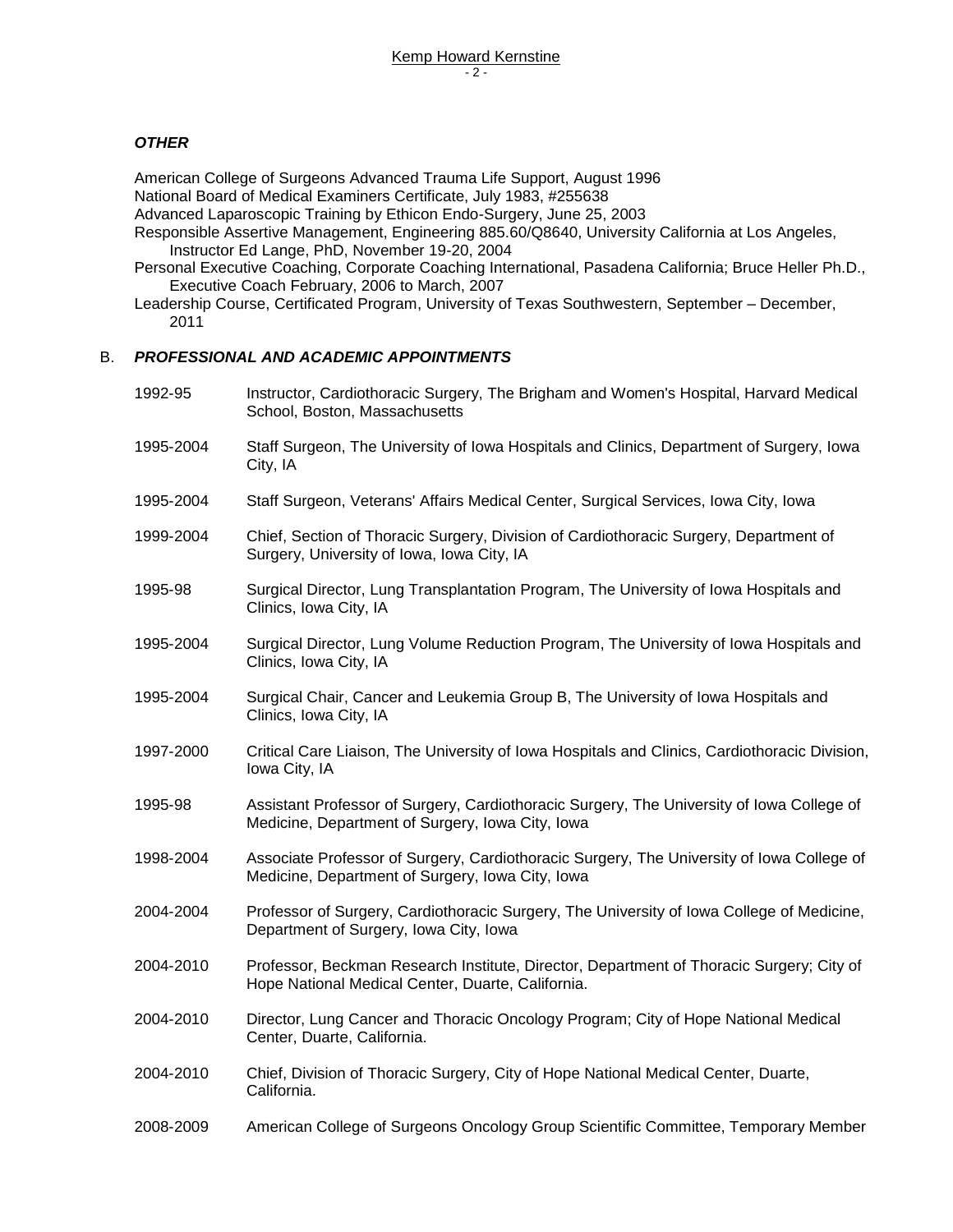# Kemp Howard Kernstine

|  | ×<br>۰.<br>×<br>۰, |  |
|--|--------------------|--|
|--|--------------------|--|

- 2009-2011 Voluntary Clinical Professor of Surgery, University of California, San Diego, California
- 2010 Treasurer, Clinical Robotic Surgery Association
- 2008-2010 Chairman, Workforce on Research and Clinical Trials, Society of Thoracic Surgeons
- 2007-2011 Vice-Chairman, Surgery, Southwest Oncology Group
- 2007-2011 Chairman, Thoracic Surgery Subcommittee, Lung Committee, Southwest Oncology Group
- 2007-2011 Chairman, Malignant Pleural/Peritoneal Mesothelioma Task Force, Southwest Oncology Group
- 2007-2011 Vice-Chairman, Lung Committee, Southwest Oncology Group
- 2008- American College of Surgeons Oncology Group Representative to the National Cancer Institute, Lung Intergroup Correlative Science Committee, Cancer Therapy Evaluation Program (CTEP)
- 2007-2011 Executive Board Member, The International Society for Minimally Invasive Cardiothoracic Surgery (ISMICS), 3-Year Term
- 2011- Professor of Cardiothoracic Surgery, UT Southwestern Medical Center, Dallas, TX
- 2011- Robert Tucker Hayes Foundation Distinguished Chair in Cardiothoracic Surgery
- 2011- Chairman, Division of Thoracic Surgery, University of Texas Southwestern Medical Center, Dallas, TX

#### *PROFESSIONAL AFFILIATIONS*

| 1977-     | American Medical Association                                                                          |
|-----------|-------------------------------------------------------------------------------------------------------|
| 1983-     | Duke Alumni Association #24966                                                                        |
| 1983-     | American College of Surgeons, Fellow, ID #2998911                                                     |
| 1985-2005 | American Society for Artificial Internal Organs (ASAIO), ID #15091, #3210                             |
| 1986-90   | American Diabetes Association                                                                         |
| 1986-90   | International Study Group of Diabetes Treatment with Implantable Insulin Delivery Devices<br>(ISGIID) |
| 1990-94   | <b>Florida Medical Society</b>                                                                        |
| 1992-96   | <b>Massachusetts Medical Society</b>                                                                  |
| 1995-     | <b>Brigham Surgical Society</b>                                                                       |
| 1995-2004 | Unified Network for Organ Sharing                                                                     |
| 1995-2004 | International Society for Heart and Lung Transplantation #12678                                       |
| 1995-     | American College of Chest Physicians, Fellow Member 1998 #173701                                      |
| 1995-2005 | American Heart Association, Council on Cardiopulmonary and Critical Care                              |
| 1995-2004 | Iowa Medical Society (036-07-82-059-6)                                                                |
| 1995-2004 | <b>Johnson County Medical Society</b>                                                                 |
| 1996-     | Society of Thoracic Surgeons, Fellow Member 1998, ID#111497                                           |
| 1997-     | American Thoracic Society, ID# 00038766                                                               |
| 1998-     | American College of Cardiology, Fellow Member ID #620045                                              |
| 1997-     | Duke Medical Alumni Association                                                                       |
| 1997-     | <b>General Thoracic Surgical Club</b>                                                                 |
| 1997-2004 | Society for Clinical Trials                                                                           |
| 1998-2007 | The American Broncho-Esophageal Association                                                           |
| 1998-     | American Society of Clinical Oncology, Active Member, ID# 30017                                       |
| 1999-     | International Association for the Study of Lung Cancer                                                |
| 2000-     | The Society of Surgical Oncology, ID# 09151                                                           |
| 2001-2004 | The American College of Surgeons Oncology Group, Surgical and Principal Investigator                  |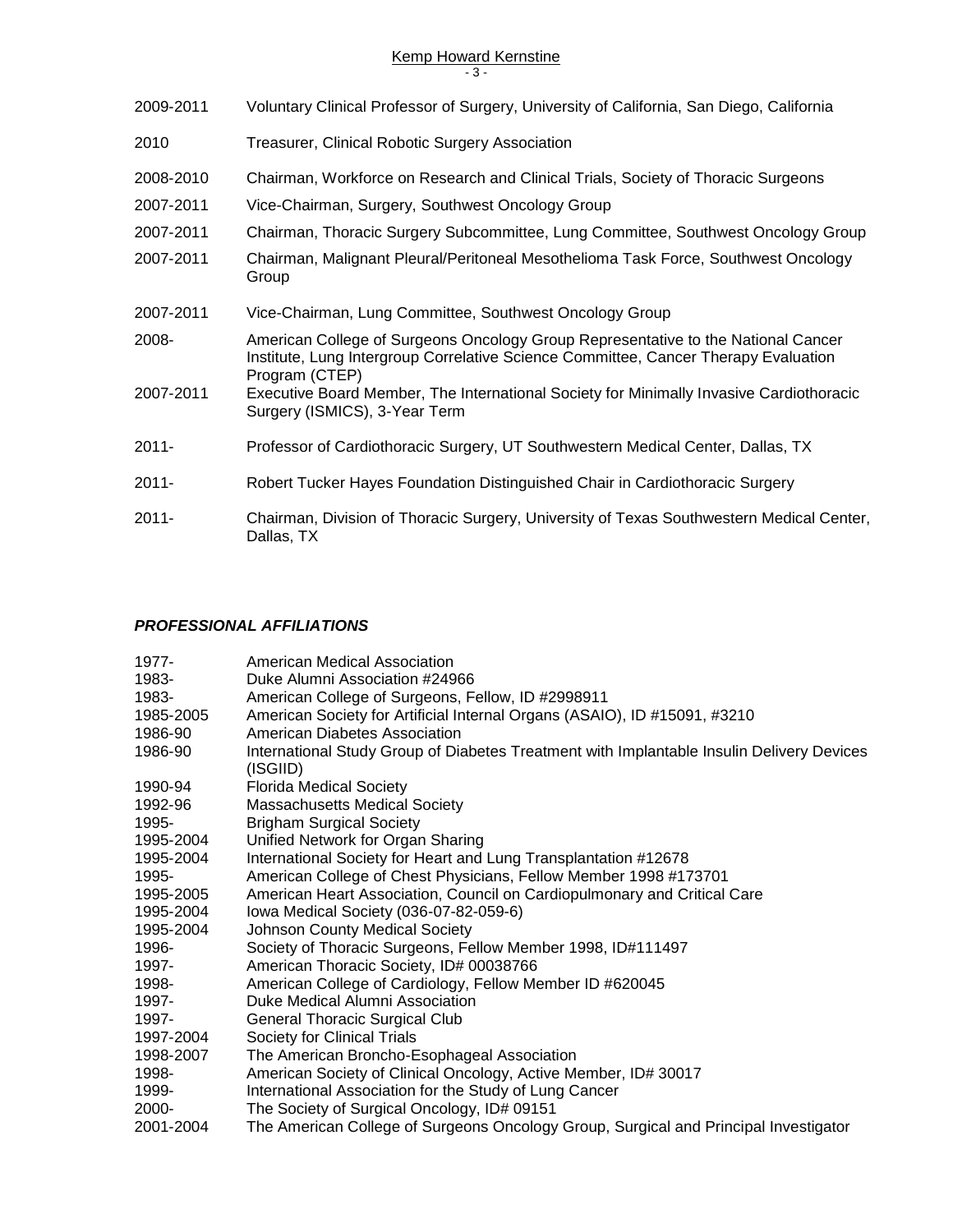2004-2010 American College of Surgeons Oncology Group, Thoracic Organ Site representative to the Education Committee 2005-2010 NCCN (National Comprehensive Cancer Network) Advisory Board on Physician Communication and Marketing 2005- Esophageal Club, American College of Surgeons 2005- Southwest Oncology Group, #34919 2005- Los Angeles County Medical Association, California Medical Association, #779359 2004- International Society of Minimally Invasive Cardiothoracic Surgery (ISMICS) 2007-2011 Minimally Invasive Robotic Association 2006- 21st Century Cardiothoracic Surgical Society (21CCSS) 2007- American Association for Thoracic Surgery 2005- Western Thoracic Surgical Association (WTSA) 2009- European Society of Thoracic Surgeons 2009-2011 Clinical Robotic Surgery Association (CRSA) 2011- European Association for Cardiothoracic Surgery 2011- Dallas County Medical Society

2012- Texas Medical Association

#### C. *HONORS AND AWARDS*

| 1978      | Phi Lambda Upsilon Honorary Chemical Society, Duke University                                     |
|-----------|---------------------------------------------------------------------------------------------------|
| 1978-80   | Wilder Medical School Scholarship                                                                 |
| 1980-81   | Howard Hughes Medical Research Fellow, Duke University                                            |
| 1986      | Phi Kappa Phi Honor Society, Graduate School, Minnesota                                           |
| 1988      | Travel Fellowship Award, American Society for Artificial Organs                                   |
| 1988      | Willem J. Kolff Young Investigators Award, ASAIO, Reno, Nevada                                    |
| 1990      | Co-Chairman for "Forms of Therapy" Session, American Diabetes Association 50 <sup>th</sup> Annual |
|           | Meeting, Atlanta, Georgia                                                                         |
| 2003      | Brigham and Women's Hospital Thoracic Alumnus of the Year 2003                                    |
| 2003      | Alley-Sheridan Fellow/Thoracic Surgery Foundation for Research and Education in                   |
|           | Association with The Division of Health Policy Research and Education, Harvard                    |
|           | University, "Skills for the New World of Health Care", Kennedy School of Government,              |
|           | Boston, MA. April 26 - May 4, 2003.                                                               |
| 2005-2012 | America's Top Doctorsfor Cancer, www.castleconnolly.com                                           |
| 2008-2012 | America's Top Doctors                                                                             |
| 2007-2012 | Pasadena Top Docs                                                                                 |
| 2012      | Thoracic Surgery Foundation for Research and Education, Leadership Program in Health              |
|           | Policy and Management, Heller School for Social Policy and Management, Brandeis                   |
|           | University, May 20-26, 2012                                                                       |
| 2012      | D Magazine 2012 Best Doctors                                                                      |

## II. TEACHING

#### A. *TEACHING ASSIGNMENTS*

*University of Iowa*

- Cardiothoracic Fellow assigned to General Thoracic Surgery Service (every 4 months) General Surgery Resident, PGY-4, assigned to the General Thoracic Surgery Service (1 every 2 months)
- General Surgery Resident, PGY-1, assigned to Cardiothoracic Surgery Service (every month)
- General Surgery Resident, PGY-2, assigned to Cardiothoracic Surgery Service (every month)
- Junior Medical Students, one student, assigned to General Thoracic Surgery Service (every six weeks)
- Senior Medical Students, 1 month Sub-Internship for General Thoracic Surgery Service (upon request)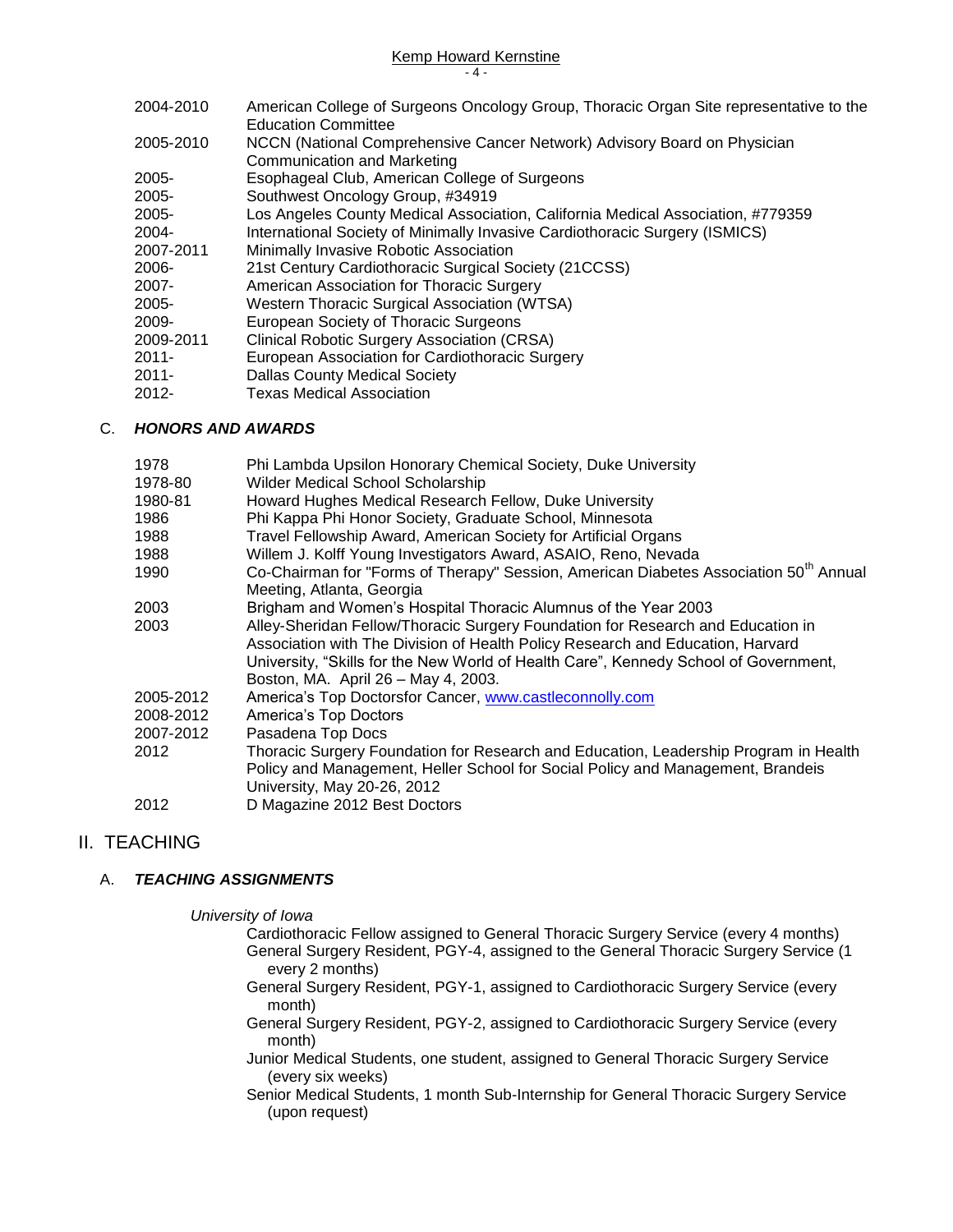#### Kemp Howard Kernstine - 5 -

Surgery Postgraduate Course, Thoracoscopic Pulmonary Surgery Current Status (upon request)

*Graduate School of City of Hope National Medical Center and Beckman Research Institute* School of Biology, Instructor

Lung Cancer Biology, Cancer Biology Graduate Course Series for Doctoral and Post-Doctoral Students

General Oncology Fellows-1-2 lectures per year

*University of California of San Diego* 

Surgery Resident Rotation, lectures and daily contact Director of Second-Year General Surgery Rotation, July 2005 – June, 2009

#### B. *LECTURES*

*Lectures to Cardiothoracic Fellows (University of Iowa):*

| Weekly           | Cardiothoracic Morbidity/Mortality Conference                                                      |
|------------------|----------------------------------------------------------------------------------------------------|
| Aug. 19, 1995    | Animal demonstration and lecture on Thoracoscopic Belsey Fundoplication                            |
| Sept. 23, 1995   | Lung volume reduction surgery for end-stage emphysema                                              |
| Dec. 16, 1995    | SESATS, Preparation for Inservice, General Thoracic Surgery                                        |
| 5 x Weekly       | Cardiac Cath Review                                                                                |
| May 1996         | Review of presentations presented at the American Association for Thoracic Surgery in<br>San Diego |
| <b>June 1996</b> | SESATS, Preparation for Inservice, General Thoracic Surgery                                        |
| Aug. 24, 1996    | SESATS, Preparation for Inservice, General Thoracic Surgery                                        |
| Oct. 5, 1996     | <b>Empyema and Chest Infections</b>                                                                |
| Nov. 16, 1996    | Postoperative care and management of the general thoracic patient (with Nicholas Rossi)            |
| Jan. 18, 1997    | Esophageal anatomy, physiology and diagnosis                                                       |
| Feb. 1, 1997     | Operative procedures for esophageal disease                                                        |
| Feb. 22, 1997    | Carcinoma of the esophagus                                                                         |
| May 31, 1997     | The pleura and the diaphragm                                                                       |
| June 28, 1997    | Trachea                                                                                            |
| July 19, 1997    | Diagnosis and staging of lung cancer                                                               |
| Aug. 16, 1997    | Postoperative care in the general thoracic patient                                                 |
| Sept. 20, 1997   | Congenital and inflammatory diseases of the lung                                                   |
| Oct. 4, 1997     | Pleura and the diaphragm                                                                           |
| Jan. 24, 1998    | Inflammatory diseases of the lung                                                                  |
| April 29, 2002   | Mock Oral Exam on General Thoracic Clinical Scenarios                                              |
| May 14, 2004     | Monthly to Bi-Monthly Presentations on General Thoracic Topics, Medical Student<br>Presenters      |
| May 14, 2004     | Trachea                                                                                            |
|                  |                                                                                                    |
|                  | Lectures to Perfusion Graduate Students (University of Iowa):                                      |
| Nov. 95,96       | Aortic valve disease                                                                               |
| Nov. 95,96       | Mitral valve disease                                                                               |
| Nov. 95,97       | Lung and heart-lung transplantation                                                                |
| Nov. 5, 1997     | Coronary artery disease, part 1                                                                    |
| Nov. 12, 1997    | Coronary artery disease, part 2                                                                    |
| Nov. 1997        | Valve disease                                                                                      |
| Nov. 1998        | Lung transplant                                                                                    |
| Nov. 3, 1999     | Valve disease                                                                                      |
| Nov. 10, 1999    | Lung transplantation                                                                               |
| Nov. 1, 2000     | Valve disease                                                                                      |
| Nov. 8, 2000     | Valve disease/ lung transplantation                                                                |
| Nov. 15, 2000    | Lung transplantation                                                                               |
| Ongoing          | Valve Disease (Aortic and Mitral), Lung Transplantation                                            |

*Lectures to General Surgery Residents (University of Iowa):* Dec. 1995 Thoracic surgery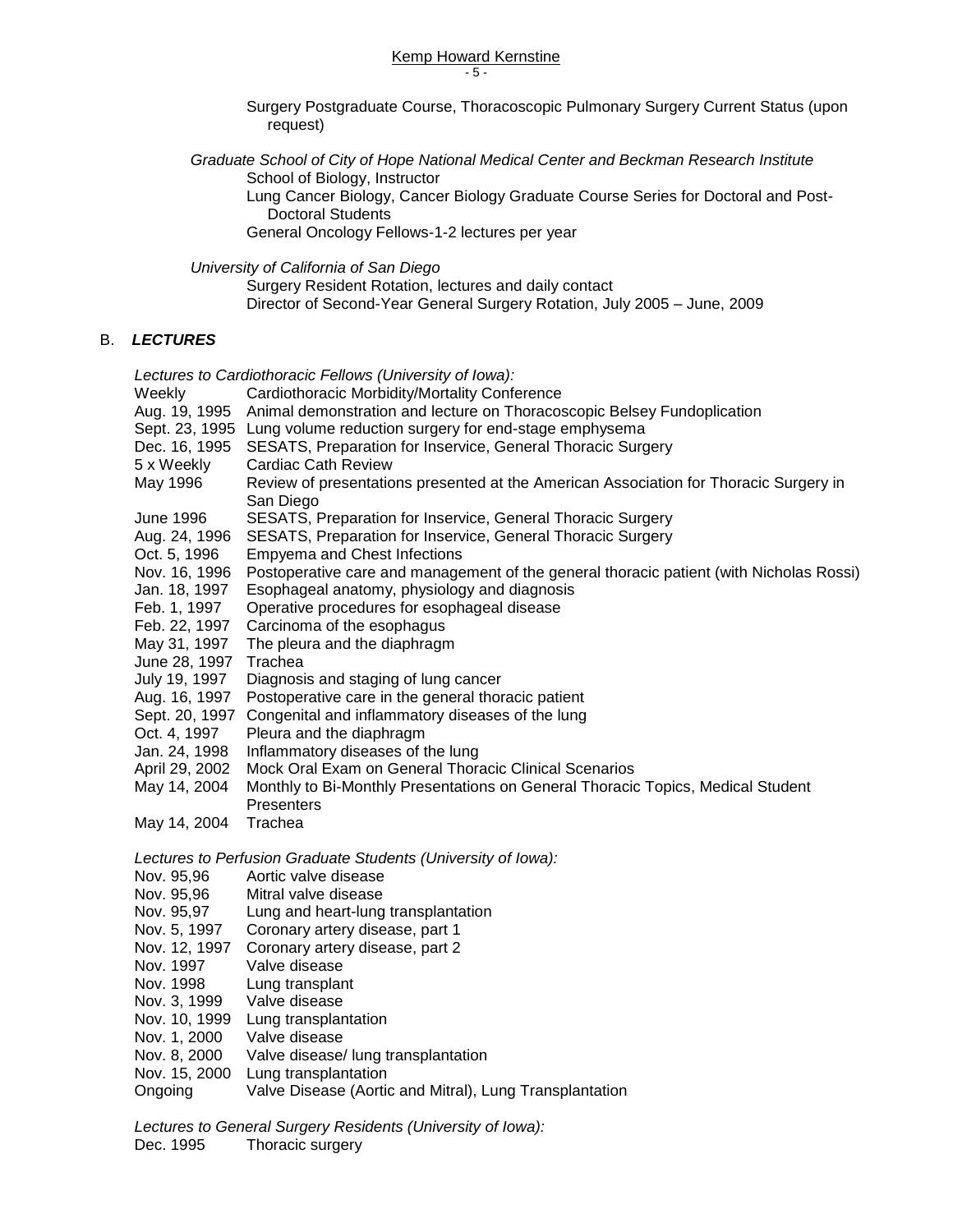| Dec. 1996      | Thoracic surgery                       |
|----------------|----------------------------------------|
| Dec. 1995      | <b>Clinical Indications Conference</b> |
| March 1997     | Lung Neoplasm                          |
| April 1997     | Lung Neoplasm                          |
| April 11, 2000 | Lung Neoplasm                          |

*Lectures to Junior Medical Students (University of Iowa):*

- 1995-1998 Lung carcinoma (every six weeks)
- 1995-2001 Thoracic infections (every six weeks)
- 1995-1999 Clinical indications conference (every six weeks)
- 1995-2004 Case presentation (every six-twelve weeks)
- 1998-2004 General thoracic surgery (every six weeks)

*Lecture to Physical Therapy Students (University of Iowa):* 1999 Thoracic surgery (April)

Jan 11, 2006 Lung Cancer Biology Graduate School, City of Hope and Beckman Research Institute

*Lectures to Cardiothoracic Fellows (University of Texas Southwestern Medical Center)* October 2011 Mock Orals for CT Residents August 2012 Indications and Accuracy of Routine Tests in General Thoracic Surgery

#### C. *STUDENTS SUPERVISED*

(name, degree objective, outcome)

General Surgery Resident, PGY-4, assigned to the General Thoracic Surgery Service (1 every 2 months) General Surgery Resident, PGY-1, assigned to Cardiothoracic Surgery Service (every month) General Surgery Resident, PGY-2, assigned to Cardiothoracic Surgery Service (every month) Junior Medical Students, one student, assigned to General Thoracic Surgery Service (every six weeks) Senior Medical Students, 1 month Sub-Internship for General Thoracic Surgery Service (upon request)

Lindy Hruska, MD, Summer Research Student, 1997 Craig Block, Summer Research Student, 1999 Bittoo Kanwar, Summer Research Student, 1999 Wyndam Stodtbeck, Summer Research Student, 1999 Ritu Sarin, Secondary Student Training Program, Summer 1999 Anisha Desai, Secondary Student Training Program, Summer 1999 Natisha Busick, M4, Research, 1999-2000 Peter Fretz, M4, Research, 1999-2000 Jared Schenk, Engineer Student, Winter semester 2000, "Web based data mining for medical systems" Jason Wickus, Engineer Student, Winter semester 2000, "Web based data mining for medical systems" Cory Christianson, M2, Summer Research Student, 2000, "ARDS" Adam Schope, M4, Senior Advisee, Sub-Internship Summer 2000, "Myasthenia gravis" Susan Nicholas, M4, Senior Advisee, Sub-Internship Fall 2000 Jennifer Swearingen, Nurse Practitioner 2<sup>nd</sup> year, Spring, 2003 Dennia Kelsey, Nurse Practitioner 2<sup>nd</sup> year, Spring, 2003 Aisha Shaheen, Master of Health Administration  $2^{nd}$  year, Spring, 2005 Natalie A. Ramirez, Summer Masters Degree Research Student, Summer, 2008 Simeon Cua, Summer Research Student, Summer, 2008 Emily Andersen, Summer Research Student, Summer, 2008 Peace Eneh, Summer Research Student, Summer, 2009

#### D. *(OTHER CONTRIBUTIONS TO INSTITUTIONAL PROGRAMS):*

#### *INSTITUTIONAL CONFERENCES, GRAND ROUNDS, JOURNAL CLUBS*

1995-2004 Cardiothoracic Morbidity/Mortality Conference (weekly) 1996-2004 Gastrointestinal Malignancy Protocols for the Multi Institutional Trial Group, Cancer and Leukemia Group B (July 15)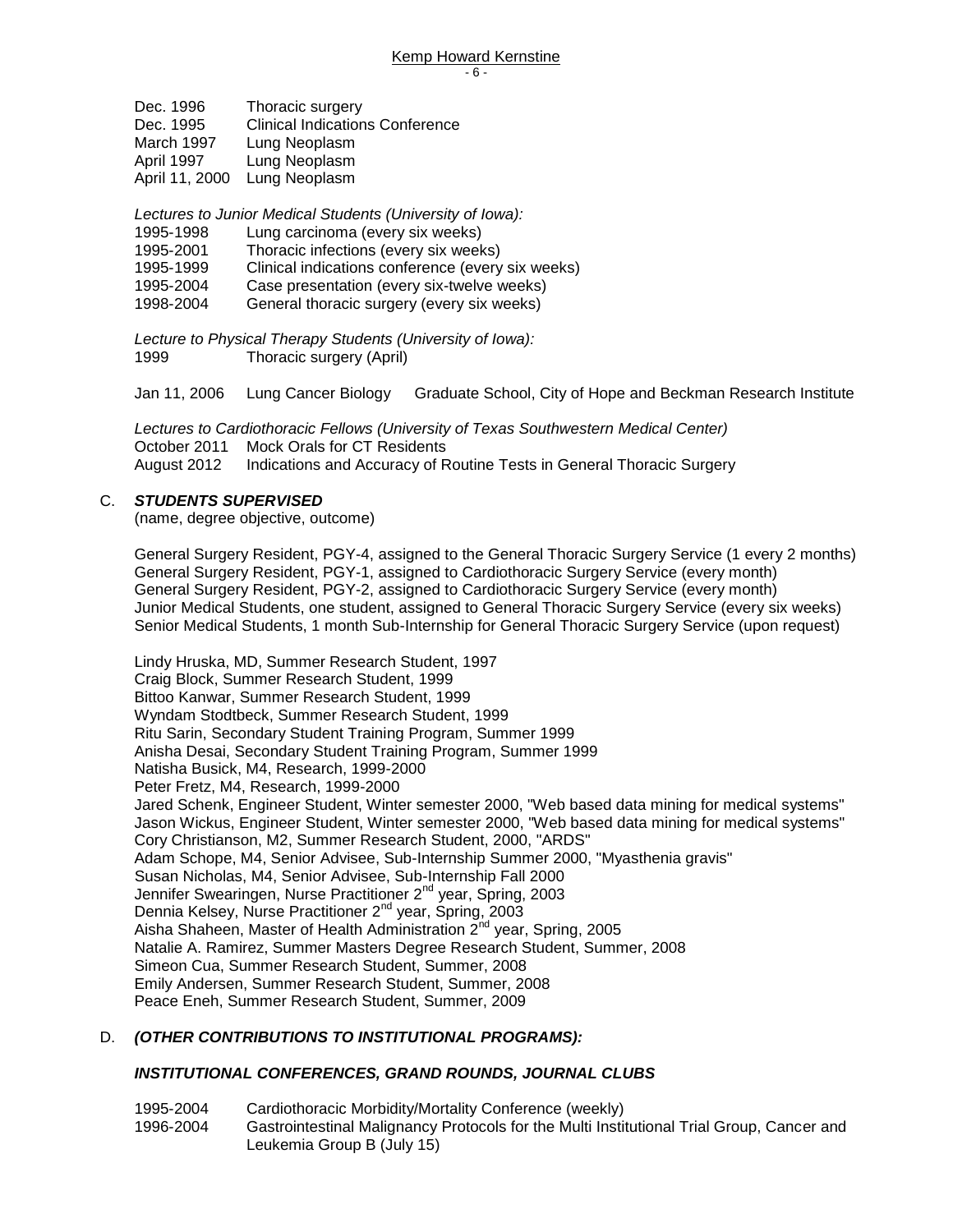#### Kemp Howard Kernstine - 7 -

 Blunt trauma to the thoracic aorta (September 5) Journal Club, Cardiothoracic Surgery Service, Thoracoscopic lung resection with Haz El-Khatib (September 21) Clinical trials in General Thoracic Surgery (April 8) Grand Rounds in General Surgery, Trends in thoracoscopic surgery (October 13) **ICU Nurses, Incardia octopus system for beating heart surgery coronary artery bypass** grafting (November 10) 1998 Nursing Inservice 4RCE, Clinical trials in thoracic surgery (April 8) Thoracic Oncology Group, Thoracic surgical procedures (April 8) Nursing Inservice 4RCE, Pulmonary embolus (May 6) Nursing Inservice 4RCE, Thymectomy (June 3) Nursing Inservice 4RCE, Postoperative care issues (July 1) Physical Therapy Inservice, Surgical procedures in thoracic surgical patients (July 29) Nursing Inservice 4RCE, Tracheal papilloma disease (September 9) Nursing Inservice 4RCE, Thoracic CareMaps and order rationale (October 7) Nursing Inservice 4RCW, Flash pulmonary edema (November 4) Grand Rounds in General Surgery, Esophageal tumors (November 16) 1998 Nursing Inservice 4RCE, Talc pleurodesis (December 2) Nursing Inservice 4RCE, Thoracic case study: Esophageal surgery with laryngectomy & tracheostomy (February 3) Nursing Inservice, 4RCW, Off-pump cardiac bypass (March 10) Nursing Inservice, 4RCE, Lung cancer: Staging, treatment, prognosis (April 7) Nursing Inservice, 4RCW, Cardiac surgery: question and answer (May 5) Nursing Inservice, 4RCW, miscellaneous topics (August 4) Nursing Inservice, 4RCW, rigid bronchoscopy (September 1) Nursing Inservice, 4RCW, Esophageal surgery (October 6) Grand Rounds in General Surgery, Lung Cancer: An Update (October 18) Nursing Inservice, 4RCW, Esophageal surgery and lymph system in chest (November 3) 1999-2004 Thoracic Oncology Clinic Conference (weekly) Department of Nursing Services and Patient Care: Care of the Patient Undergoing Thoracic Surgery – Lung Resections (July 24 & 25) 2000 Department of Nursing Services and Patient Care: Care of the Patient Undergoing Thoracic Surgery – Esophageal Resections (July 24 & 25) 2001 Postgraduate Conference – Thoracoscopic Pulmonary Surgery: Current Status (November 15 & 16) 2002 Grand Rounds in General Surgery, "Selected Topics in Thoracic Aorta". (April 22) 2002 Lecture to Rheumatology, "Sympathectomy for Hyperhidrosis". (June 17) 2003 Neurology Grand Rounds, "Robotic Thymectomy for Myasthenia Gravis". (August 12) Administrative Leadership, "Minimally Invasive Surgery and Robotics". (June 23) Emerging Trends in Esophageal Cancer Treatment, Division of Surgery (May 27) Esophageal Cancer Biology: Overview, General Oncology Fellows (August 29) Lung Cancer Symposium (October 22), Symposium Director. Grand Rounds at University of California, Irvine, "Robotics in Thoracic Surgery." (June 1) Grand Rounds Surgery, City of Hope; Robotics in Thoracic Surgery and Health Care," (October 30) Surgical Services, UTSW; "General Thoracic Surgery & Minimally Invasive Surgical & Robotic Approaches." (August 10) Pulmonary Faculty and Fellows, UTSW; "The Surgical Management of Lung Cancer." (August 17) General Internal Medicine Grand Rounds, UTSW; "Robotics and Minimally Invasive Techniques in Chest Surgery". (September 1) Division of Hematology/Oncology: Combined Modality Conference, UTSW; "Minimally Invasive Surgery and Robotic Surgical Approaches to Chest Malignancies." (September 1) Anesthesiology Grand Rounds, UTSW; "Robotics in Chest Surgery." (September 14) GI and Hepatology medical Science Series, UTSW; "Minimally Invasive Surgery and Robotic Surgical Approaches to Common Esophageal Problems." (October 27) Neurology Grand Rounds, UTSW; "Robotic Thymectomy for the Treatment of Myasthenia Gravis." (November 9)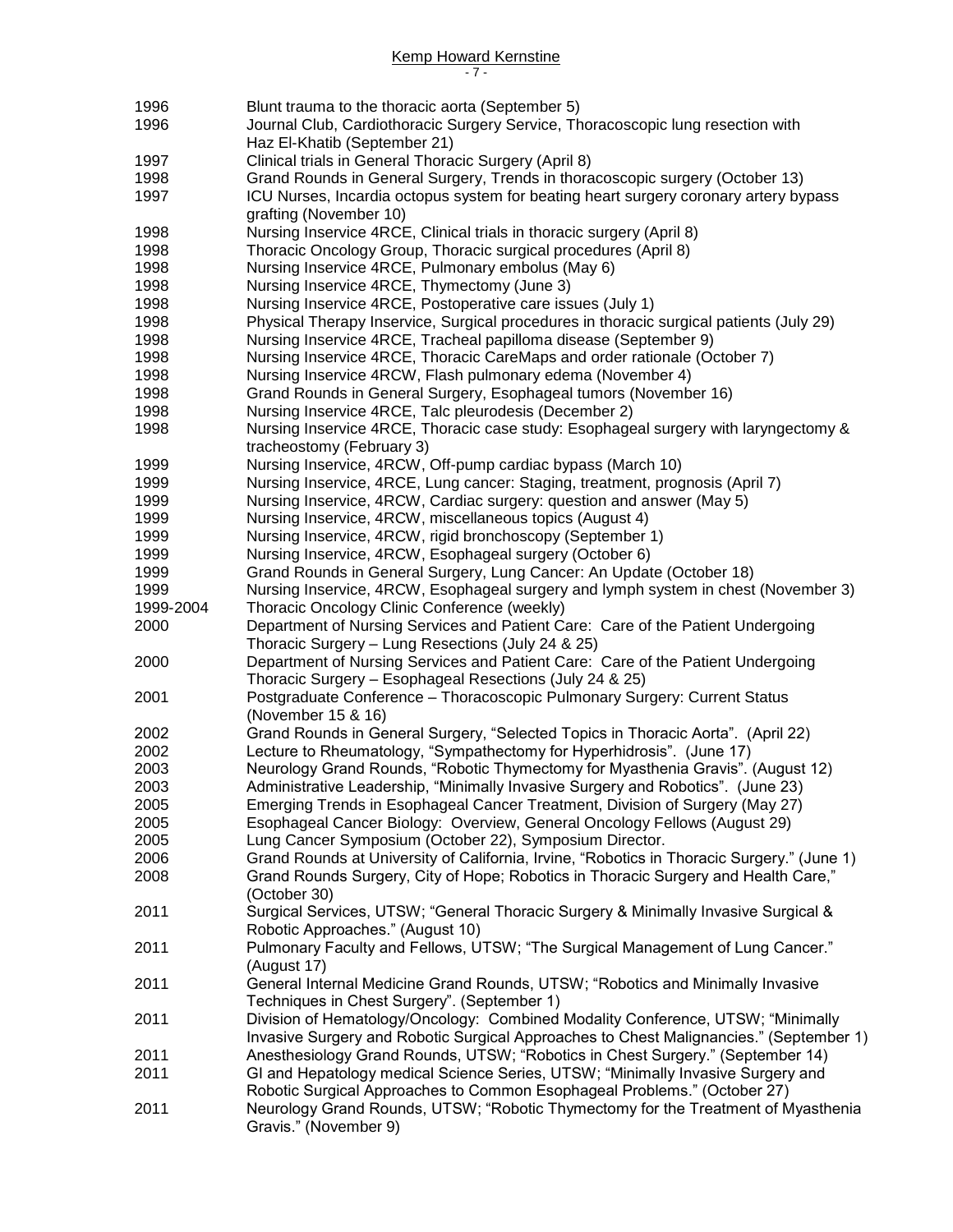Kemp Howard Kernstine - 8 -

- 2012 Hamon Center Lab Conference, UTSW; "Surgery to Minimize the Inflammatory Response: The Case for Minimally Invasive and Robotic Surgery for the Treatment of Lung Cancer." (January 12)
- 2012 Family Practice Residents, UTSW; "What is a General Thoracic Surgeon? Lung Cancer and Other Things Managed"(January 31)
- 2012 Pulmonary Conference, University of Texas, Southwestern Medical Center, Dallas, Texas. "Chest Tubes and Drains: Indications, Placement and Management" (July 12)

#### *TEACHING COMMITTEES*

- 1995-2002 Education Committee, Department of Surgery
- 1995-2003 Junior Medical Student Education Advisory Committee, Department of Surgery

#### *COUNSELING*

University of Iowa

- a. Preceptor for Junior Medical Students during General Surgery Rotation
- b. Preceptor for Senior Medical Students during General Thoracic Sub-internship
- c. Medical Student Advisor for students entering General Surgery

#### *FORMAL STUDY TO IMPROVE TEACHING ABILITY*

Aventis Pharmaceuticals Speaker Development Course for NSCLC, October 10, 2003.

#### *LOCAL AND REGIONAL CME TALKS*

- 1. *Presentation to patients and medical staff*, The University of Iowa Hospitals and Clinics, Iowa City, IA . Lung Reduction, January 1996.
- 2. *Alpha 1 Antitrypsin Support Group*, The University of Iowa Hospitals and Clinics, Iowa City, IA. Lung transplantation and lung reduction in Alpha 1 antitrypsin deficiency, February 1996.
- 3. *Operating Room Inservice*, The University of Iowa Hospitals and Clinics, Iowa City, IA. Minimally invasive coronary artery bypass surgery, April 1996.
- 4. *Intensive Care Unit Inservice*, The University of Iowa Hospitals and Clinics, Iowa City, IA. Minimally invasive coronary artery bypass surgery, April 1996.
- 5. *Nursing Workshop Continuing Medical Education*, The University of Iowa Hospitals and Clinics, Iowa City, IA. Lung Reduction, April 8, 1997.
- 6. *General Thoracic Nursing Inservice*, The University of Iowa Hospitals and Clinics, Iowa City, IA. Procedures in Thoracic Surgery, November 12, 1997.
- 7. *College of Medicine Visiting Professor Lecture*, Broadlawns Medical Center, Des Moines IA. Lung reduction, January 15, 1998.
- 8. *College of Medicine Visiting Professor Lecture*, Marian Health Center, Sioux City, Iowa. Lung mass: Evaluation and Treatment, February 25, 1998.
- 9. *College of Medicine Visiting Professor Lecture*, Northeast Iowa Family Practice Residency Program, Waterloo, Iowa. Lung Cancer: State of the art; Lung Mass: Evaluation and Treatment.
- 10. *Peri-Anesthesia Spring Conference,* Department of Nursing, The University of Iowa Hospitals and Clinics, Iowa City, IA. Cardiac Surgery: Off-pump coronary artery bypass surgery. Minimally invasive cardiac surgery on and off pump, May 16, 1998.
- 11. *Tumor Board, Finley Hospital*, Dubuque, Iowa. Multimodality treatment of non-small cell lung cancer, September 15, 1998.
- 12. *Physical Therapy Graduate Program – Clinical Perspectives of Pulmonary Rehab*. The University of Iowa, Coralville, Iowa. Thoracic Surgery, September 19, 1998.
- 13. Thoracic Oncology Conference, Department of Nursing. The University of Iowa Hospitals and Clinics, Iowa City, IA. Surgical treatment of esophageal cancer and research protocols, November 11, 1998.
- 14. *Thoracic Malignancies: Prevention, Early Diagnosis, and Treatment.* University of Iowa Continuing Medical Education, Iowa City, Iowa. Is there a role for surgery in advanced stage disease? March 12, 1999.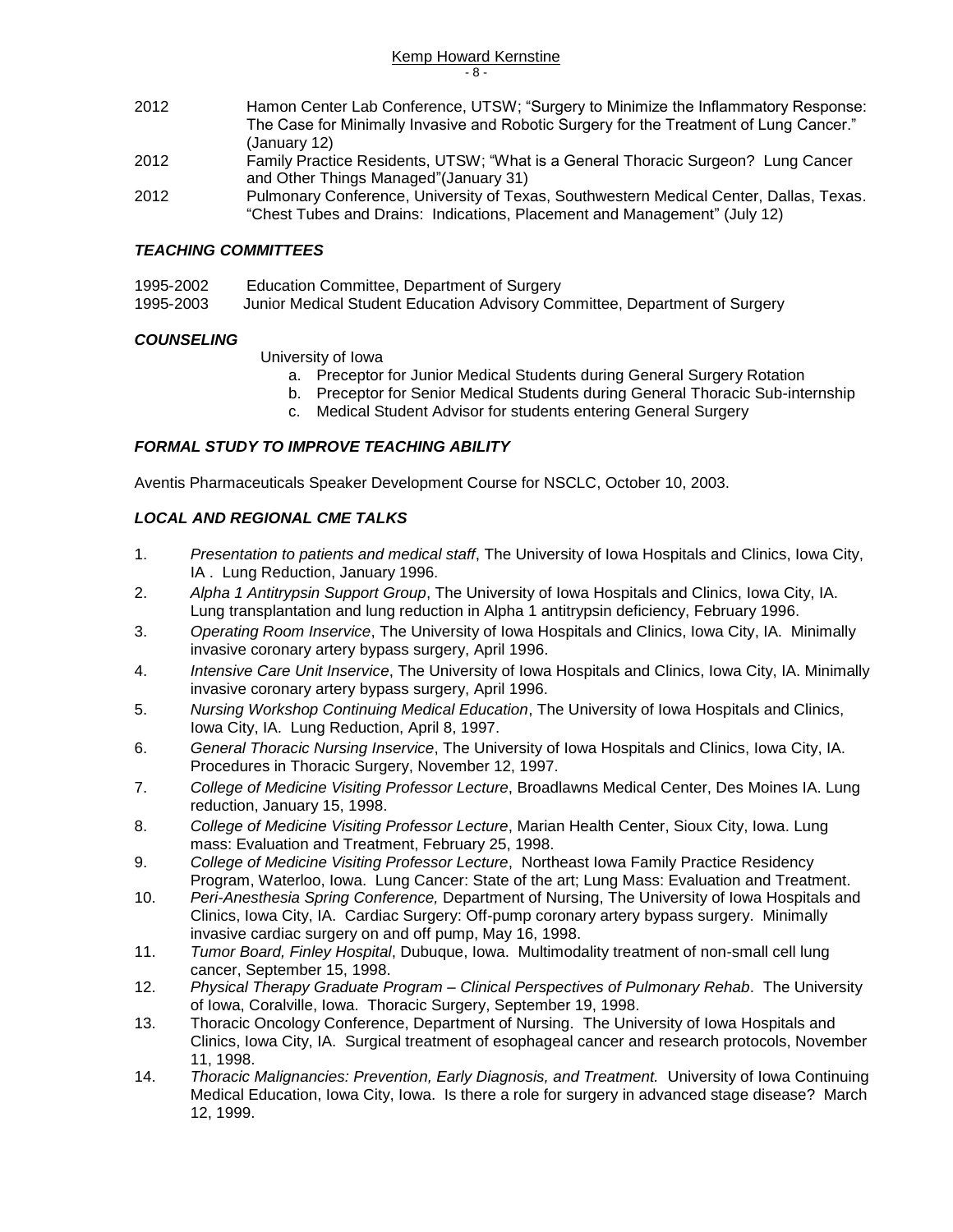- 15. *32nd Annual Iowa Head and Neck Cancer and Reconstructive Surgery Course*, Iowa City, IA. Mediastinal resections, June 10, 1999.
- 16. *Thoracic Surgery 50th Anniversary Reunion, Scientific Session,* University of Iowa Hospitals and Clinics, Iowa City, Iowa. Thoracoscopic Surgery, Lung Reduction, Off Pump CABG, Multicenter Trials, October 8, 1999.
- 17. Surgery Postgraduate Course, University of Iowa Hospitals and Clinics, Iowa City, Iowa. Thoracoscopic Pulmonary Surgery Current Status, November 16, 2001.
- 18. Lung Cancer Surgery, Lung Cancer Symposium. Presented by Daniel DeArmond, written by Kemp Kernstine. Director Gerald Clamon, M.D. University Iowa Hospitals & Clinics, November 7, 2003.
- 19. Thoracic Sympathectomy, University of Iowa Hospitals and Clinics, Department of Dermatology, Iowa City, Iowa, February 26, 2004.
- 20. Robotics in Thoracic Surgery. In 2004 Surgical Update Conference**.** Iowa City, Iowa, March 24, 2004.
- 21. Postoperative Management of the Thoracic Surgical Patient. 2004 Heart and Lung Clinic Cardiothoracic Update. St. Alexius Medical Center, PrimeCare. Bismarck, North Dakota, October 30, 2004.
- 22. Management of Lung Cancer. 2004 Heart and Lung Clinic Cardiothoracic Update. St. Alexius Medical Center, PrimeCare. Bismarck, North Dakota, October 30, 2004.
- 23. Management of Esophageal Cancer. 2004 Heart and Lung Clinic Cardiothoracic Update. St. Alexius Medical Center, PrimeCare. Bismarck, North Dakota, October 30, 2004.
- 24. A Multidisciplinary Approach to the Management of Early Stage (NSCLC). City of Hope National Medical Center, CME, Visitor's Center, March 3, 2005.
- 25. Robotics in Medicine. Community Memorial Hospital, March 15, 2005.
- 26. Robotics in Medicine, Los Robles Regional Medical Center, July 8, 2005.
- 27. Minimally Invasive Thoracic Surgery. Encino-Tarzana Regional Medical Center, July 26, 2005.
- 28. Is There a Role for Surgery in Advanced Lung Cancer? An Evidence-Based Approach to the Successful Multidisciplinary Treatment of Lung Cancer. Cooper Auditorium. City of Hope National Medical Center. Duarte, California, October 22. 2005.
- 29. Intuitive Surgical Conference on the future of Robotic Thoracic Surgery: Robotic Esophagectomy, November 7, 2005.
- 30. Minimally Invasive and Robotic Surgery in the Chest, Beverly Hospital, November 18, 2005.
- 31. Robotics in Medicine. Valley Presbyterian Hospital. Van Nuys, California, January 24, 2006.
- 32. Minimally Invasive and Robotic Thoracic Surgery at the City of Hope. Alliance Digestive Diseases. Maison Akira, Pasadena, California February 23, 2006.
- 33. Robotics in Medicine. St. Vincent's Hospital, Los Angeles, California, May 18, 2006.
- 34. Adjuvant Chemotherapy. W Paul Bunn. Stakeholder's Meeting, Scientific Leadership Council, Lung Cancer. Oriental Mandarin Hotel, Washington, DC, May 23, 2006.
- 35. Women and Lung Cancer. Queen of the Valley Medical Center. Beverley, California. August 7, 2006.
- 36. Combined Modality Treatment for Lung Cancer. Kaiser Permanente Sunset Medical Center, Los Angeles, California, September 12, 2006
- 37. Robotic Esophagectomy, Operating Room Nurses Inservice. City of Hope Medical Center, Duarte, California October 4, 2006.
- 38. Current Trends in the Diagnosis, Staging and Treatment of Lung Cancer. Henry Mayo Medical Center. Santa Clarita, California November 16, 2006.
- 39. Robotics in Chest Surgery. Thoracic Oncology Symposium: Current Methods of Diagnosis, Staging and Treatment. Cooper Auditorium. Duarte, California December 2, 2006
- 40. Lung Cancer Update 2007. Rancho Los Amigos Medical Center, Downey, California October 4, 2007
- 41. Lung Cancer Update 2007. Anaheim General Hospital. Anaheim, California. January 10, 2008.
- 42. Current Trends in Surgery for Lung Cancer. Lung Cancer in Women Conference. City of Hope Visitor's Center. January 10, 2008.
- 43. Lung Cancer Update 2009. Providence Tarzana Medical Center, Tarzana, California, January 13, 2009.
- 44. Adjuvant Therapy for NSCLC: Implications for Long-Term Follow-up. Current Trends in Lung Cancer and Head & Neck Cancer. New York Marriott Downtown, New York, New York, February 14, 2009.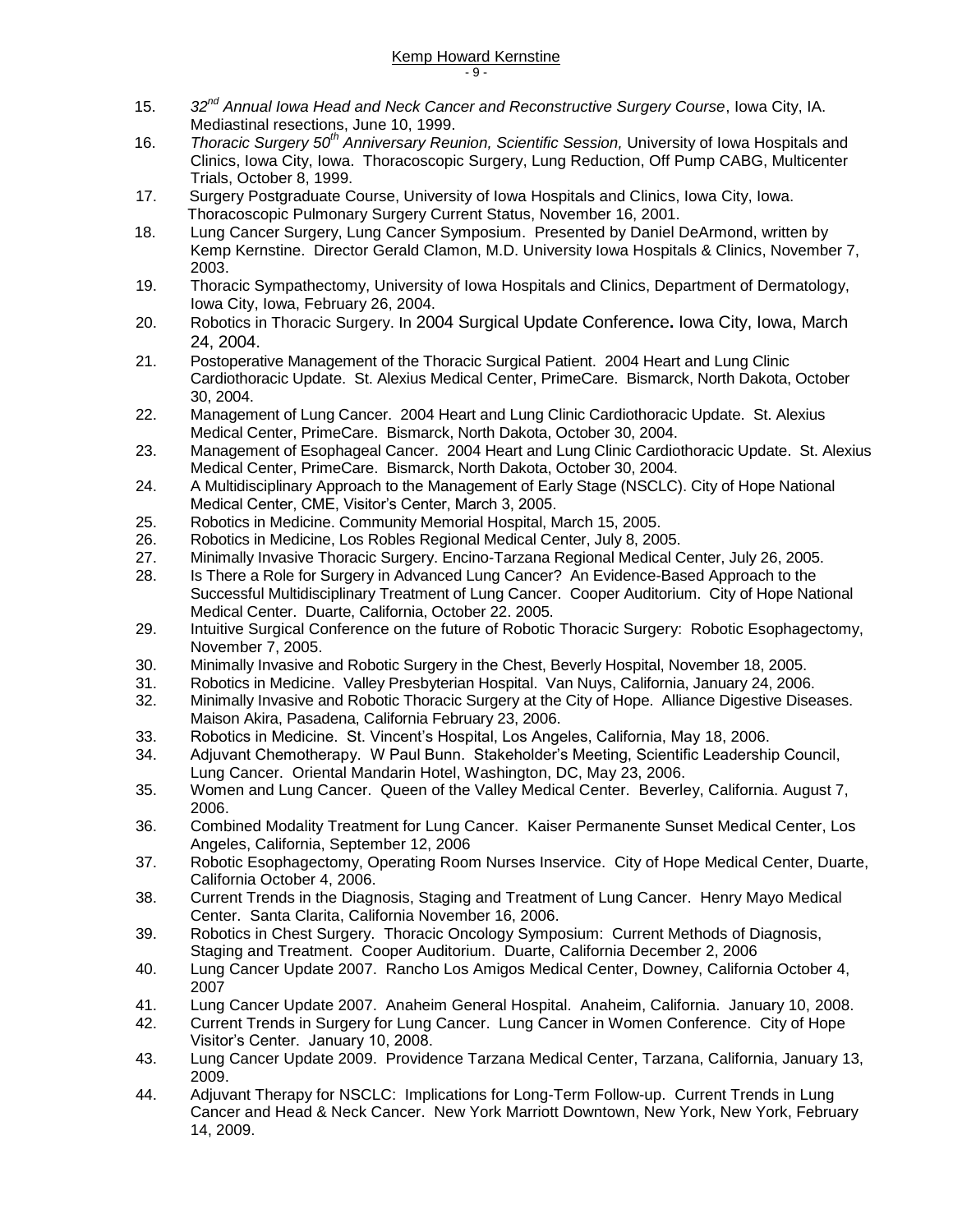- 45. Update: Multimodality Treatment for Esophageal Cancer. Visitor's Center, City of Hope Medical Center.
- 46. Robotics in Thoracic Surgery. Annex Building Conference Room, Dameron Hospital, Stockton, California, September 4, 2009.
- 47. Robotic Surgery. Continuing Medical Education. Valley Presbyterian Medical Center Auditorium, Van Nuys, California, January 12, 2010.
- 48. Lung Mass Evaluation. Kaiser Internal Medicine Grand Rounds. Kaiser Panorama City, Conference Room B North Side II Building, Panorama, California, January 13, 2010.
- 49. Minimally Invasive Surgery for Upper Gastrointestinal Tract: Esophagectomy. 7<sup>th</sup> Annual City of Hope Conference in Multidisciplinary Treatment of Gastrointestinal Neoplasms. Platt III Conference Room, City of Hope Medical Center, Duarte, California, February 25, 2010.
- 50. Lung Cancer and Other Thoracic Malignancies, New Advances in Surgery: The Era of Minimal Access. Continuing Medical Education. UT Southwestern Medical Center, Dallas, Texas, March 24, 2012.
- 51. Moncrief Cancer Institute: Minimally Invasive Techniques for Lung Cancer. Fort Worth, Texas, June 12, 2012.
- 52. Cancer Center Conference at Texas Health Harris Methodist Fort Worth Hospital. Lung Cancer Evaluation, Diagnosis and Treatment. Fort Worth, Texas, June 13, 2012.

#### *OTHER*

| 1997-98      | Originator and Member, Cardiovascular Thoracic Surgery Clinical Management Council                                                                                                          |
|--------------|---------------------------------------------------------------------------------------------------------------------------------------------------------------------------------------------|
| 1997-2004    | Created and managed a medical student fourth-year rotation in General Thoracic Surgery                                                                                                      |
| 1997-2000    | Assisted in preparation of core curriculum for Thoracic Surgery trainees                                                                                                                    |
| 1998-2000    | Co-Coordinated a Thoracic Outlet Protocol with the Thoracic Service, Department of                                                                                                          |
|              | Neurology, Physical Therapy, and Pain Service. To rapidly evaluate consultation patients                                                                                                    |
|              | with Thoracic Outlet Syndrome and to minimize the number of visits to this facility (March-                                                                                                 |
|              | April)                                                                                                                                                                                      |
| Aug, 2004    | Co-Director of the Society of Thoracic Surgeons Clinical Research Training Program.                                                                                                         |
| Oct 22, 2005 | Course Director, An Evidence-Based Approach to the Successful Multidisciplinary Treatment                                                                                                   |
|              | of Lung Cancer. Cooper Auditorium. City of Hope National Medical Center. Duarte,                                                                                                            |
|              | California                                                                                                                                                                                  |
| Dec 2, 2006  | Course Director, An Evidence-Based Approach to the Successful Multidisciplinary Treatment<br>of Lung Cancer. Cooper Auditorium. City of Hope National Medical Center. Duarte,<br>California |
|              |                                                                                                                                                                                             |

### III. SCHOLARSHIP

#### A. *PUBLICATIONS OR CREATIVE WORKS (least to most recent)*

#### *PEER REVIEWED PAPERS*

- 1. Swain JL, **Kernstine KH**, Schirmer BD, Greenfield Jr JC. Effect of propranolol on myocardial blood flow during transient ischemia in the awake dog. *Trans of the AAP* 42:148-159, 1979.
- 2. Sabina RL, **Kernstine HK**, Boyd RL, Holmes EW, Swain JL. Metabolism of 5- amino-4-imidazole carboxamide riboside in cardiac and skeletal muscle: effects on purine nucleotide synthesis. *J Phys Chem* 257:10178-10183, 1982.
- 3. Maier GW, Tyson GS, Olsen CO, **Kernstine KH**, Murrah R, Rankin JS, Sabiston Jr. DC. Optimal techniques of external cardiac massage. *Surgical Forum* 33:282-285, 1982.
- 4. Maier GW, Tyson Jr GS, Olsen CO, **Kernstine KH**, Davis JW, Conn EH, Sabiston Jr SC, Rankin JS. The physiology of external cardiac massage: High-impulse cardiopulmonary resuscitation. *Circulation* 70:86-101, 1984.
- 5. **Kernstine KH**, Kryjeski SR, Wigness BD, Rohde TD, Dorman FD, Chute EP, Rupp WM, Buchwald H. Implantable continuous intravenous insulin infusion device: restoration of flow after slow-down. *Trans Am Soc Intern Organs* 32:511-514, 1986.
- 6. Buchwald H, Chute EP, **Kernstine KH**, Rupp WM, Dorman FD, Goldenberg FJ, Rohde TD. Implantable insulin infusion devices. *Progress in Artificial Organs*, 1986: 640-646.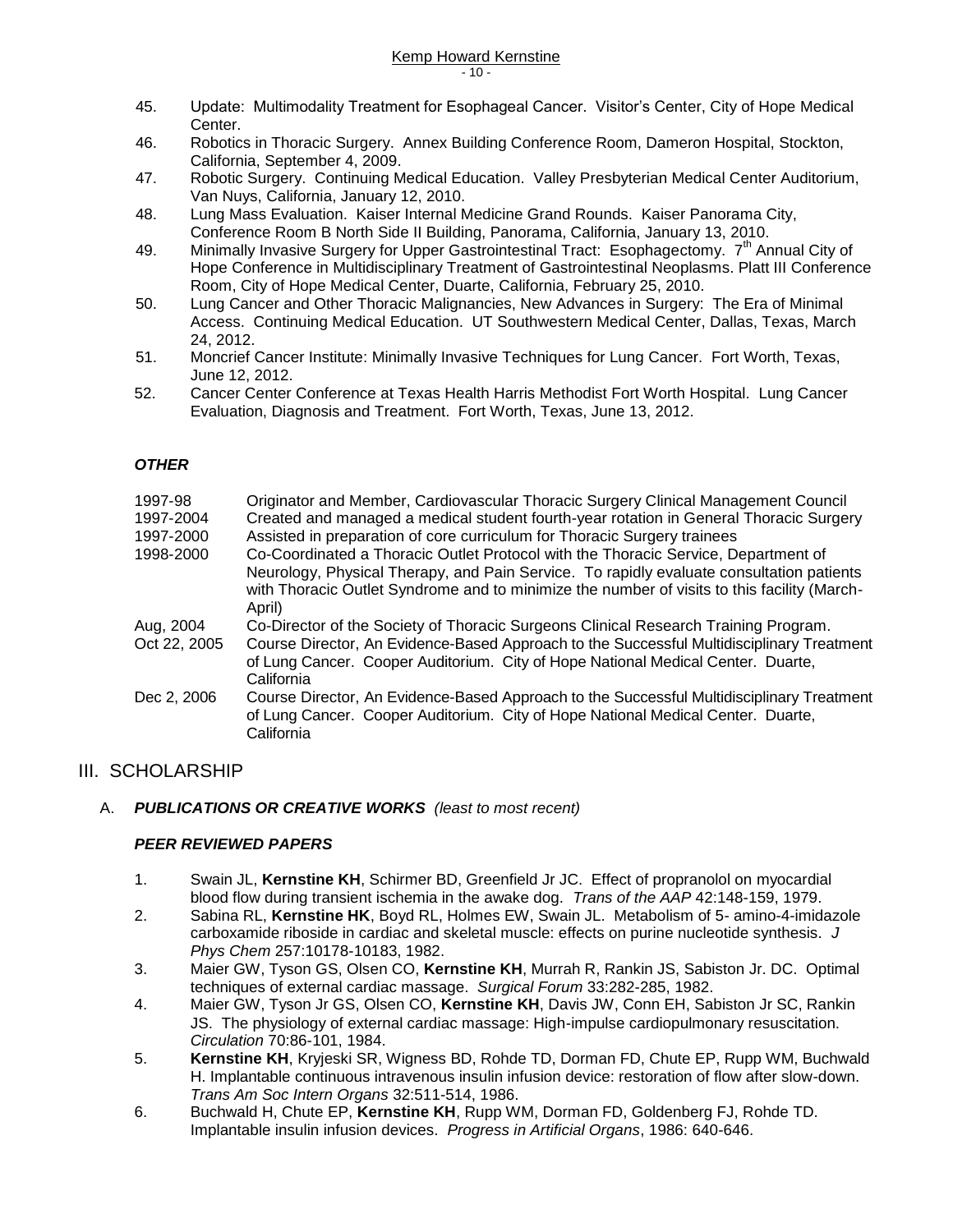- 7. Chute EP, Rohde TD, Goldenberg FJ, Hichcock CR, **Kernstine KH**, Rupp WM, Buchwald H. Fortyone insulin pump implantations and low morbidity. *Progress in Artificial Organs*, 1986: 658, 661.
- 8. Rohde TD, **Kernstine KH**, Wigness BD, Kryjeski SR, Dorman FD, Goldenberg FJ, Buchwald H. Improved glycerol/insulin formulation for use in implantable pumps. *Trans Am Soc Intern Organs* 10:316-318, 1987.
- 9. **Kernstine KH**, Kryjeski SR, Rohde TD, Goldenberg FJ, Buchwald H. Multiple regression analysis to identify factors important for maintaining insulin pump therapy. *Trans Am Soc Intern Organs* 10:463-471, 1987.
- 10. Buchwald H, Rohde TD, **Kernstine KH**. Insulin delivery by implanted pump: a chronic treatment for diabetes. *Trans Am Soc Intern Organs* 35:5-7, 1989.
- 11. **Kernstine KH**, Kryjeski SR, Ekerholm PA, Rohde TD, Dorman FD, Buchwald H. Restoration and maintenance of intravenous insulin infusion in the vapor-pressed powered implantable infusion device. *Trans AM Soc Intern Organs* (ASAIO) 1988;34:371-374.
- 12. **Kernstine KH**, Kryjeski SR, Ekerholm PA, Wigness BD, Rohde TD, Dorman FD, Buchwald H. Intravenous delivery of cyclosporine: long-term dog infusion by an implantable device. *Surgical Forum* 39:379-382, 1988.
- 13. **Kernstine KH**, Kryjeski SR, Hall LJ, Larson RE, Saylor III HL, Fortuny IE. Gastroduodenal arteryduodenal fistula: a complication of continuous FUDR infusion into the gastroduodenal artery. *J Surg Oncol* 45:59-62, 1990.
- 14. Eber CD, Stark P, **Kernstine KH**. Subcarinal cavernous hemangioma: CT findings. *Radiologe* 35:354-355, 1995.
- 15. **Kernstine KH**, Stanford W, Mullan BF, Rossi NP, Thompson B, Bushness D, McLaughlin KA, Kern JA. Positron emission tomography, computed tomography, and magnetic resonance imaging with combidex for staging the mediastinum in non-small cell lung cancer. *Ann Thor Surg*, 68:1022-8, 1999.
- 16. Nguyen BC, Stanford W, Thompson B, Rossi NP, **Kernstine KH**, Kern JA, Robinson RA, Amorosa JK, Mammone JF, Outwater EK. Multicenter clinical trial of ultrasmall superparamagnetic iron oxide in the evaluation of mediastinal lymph nodes in patients with primary lung carcinoma. *J Magnetic Resonance*, 1999 Sept.;10(3):468-73.
- 17. Campos JH, Massa FC, **Kernstine KH**. The incidence of a right upper-lobe collapse when comparing a right-sided double-lumen tube versus a modified left double-lumen tube for left-sided thoracic surgery. *Anesth Analg* 2000;90(3):535-540.
- 18. Widmann MD, Hruska LA, **Kernstine KH**. Complete VATS resection of tri-lobar mucormycosis. *Journal of Laparoendoscopic & Advanced Surgical Techniques*. *Part A.* 2000;10(4):219-221.
- 19. Campos JH, **Kernstine KH**. Right vs. left double lumens for left-sided thoracic surgery. Letter to the editor, *Anesth Analg* 2000;91:762-8.
- 20. Campos JH, **Kernstine KH**. Right-sided double lumen endobronchial tubes for left-sided thoracic surgery. Letter to the editor, *Anesth Analg* 2000;91:762-8.
- 21. Hitchon PW, Al-Jurf A, **Kernstine KH**, Torner JC. Management Options of Thoracolumbar Fractures. *Contemporary Neurosurgery* 22(21):1-12, 2000.
- 22. Campos JH, Brennan TJ, Massa FC, **Kernstine KH**. Does the administration of Thoracic Epidural Lidocaine affect oxygenation during anesthesia for one-lung ventilation in patients undergoing thoracic surgery. *Anesthesiology* 90:2000 (265).
- 23. Menda Y, Bushnell DL, Madsen MT, McLaughlin KA, Kahn D, **Kernstine KH**. Evaluation of various corrections to the standardized uptake value (SUV) for diagnosis of pulmonary malignancy. *Nucl Med Commun.22(10):1077-81, October 22, 2001.*
- 24. Kusiak A, Kern JA, **Kernstine KH**, Tseng BTL. Autonomous Decision-Making: A Data Mining Approach. *IEEE Transactions on Information Technology in Biomedicine* 2000;4(4):274-284.
- 25. **Kernstine KH**, McLaughlin KA, Menda Y, Rossi NP, Kahn DJ, Bushnell DL, Graham MM, Brown CK, Madsen MT. Can FDG-PET Reduce the Need for Mediastinoscopy in Potentially Resectable Non-Small Cell Lung Cancer? *Ann Thorac Surg*, 73:394-402, 2002.
- 26. Croft DR, Trapp J, **Kernstine KH**, Kirchner P, Mullan BF, Galvin JR, Peterson MW, Gross T, McLennan G, Kern JA. FDG-PET imaging and the diagnosis of non-small lung cancer in a region of high histoplasmosis prevalence. Lung Cancer 36: 297-301, June 2002.
- 27. Detterbeck F, Jones D, **Kernstine KH,** Naunheim K. Special Treatment Issues. *Chest 123:244S-258S, 2003.*
- 28. Campos JH, **Kernstine KH**. Is There a Better Endotracheal Tube for Lung Isolation? A comparison of three endotracheal tubes: A Left-Sided Double Lumen Endotracheal Tube Broncho-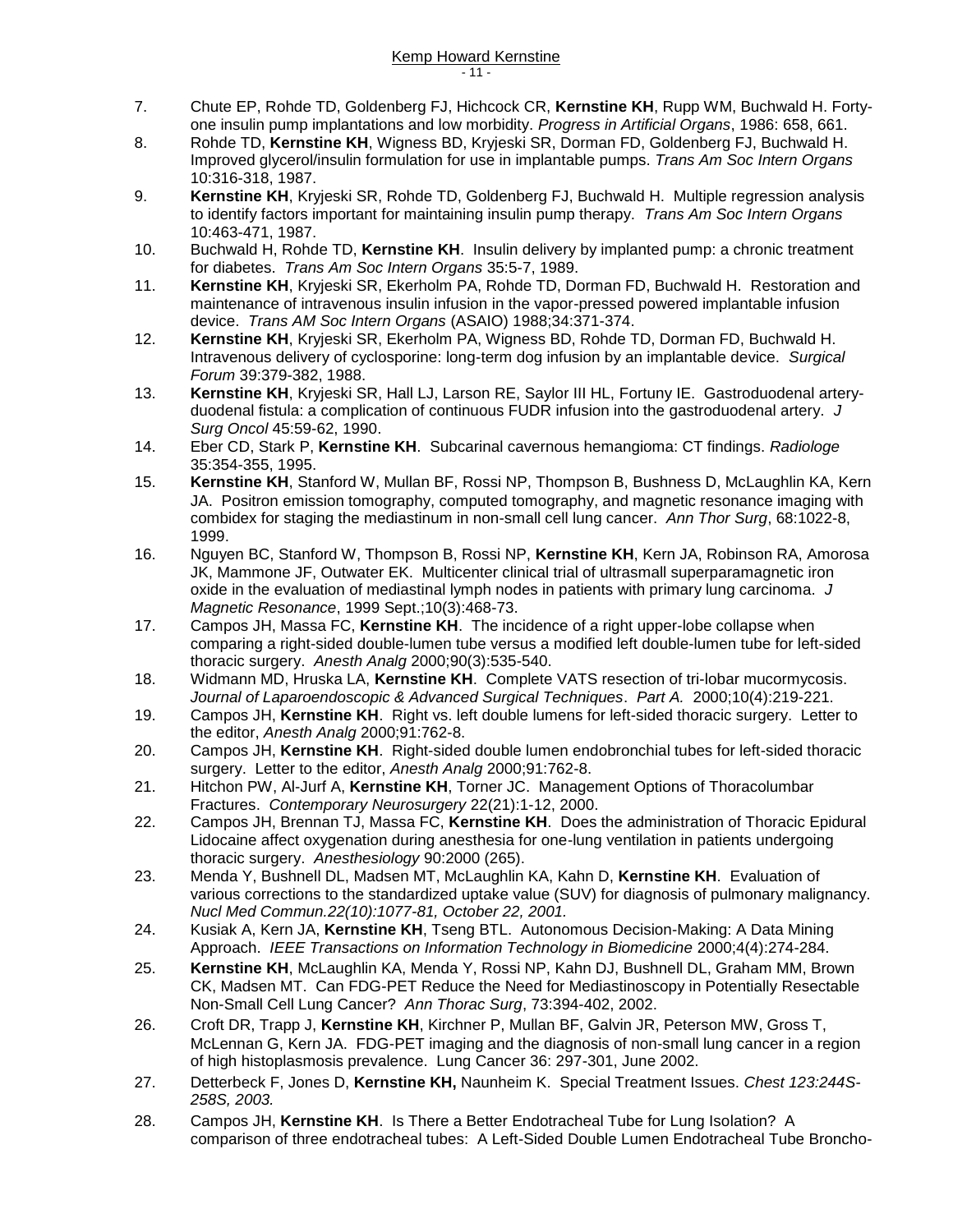Cath, a Single-Lumen Endotracheal Tube with enclosed bronchial blocker (Torque Control Blocker) and the Wire Guided Endobronchial Blocker (Arndt). Anesth Analg: 96, SCA26:2003.

- 29. Campos JH, **Kernstine KH**. Use of the Wire-Guided Endobronchial Blocker In Isolated Upper and Lower Airway Abnormalities. J Cardiothorac Vasc Anesth, 17:352-354;2003.
- 30. Campos JH, Kernstine KH. A Structural Complication in the Torque Control Blocker Univent:<sup>®</sup>: Fracture of the Blocker Cap Connector. *Anesth Analg* 96:630-631;2003.
- 31. Kahn D, Menda Y, **Kernstine KH**, Bushnell D, McLaughlin K, Miller S, Berbaum K. The utility of 99mTc depreotide compared with F-18 fluorodeoxyglucose positron emission tomorgraphy and surgical staging in patients with suspected non-small cell lung cancer. *Chest* 125:494-501, 2004.
- 32. Paulson EP, Cable BB, Manaligod JM, **Kernstine KH**. Tracheal Spindle Cell Tumor in a Child. *Ann Oto Rhino Laryngol*. 112:1069-72, 2003.
- 33. Gaissert HA, Casale AS, Creswell LL, Ferguson Jr. TB, Fullerton DA, **Kernstine KH**, McMullen M, Ring WS, Putnam Jr. JB. Mentoring Clinical Trials in Thoracic and Cardiovascular Surgery: A New Role For The Society of Thoracic Surgeons. *Ann Thorac Surg*. 77:1874-5, 2004.
- 34. Campos HJ, **Kernstine KH**. A comparison of a left-sided Broncho-Cath with the torque control blocker Univent and the wire-guided blocker. *Anesth Analg,* 96:283-289;2003.
- 35. **Kernstine KH**. Positron emission tomography with 2-[18f]fuoro-2-deoxy-D-glucose: can it be used to accurately stage the mediastinum in non-small cell lung cancer as an alternative to mediastinoscopy? *J Thorac Cardiovasc Surg*. 126:1700-3, 2003.
- 36. **Kernstine KH**, Dearmond DT, Karimi M, Van Natta TL, Campos JC, Yoder MR, Everett JE. The Robotic Two-Staged Three-Field Esophago-Lymphadenectomy. *J Thorac Cardiovasc Surg.* 127:1847-9, 2004.
- 37. Kabra R, Welke K, **Kernstine KH**, Field J, Stanford W, Vats HS, Weintraub NL. Bacterial Pericarditis Due to Group F Streptococcus as a Complication of Esophagomediastinal Fistula. *Ann Thor Surg.* 79: 2132 – 2134, 2005
- 38. **Kernstine KH**, Greensmith JE, Johlin FC, Funk GF, DeArmond DT, Van Natta TL, Berg DJ. Hyperbaric oxygen treatment of hemorrhagic radiation-induced gastritis after esophagectomy. *Ann Thor Surg* 80:1115-7, 2005. .
- 39. Dahl KA, **Kernstine KH**, VanNatta TL, Karwal MW, Thomas KW, Schraith DF. Tracheobronchial Amyloidosis: A surgical disease with long-term consequences. *J Thor Cardiovasc Surg* 128: 789- 792, 2004.
- 40. Dresler CM, Olak J, Herndon JE 2nd, Richards WG, Scalzetti E, Fleishman SB, **Kernstine KH**, Demmy T, Jablons DM, Kohman L, Daniel TM, Haasler GB, Sugarbaker DJ; Cooperative Groups Cancer and Leukemia Group B; Eastern Cooperative Oncology Group; North Central Cooperative Oncology Group; Radiation Therapy Oncology Group. Phase III intergroup study of talc poudrage vs talc slurry sclerosis for malignant pleural effusion. *Chest.* 127:909-15, 2005.
- 41. **Kernstine KH**, Dearmond DT, Shamoun DM, Campos JH. The first series of completely robotic Esophagectomies with three-field lymphadenectomy: initial experience. Surg Endosc. 21(12):2285-92, 2007.
- 42. D'Cunha J, Herndon JE 2nd, Herzan DL, Patterson GA, Kohman LJ, Harpole DH, **Kernstine KH**, Kern JA, Green MR, Maddaus MA, Kratzke RA; Cancer and Leukemia Group B. Poor correspondence between clinical and pathologic staging in stage 1 non-small cell lung cancer: results from CALGB 9761, a prospective trial. *Lung Cancer*. 48:241-6, 2005.
- 43. **Kernstine KH**. Robotics in Thoracic Surgery. *Am Jrnl Surg* 188: 895-97S, 2004.
- 44. Campos JH, Hallam EA, VanNatta TL, **Kernstine KH**. Devices for lung isolation used by anesthesiologists with limited thoracic experience: comparison of double-lumen endotracheal tube, Univent torque control blocker, and Arndt wire-guided endobronchial blocker. *Anesthesiology*. 104:261-6, 2006.
- 45. **Kernstine KH**. Preoperative preparation of the patient with myasthenia gravis. *Thorac Surg Clin*. 15:287-95, 2005.
- 46. **Kernstine KH,** Grannis FW, Rotter AJ. Is there a role for PET in the subcentimeter pulmonary nodules? *Sem Thorac Cardiovasc Surg* 17:110-4. 2005.
- 47. **Kernstine KH**. A New Suzuki Radiologic Classification of Small Peripheral Lung Nodules: Placing the Radiographic Findings in Context to Today's Treatment Recommendations. *Ann Thorac Surg*. 81:419-20, 2006.
- 48. Zheng L, Dai H, Zhou M, Li M, Singh P, Qiu J, Tsark W, Huang Q, **Kernstine KH**, Zhang X, Lin D, Shen B. Fen1 mutations result in autoimmunity, chronic inflammation and cancers. *Nat Med.* 13:812-9, 2007.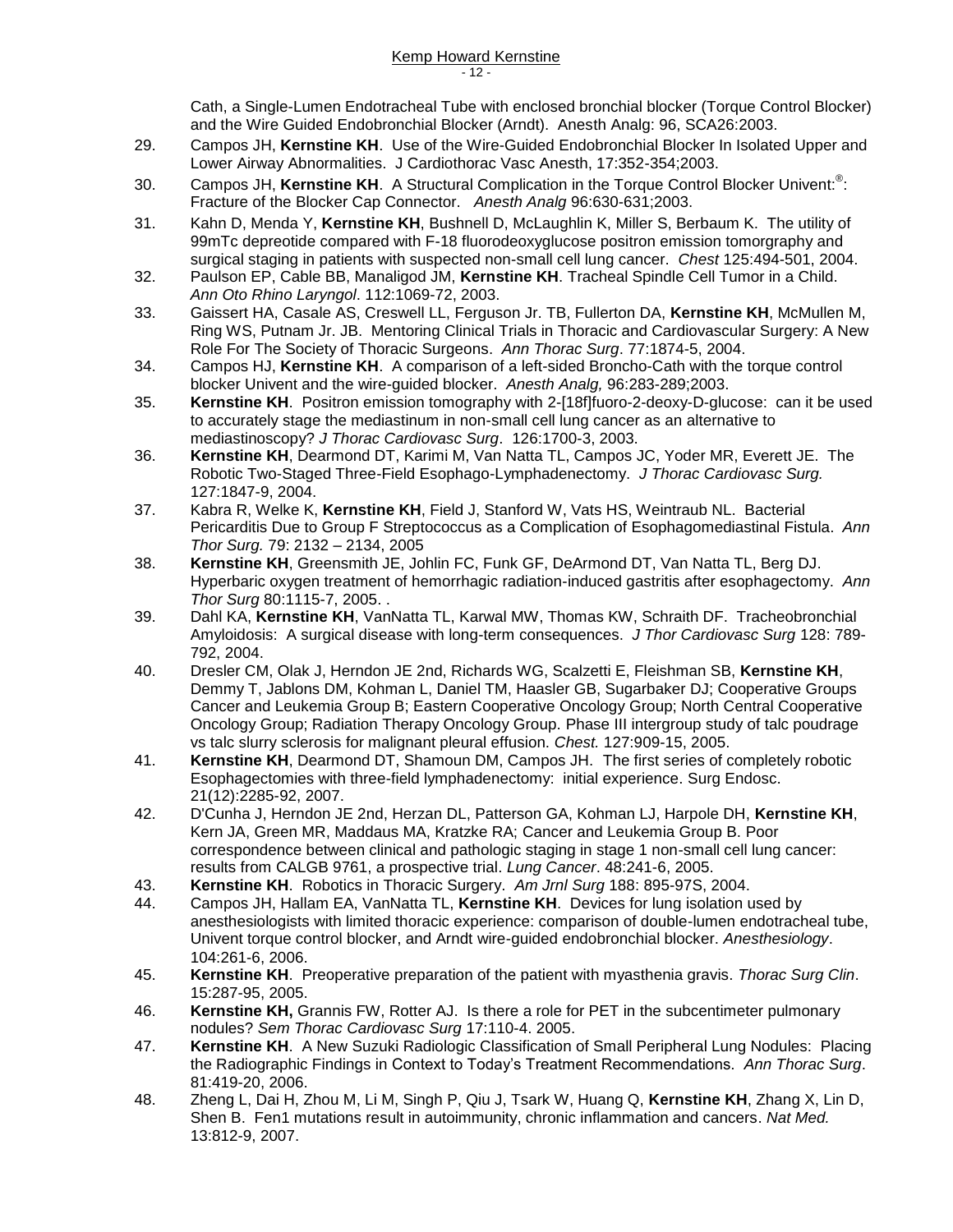- 49. Chen Y, Han C, Liu A, Schultheiss TE, **Kernstine KH**, Shibata S, Vora N, Pezner RD, Wong JYC. Setup Variations in Radiotherapy of Esophageal Cancer: Evaluation by Daily Megavoltage Localization. *Int J Radiat Oncol Biol Phys*. 68:1537-45, 2007.
- 50. Wang T, **Kernstine K**, Venkataraman K, Lau S, Horak D, Grannis F, Barnett M, Bogardus A, Tiep B. Intrapulmonary Shunting Through Tumor Causing Refractory Hypoxemia American Thoracic Society Website Case of the Month, ATS Clinical Cases [Internet]. New York: American Thoracic Society; [http://www.thoracic.org/sections/clinical-information/ats-clinical-cases/index.html,](http://www.thoracic.org/sections/clinical-information/ats-clinical-cases/index.html) August, 2007.
- 51. Chen YJ, Liu A, Han C, Tsai P, Schultheiss T, Pezner R, Vora N, Lim D, Shibata S, **Kernstine KH**, Wong J. Helical Tomotherapy for Radiotherapy in Esophageal Cancer: A Preferred Plan with better conformal target coverage and more homogenous dose distribution. *Med Dosim*. 32:166-71, 2007
- 52. Rauch T, Wang Z, Zhang X, Zhong X, Wu X, Lau, S, **Kernstine, KH**, Riggs, A, Pfeifer G. Homeobox gene methylation in lung cancer studied by genome-wide analysis with a microarraybased methylated CpG island recovery assay. *Proc Natl Acad Sci U S A*.104:5527-32, 2007.
- 53. Loewen, G, Watson D, Kohman L, Herndon II J, Shennib H, **Kernstine KH**, Olak J, Mador MJ, Harpole D, Sugarbaker D, Green M. Preoperative Exercise V02 measurement for Lung Resection Candidates: Results of Cancer and Leukemia Group B Protocol 9238. *J Thorac Oncol* 2:619-25, 2007.
- 54. Nowak N, Miecznikowski J, Moore S, Gaile D, Bobadilla D, Smith D, **Kernstine KH,** Forman S, Mwahech-Fauceglia, P, Reid M, Stoler D, Loree T, Rigual N, Sullivan M, Weiss L, Hicks D, Slovack M. Challenges in array CGH for the analysis of cancer samples. *Genet Med* 9:585-595, 2007.
- 55. Thompson KJ, **Kernstine KH**, Grannis FW, Mojica P, Falabella A. Treatment of chylothorax by robotic thoracic duct ligation. *Ann Thorac Surg*. 85(1):334-6, 2008.
- 56. **Kernstine KH**. Bronchial Stump Buttressing with an Intercostal Muscle Flap in Diabetics (Commentary). *Ann Thorac Surg*. 84(3):971-2, 2007.
- 57. Anderson CA, Hellan M, Falabella A, Lau CS, Grannis FW, **Kernstine KH**. Robotic-Assisted Lung Resection for Malignant Disease. *Innovations: Technology and Techniques in Cardiothoracic and Vascular Surgery*. 2:254-258, 2007.
- 58. Anderson C, Hellan M, **Kernstine K**, Ellenhorn, J, Lai L, Trisal V, Pigazzi A. Robotic surgery for gastrointestinal malignancies. *Int J Med Robot*. 3(4):297-300, 2007.
- 59. Rauch TA, Zhong X, Wu X, Wang M, **Kernstine KH**, Wang Z, Riggs AD, Pfeifer. High-resolution mapping of DNA methylation in lung cancer with tiling microarrays. *Proc Natl Acad Sci* 105(1):252-7 2008.
- 60. Cheng C, Downey RJ, **Kernstine K**, Stanbridge R, Shennib H, Wolf R, Ohtsuka T, Schmid R, Waller D, Fernando H, Yim A, Martin J. Video Assisted Thoracic Surgery in Lung Cancer Resection: A Meta-Analysis and Systematic Review of Controlled Trials. *Innovations: Technology and Techniques in Cardiothoracic and Vascular Surgery*. 2:261-292, 2007.
- 61. Downey R, Cheng D, **Kernstine K**, Stanbridge R, Shennib H, Wolf R, Ohtsuka T, Schmid R, Waller D, Fernando H, Yim A, Martin J. Video-Assisted Thoracic Surgery for Lung Cancer Resection: A Consensus Statement of the International Society of Minimally Invasive Coronary Surgery (ISMICS) 2007 *Innovations: Technology and Techniques in Cardiothoracic and Vascular Surgery*. 2:293-302, 2007.
- 62. Zhong L, Ge K, Zu J, Zhao L, Shen W, Wang J, Zhang X, Yen Y, **Kernstine KH**. Autoantibodies as Potential Biomarkers for Breast Cancer. *Breast Cancer Res* 10(3):R40, 2008.
- 63. **Kernstine KH,** Anderson C, Falabella A. Robotic Lobectomy. *Op Techs in Thoracic and Cardiovasc Surg* 13(3):204-218, 2008.
- 64. Singh P, Yang M, Dai H, Yu D, Huang Q, Tan W, **Kernstine KH**, Lin D, Shen B. Overexpression and hypomethylation of flap endonuclease 1 gene in breast and other cancers. *Mol Cancer Res* 6(11):1710-7, 2008.
- 65. Castle SL, **Kernstine KH**. Robotic-assisted thymectomy. *Seminars in thoracic and cardiovascular surgery*;20(4):326-31, 2008.
- 66. Wakelee H, **Kernstine K**, Vokes E, et al. Cooperative group research efforts in lung cancer 2008: focus on advanced-stage non-small-cell lung cancer. *Clinical lung cancer* 9(6):346-51, 2008.
- 67. **Kernstine KH**. Computer-assisted surgical systems in cardiothoracic surgery: why are we reluctant to accept the future? *Ann Thorac Cardiovasc Surg* 14(4):203-4, 2008.
- 68. **Kernstine KH**. Treatment of stage IIIA-N2 non-small-cell lung cancer: "Above All, Do No Harm". *Clinical lung cancer* 9(4):192-3, 2008.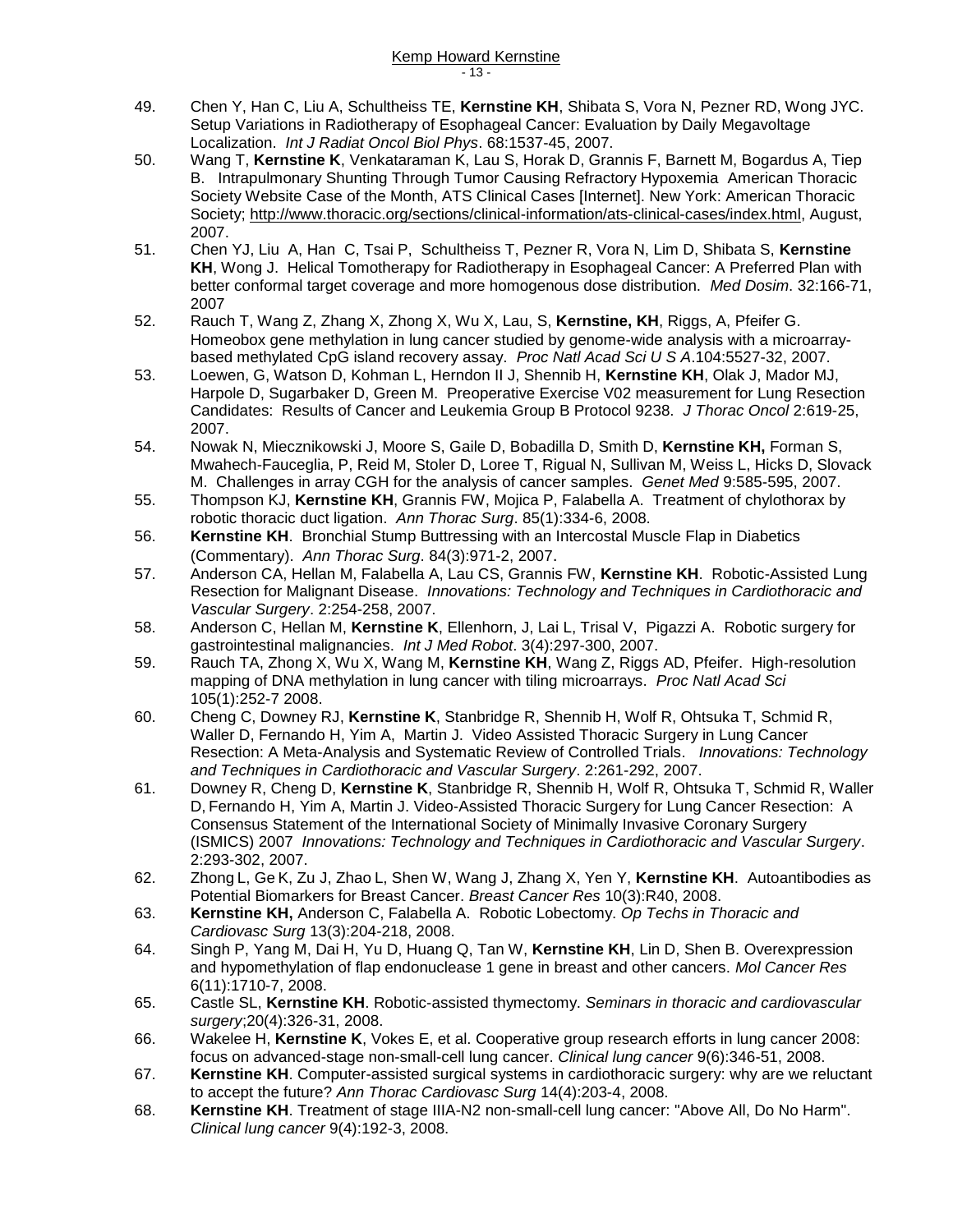- 69. **Kernstine KH**. The first series of completely robotic esophagectomies with three-field lymphadenectomy: initial experience. *Surgical endoscopy* 22(9):2102, 2008.
- 70. **Kernstine KH**, Grunkemeier GL. Invited commentary. *The Annals of thoracic surgery* 87(3):891-2, 2009.
- 71. Chen YJ, Schultheiss T, Wong J, **Kernstine K**. Impact of the number of resected and involved lymph nodes on esophageal cancer survival. *J Surg Oncol* 100(2):127-32, 2009
- 72. Jebelli M, **Kernstine K**, Mandegar MH, Sarzaeem MR, Rayatzadeh H. The 64-multislide computed tomogram averts misdiagnosis of an anomalous origin of the left main coronary artery. *Pediatr Cardiol* August, 2009.
- 73. Jebelli M, **Kernstine K**, Mandegar MH, Chitsaz S, Rayatzadeh H. Left ventricular pseudoaneurysm demonstrated by 64-multislice computed tomography. *Innovations* 4(4):236, 2009.
- 74. **Kernstine KH**, Andersen ES, Falabella A, Ramirez NA, Anderson CA, Beblawi I. Robotic fourtharm enucleation of an esophageal leiomyoma and review of the literature. *Innovations* 2009;4(6):354-7.
- 75. Chen Z, Feng J, Buzin CH, Liu Q, Weiss L, **Kernstine K**, Somlo G, Sommer SS. Analysis of cancer mutation in signatures in blood by a novel ultra-sensitive assay: monitoring of therapy or recurrence in non-metastatic breast cancer. *PLoS* 4(9), 2009..
- 76. Wakelee H, Loo BW, **Kernstine K**, Putnam JB, Edelman M, Vokes EE, Schiller JH. Cooperative group research efforts in thoracic malignancies 2009: A review from the 10th annual International lung cancer congress. *Clinical Lung Cancer* 2009;10(6):395-404.
- 77. **Kernstine KH**. Editorial: Minimally invasive Ivor-Lewis Esophagectomy: Use of the OrVIL device for the EEA intrathoracic anastomosis. *Innovations: Technology and Techniques in Cardiothoracic and Vascular Surgery* 2009;4(6):297-8.
- 78. Chen Y, **Kernstine KH**, Shibata S, Lim D, Smith DD, Tang M, Liu A, Pezner RD, Wong, JYC. Image-guided radiotherapy of esophageal cancer by helical tomotherapy: acute toxicity and preliminary clinical outcome. *Journal of Thoracic Disease* 2009 September, 2009;1(1):17-22.
- 79. Jaeger, M., Rosenquist, R., Mitchell, D., Temple, R., Hopwood, M., **Kernstine, K.** (1999). "Does thoracic epidural analgesia increase urinary retention post thoracotomy?" Regional Anesthesia and Pain Medicine 24(3 SUPPL.): 57.
- 80. Zhong L, Zhang W, Zer C, Ge K, Gao X, **Kernstine KH**. Protein microarray: Sensitive and effective immunodetection for drug residues. *BMC Biotechnology* 2010;10:12-18.
- 81. Limmer KK, **Kernstine KH**. Minimally Invasive and Robotic-Assisted Thymus Resection. *Thorac Surg Clin* 2011;21(1):69-83.
- 82. Zhou JH, Zhang B, **Kernstine KH**, Zhong L**.** Autoantibodies against MMP-7 as a novel diagnostic biomarker in esophageal squamous cell carcinoma. *World J Gastroenterol* 2011 17(10):1373-8.
- 83. Thornton AA, Owen JE, **Kernstine K**, Koczywas M, Grannis F, Cristea M, Reckamp K, Stanton AL. Predictors of finding benefit after lung cancer diagnosis. *Psycho-Oncology* 2011, 20: n/a. doi: 10.1002/pon.1904.
- 84. McKenzie S.; Mailey B.,; Artinyan A.; Metchikian M.; Shibata S.; **Kernstine K**.; Kim J. Improved outcomes in the management of esophageal cancer with the addition of surgical resection to chemoradiation therapy. *Ann Surg Oncol* 18 (2):551-8, 2011 Feb.
- 85. Rice, D., Rusch, V., Pass, H., Asamura, H., Nakano, T., Edwards, J., Giroux, D.J., Hasegawa, S., **Kernstine, K. H**., Waller, D., Rami-Porta, R.. "Recommendations for uniform definitions of surgical techniques for malignant pleural mesothelioma: a consensus report of the international association for the study of lung cancer international staging committee and the international mesothelioma interest group." *J Thorac Oncol* **6**(8): 1304-1312. (2011)
- 86. Tsao AS, Garland L, Redman M, **Kernstine K**, Gandara D, Marom EM. A practical guide of the southwest oncology group to measure malignant pleural mesothelioma tumors by RECIST and modified RECIST criteria. *J Thorac Oncol* 2011; 6(3):598-601.
- 87. Sun D, Zhou M, Kowolik CM, Trisal V, Huang Q, **Kernstine KH**, Lian F, Shen B. [Differential expression patterns of capping protein, protein phosphatase 1, and casein kinase 1](http://www.biomedexperts.com/Abstract/Abstract.aspx?recordid=21566537&login=kkernstine@coh.org&lid=20110718)  [may serve as diagnostic markers for malignant melanoma.](http://www.biomedexperts.com/Abstract/Abstract.aspx?recordid=21566537&login=kkernstine@coh.org&lid=20110718) *Melanoma Res.* 21 (4):335-43, 2011 Aug.
- 88. Zheng L, Dai H, Hegde ML, Zhou M, Guo Z, Wu X, Wu J, Su L, Zhong X, Mitra S, Huang Q, **Kernstine KH**, Pfeifer GP, Shen B.. [Fen1 mutations that specifically disrupt its interaction with](http://www.biomedexperts.com/Abstract/Abstract.aspx?recordid=21383776&login=kkernstine@coh.org&lid=20110718)  [PCNA cause aneuploidy-associated cancer.](http://www.biomedexperts.com/Abstract/Abstract.aspx?recordid=21383776&login=kkernstine@coh.org&lid=20110718) *Cell Res* 21 (7): 1052-67, 2011 Jul.
- 89. Rice D, Rusch V, Pass H, Asamura H, Nakano T, Edwards J,,Giroux D, Hasegawa S , **Kernstine K**, Waller D , Rami-Porta, R. Recommendations for Uniform Definitions of Surgical Techniques for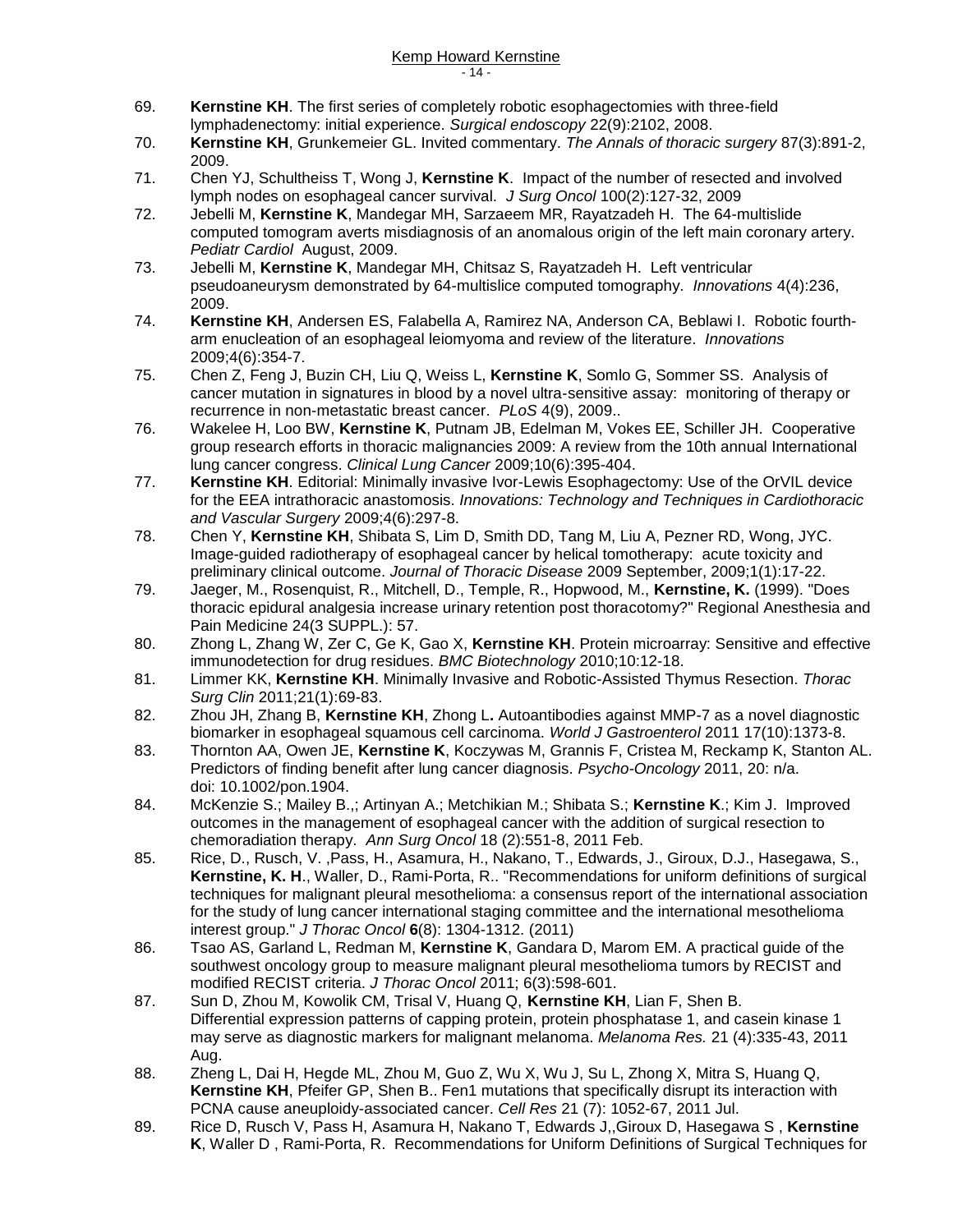Malignant Pleural Mesothelioma. A Consensus Report of the IASLC International Staging Committee and the International Mesothelioma Interest Group. *J Thorac Oncol* 2011;6(8):1304- 12,2011 Aug.

- 90. Malchenko, S., Seftor, E. A., Nikolsky, Y., Hasegawa, S. L., Kuo, S., Stevens, J. W., Poyarkov, S., Nikolskaya, T., Kucaba, T., Wang, M., Abdulkawy, H., Casavant, T., Morcuende, J., Buckwalter, J., Hohl, R., Deyoung, B., **Kernstine, K.**, Bonaldo Mde, F., Hendrix, M. J., Soares, M. B., Soares, V. M. (2012). "Putative multifunctional signature of lung metastases in dedifferentiated chondrosarcoma." Sarcoma 2012: 820254.
- 91. Rauch TA, Wang Z, Wu X, **Kernstine KH**, Riggs AD, Pfeifer GP. DNA methylation biomarkers for lung cancer, *Tumor Biol*, 33(2): 287-296, 2012.
- 92. **Kernstine KH.** A Lobectomy by Any Other Name: Invited editorial. *American Society of Clinical Oncology,* July 10, 2012.
- 93. Yuh, B., Lau, C., **Kernstine, K.** Combined Robotic Lobectomy and Adrenalectomy for Lung Cancer and Solitary Adrenal Metastasis, *Journal of the Society of Laparoendoscopic Surgeons,* May 11, 2012.
- 94. Grover, R., **Kernstine, K.**, Krishnan, A. A Case of Diffuse Large B-Cell Lymphoma in Association With Paraesophageal Leimyoma: Highlighting False-Positivity of PET Scan and Importance of Tissue Diagnosis. *Journal of the National Comprehensive Cancer Network,* Vol 10, No. 5, May 2012.
- 95. Kalari, S., Jung, M., **Kernstine, K.H**., Takahashi, T., Pfeifer, G.P. The DNA methylation landscape of small cell lung cancer suggests a differentiation defect of neuroendrocrine cell. *Oncogene* 2012.
- 96. Zhang B, Zhang Z, Zhang X, Gao X, **Kernstine KH**, Zhong L. Serological antibodies against LY6K as a diagnostic biomarker in esophageal squamous cell carcinoma. Biomarkers : biochemical indicators of exposure, response, and susceptibility to chemicals. 2012;17(4):372-8. Epub 2012/04/21. doi: 10.3109/1354750X.2012.680609. PubMed PMID: 22515502.

#### *NON-PEER REVIEWED PAPERS*

- 1. **Kernstine KH**, Reichert RA. Major surgery: minor incisions. *St. Petersburg Medical Clinic Quarterly*, Winter 1991;1-6.
- 2. **Kernstine KH**. Trends in thoracoscopic surgery: Lung, esophageal and mediastinal. Minimal Access Surgery, Postgraduate Course 7, 83<sup>rd</sup> Annual Clinical Congress, American College of Surgeons, Carol Scott-Conner ed., pg. 30-32, Chicago, IL, October 12-17, 1997.
- 3. **Kernstine KH**. Lung cancer: Current surgical treatment and investigation. Surgery Postgraduate Surgical Conference, The University of Iowa Hospitals and Clinics, Iowa City, Iowa, October 8, 1998.
- 4. **Kernstine KH**. Interactive case presentation esophageal cancer. General Thoracic Surgery Symposium, 79<sup>th</sup> Annual Meeting of the American Association for Thoracic Surgery, David Sugarbaker ed., pg. 44-46, New Orleans, LA, April 18-21, 1999.
- 5. **Kernstine KH**. Lung Cancer Staging: CT, MRI, PET; Richard Heitmiller (ed), Postgraduate Course 7, Thoracic Surgery, 85<sup>th</sup> Annual Congress, American College of Surgeons, pp 1-2, 1999.
- 6. Kusiak A, **Kernstine KH**, Kern JA, McLaughlin KA, Tseng TL. Data Mining: Medical and Engineering Case Studies. Proceedings of the IE Research 2000 Conference, Cleveland, OH, May 2000:1-7.
- 7. Jett J, Aderle D, **Kernstine KH**. Screening: Research Priorities in Lung Cancer. Recommendations of the Scientific Leadership Council in Lung Cancer of the Coalition of Cancer Cooperative Groups. May 22, 2006.
- 8. Grannis FW, **Kernstine KH.** Lung Cancer 2005. City of Hope Cancer Center Annual Report, June, 2006
- 9. **Kernstine, KH**. Robotically-Assisted Esophagectomy. International Society of Minimally Invasive Cardiothoracic Surgery Proceedings for the Annual Meeting of the International Society of Minimally Invasive Cardiac Surgery, Pg 112-115, June 2006.
- 10. Grannis FW, **Kernstine KH**, Bogardus A, Reckamp K, Pezner R. Lung Cancer 2006. City of Hope Cancer Center Annual Report, June, 2007.
- 11. **Kernstine KH**. When to use neoadjuvant therapy for patients with esophageal cancer and why? Postgraduate Course in Cardiothoracic Surgery Handout. 93rd Annual Congress for the American College of Surgeons, June, 2007 for October, 2007, pg 33-60.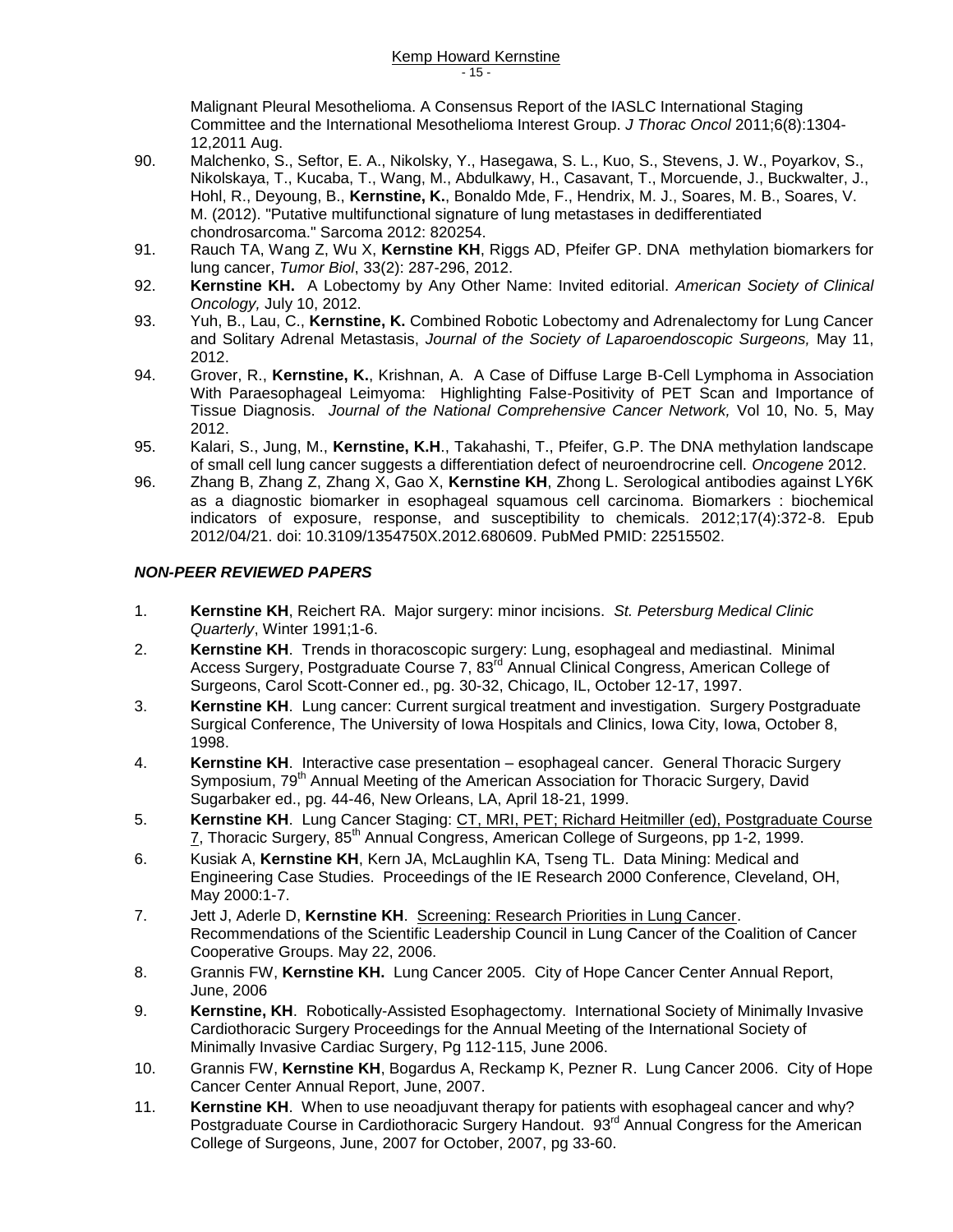- 12. **Kernstine KH**. How to stage the mediastinum: mediastinoscopy. Proceedings of the World Conference on Lung Cancer. June, 2007 for September, 2007.
- 13. **Kernstine KH**. Robotic Thymectomy. Medical Robotics, January, 2008.
- 14. **Kernstine KH,** Bogardus, AM. How to establish a clinical trials program: a primer. Society of Thoracic Surgeons. Proceedings for the 44<sup>th</sup> Annual Meeting, Ft. Lauderdale, Florida.
- 15. **Kernstine KH.** Is there a place for robotic fundoplication in antireflux surgery. Journal of Clinical Gastroenterology, Proceedings of Oeso, 9<sup>th</sup> World Congress, Monaco, April 6-10, 2008.
- 16. **Kernstine KH.** Robotics in Thoracic Surgery. Proceedings of the Annual Meeting of the European Society of Thoracic Surgeons, Krakow Poland, June, 2009.
- 17. **Kernstine KH.** Advances in robotic thoracic surgery. In Society of Thoracic Surgeons/American Association for Thoracic Surgery TECH-CON 2010. Eds D'Amico TA, Vassiliades TA, Acker MA, Bolman RM, Bremner RM, Lanuti M, Roselli EE. Chicago, Illinois 2010, 72-76.

### *BOOKS*

- 1. **Kernstine KH**. Programmable Continuous Intravascular Infusion Device Implantation Manual-Intra-Arterial and Intravenous for Local and Systemic Infusion – Implantation Manual for Implantable Infusion Devises. Medtronic, Inc, Spring 1990.
- 2. **Kernstine KH**. Continuous Intravenous Insulin Infusion by Implantable Device of the Treatment of Diabetes. UMI, February 1996.
- 3. **Kernstine KH**, Scott-Conner CEH. Minimal Access Surgery. Surgical Clinics of North America, WB Saunders, Philadelphia, 2000, Vol. 80, No. 5.
- 4. **Kernstine KH**, Reckamp KL. Lung Cancer: A Multidisciplinary Approach to Diagnosis and Management. New York, NY: Demos Medical Publishing, LLC; 2010.

### *CHAPTERS*

- 1. **Kernstine KH**, Cerra FB, Buchwald H. Enteral and Parental Nutrition. Chapter in Halpern SL (ed): Quick Reference to Clinical Nutrition, Philadelphia, *JB Lippincott Co*, 1987, pp 324-355.
- 2. **Kernstine KH**, Rohde TD, Kryjeski SR, Ekerholm PA, Buchwald H. The economic impact of implantable insulin devices on health care systems. Chapter in Infusion Systems in Medicine 2, *Cardiostim* 1988.
- 3. **Kernstine KH**, Knatterud G, Fisher M, Rohde T, Buchwald H. Implantable insulin pumps in humans: ISGIID registry report, Chapter 7 in Ensiminger WD, Selam JL (eds). Update to Drug Delivery Systems, *Futura Publishing Co*, 1989, pp 75-82.
- 4. **Kernstine KH**, Rohde T, Kryjeski S, Ekerholm P, Buchwald H. The economic impact of implantable insulin devices on health care systems. Chapter 11 in Ensminger WD, Selam JL (eds). Update to Drug Delivery Systems, *Futura Publishing Co*., 1989, pp 125-140.
- 5. **Kernstine KH.** Reconstruction after total laryngopharyngectomy (gastric pull-up). In: Iowa Head and Neck Protocols: Surgery, Nursing, and Speech Pathology. Hoffman H, Funk G, McCulloch T, Graham S, (eds). *Singular Publishing Group*, 2000.
- 6. Young RM, **Kernstine KH**. Miscellaneous cardiopulmonary conditions. Surgery; Corson JD, Williamson RCN, eds., Section 7, Chapter 32, pp. 1-14 (32.1 - 32.14), M*osby International Limited 2001.*
- 7. Donahue DM, **Kernstine KH**, Mathisen DJ. Lung Neoplasms. Surgery; Corson JD, Williamson RCN, eds., Section 7, Chapter 33, pp.1-18 (33.1- 33.18), *Mosby International Limited 2001*.
- 8. **Kernstine KH.** Pneumomediastinum. In: Current Therapy in Thoracic and Cardiovascular Surgery. 1<sup>st</sup> edition, Cameron DE, Yang SC, (eds). 2004.
- 9. **Kernstine, KH**. Thoracoscopic Lobectomy, Segmentectomy or pneumonectomy, Chapter 26. Operative Anatomy, 2nd Edition. Eds. Scott-Conner CEH, Dawson DL, Lippincott Williams & Wilkins, February 2002.
- 10. **Kernstine, KH.** Thoracoscopy, Thoracoscopic Wedge Resection, Chapter 23. Operative Anatomy, 2<sup>nd</sup> Edition. Eds. Scott-Conner CEH, Dawson DL, Lippincott Williams & Wilkins, February 2002.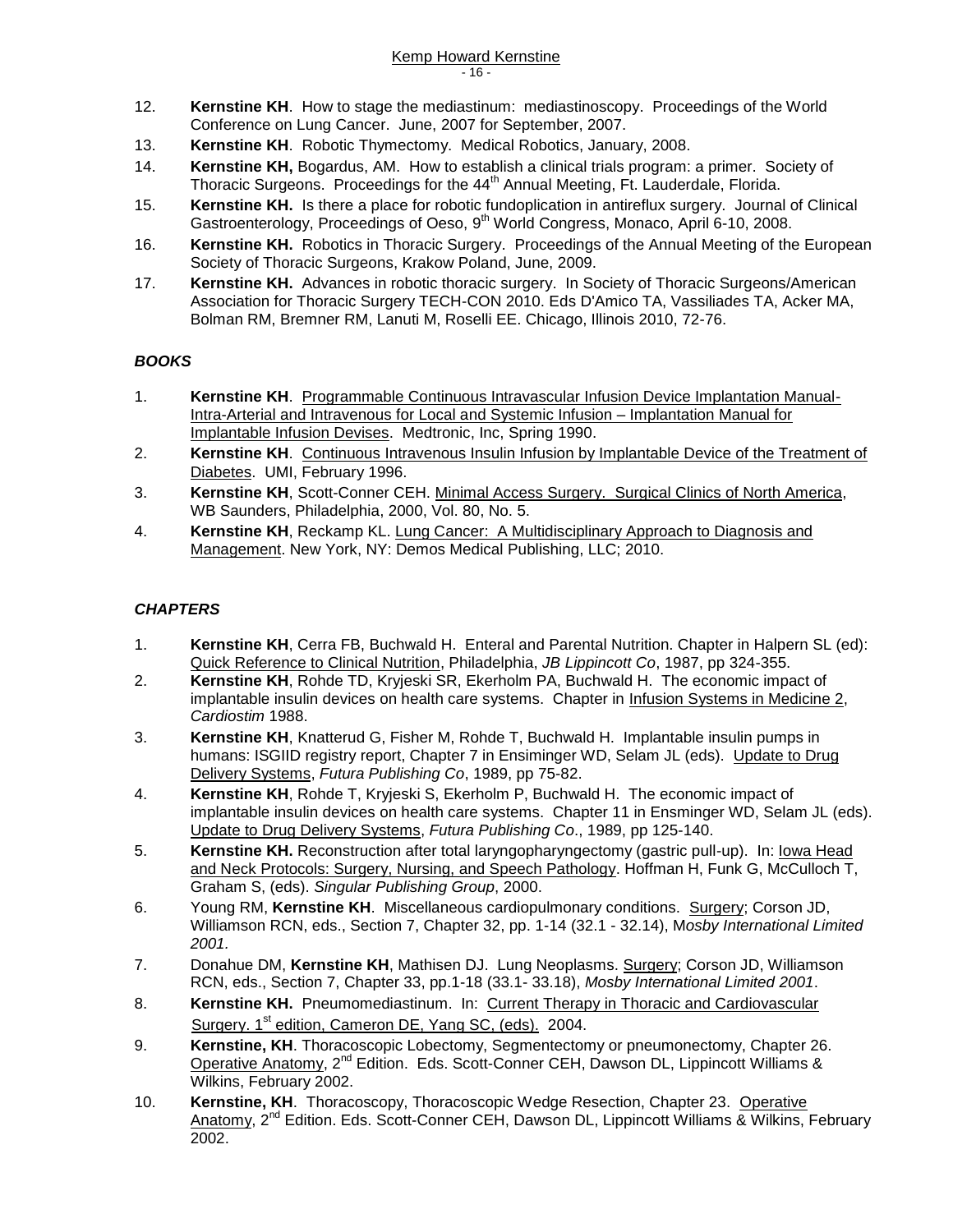- 11. **Kernstine KH**, Van Natta TL, Burkhart HM, DeArmond DT. Congenital lung diseases. In: Sellke FW, del Nido PJ, Swanson SJ, eds. Sabiston and Spencer Surgery of the Chest. 7th ed. Philadelphia: Elsevier, Inc., Elsevier Saunders, An Affiliate of Elsevier; 2005:119-39.
- 12. **Kernstine KH**. Preoperative preparation of the patient with myasthenia gravis. In: Thoracic Surgery Clinics Preoperative Preparation of Patients for Thoracic Surgery, Ed. Richard Whyte. Elsevier, Philadelphia.
- 13. Movsas B, Khuri FR, **Kernstine KH**. Chapter 6 Non-Small-Cell Lung Cancer, In: Cancer Management: A Multidisciplinary Approach, 9<sup>th</sup> edition, Ed. Pazdur R, Coia LR, Hoskins WJ, Wagman LW, CMP Healthcare Media, Inc., Manhasset, NY, 2005-2006: 111-154.
- 14. **Kernstine KH**, Limmer KK, Grannis FW, Tiep BH. Surgical plication of the diaphragm for paralysis and eventration. In: Sugarbaker DJ, Bueno R, Krasna MJ, et al., eds. Adult Chest Surgery. New York: The McGraw-Hill Companies, Inc.; 2009:1077-82.
- 15. Limmer KK, **Kernstine KH**, Grannis FW, Weiss LM. Diaphragmatic diseases, benign or malignant: overview. In: Sugarbaker DJ, Bueno R, Krasna MJ, et al., eds. Adult Chest Surgery. New York: The McGraw-Hill Companies, Inc.; 2009:1054-67.
- 16. Movsas B, Khuri FR, **Kernstine KH**. Chapter 6 Non-Small-Cell Lung Cancer, In: Cancer Management: A Multidisciplinary Approach, 10<sup>th</sup> edition, Ed. Pazdur R, Coia LR, Hoskins WJ, Wagman LW, CMP Healthcare Media, Inc., Manhasset, NY, 2007.
- 17. **Kernstine KH**, Weiss LM. Chapter 39 Benign: Leiomyoma of the Esophagus. In: Esophageal Cancer Practice and Principles, Ed. Jobe BA, Thomas CR, Hunter JG. Demos Medical Publishing, Woodbridge, CT, 2008: 315-20.
- 18. **Kernstine KH**, Weiss LM. Chapter 40 Benign: Hamartoma of the Esophagus. In: Esophageal Cancer Practice and Principles, Ed. Jobe BA, Thomas CR, Hunter JG. Demos Medical Publishing, Woodbridge, CT, 2008: 321-2.
- 19. Movsas B, Khuri FR, **Kernstine KH**. Chapter 6 Non-Small-Cell Lung Cancer, In: Cancer Management: A Multidisciplinary Approach, 11<sup>th</sup> edition, Ed. Pazdur R, Wagman LW Camphausen KA, Hoskins WJ. CMP Healthcare Media, Inc., Manhasset, NY, 2008: 105-149.
- 20. **Kernstine KH**, Ramirez NA, Simeon SX. Robotics in thoracic surgery. In: Sugarbaker DJ, Bueno R, Krasna MJ, et al., eds. Adult Chest Surgery. New York: The McGraw-Hill Companies, Inc.; 2009:1170-83.
- 21. **Kernstine KH,** Van Natta TL, Burkhart TM, DeArmond DT**.** Congenital Lung Diseases, Chapter 9. Sabiston & Spencer's Surgery of the Chest, Eighth Edition. Eds. Frank Selke, Pedro del Nido, Scott Swanson. Saunders Elsevier, Philadelphia 2010: 129-150.
- 22. **Kernstine KH**, Ramirez NA, Cua SX**.** Robotic-Assisted Surgery in Thoracic Diseases, Chapter 34. In Shield's General Thoracic Surgery,  $7<sup>th</sup>$  Edition, Eds. Thomas W. Shields, Joseph LoCicero III, Carolyn E. Reed, and Richard H. Feins, Lippincott, Williams and Wilkins, Philadelphia, PA, 2009: 509-521.
- 23. **Kernstine KH.** Robotic Lobectomy. In Atlas of Thoracic Surgical Techniques. Ed. Joseph B. Zwischenberger, Elsevier, Philadelphia, 2008.
- 24. **Kernstine, KH**. Thoracoscopic Lobectomy, Segmentectomy or pneumonectomy, Chapter 28. Operative Anatomy, 3rd Edition. Eds. Scott-Conner CEH, Dawson DL, Lippincott Williams & Wilkins, Philadelphia, 2009: 205-7.
- 25. **Kernstine, KH**. Thoracoscopy, Thoracoscopic Wedge Resection, Chapter 25. Operative Anatomy, 3<sup>rd</sup> Edition. Eds. Scott-Conner CEH, Dawson DL, Lippincott Williams & Wilkins, Philadelphia, 2009: 184-7.
- 26. **Kernstine KH**, Limmer KK. Techniques for the repair of paraesophageal hiatla hernia. In: Sugarbaker DJ, Bueno R, Krasna MJ, et al., eds. Adult Chest Surgery. New York: The McGraw-Hill Companies, Inc.; 2009:1083-91.
- 27. Wu JT, **Kernstine KH.** Robotic-assisted right upper lobectomy. In: Atlas of Minimally Invasive Thoracic Surgery. Ed Robert J. McKenna, 2009.
- 28. Wu JT, **Kernstine KH.** Robotic-assisted esophagectomy. In: Atlas of Minimally Invasive Thoracic Surgery. Ed Robert J. McKenna, 2009.
- 29. Movsas B, Khuri FR, **Kernstine KH**. Chapter 3 Non-Small-Cell Lung Cancer, In: Cancer Management: A Multidisciplinary Approach,  $12<sup>th</sup>$  edition, Ed. Pazdur R, Wagman LW, Camphausen KA, Hoskins WJ. CMP Healthcare Media, Inc., Manhasset, NY, 2009, pp. 71-116.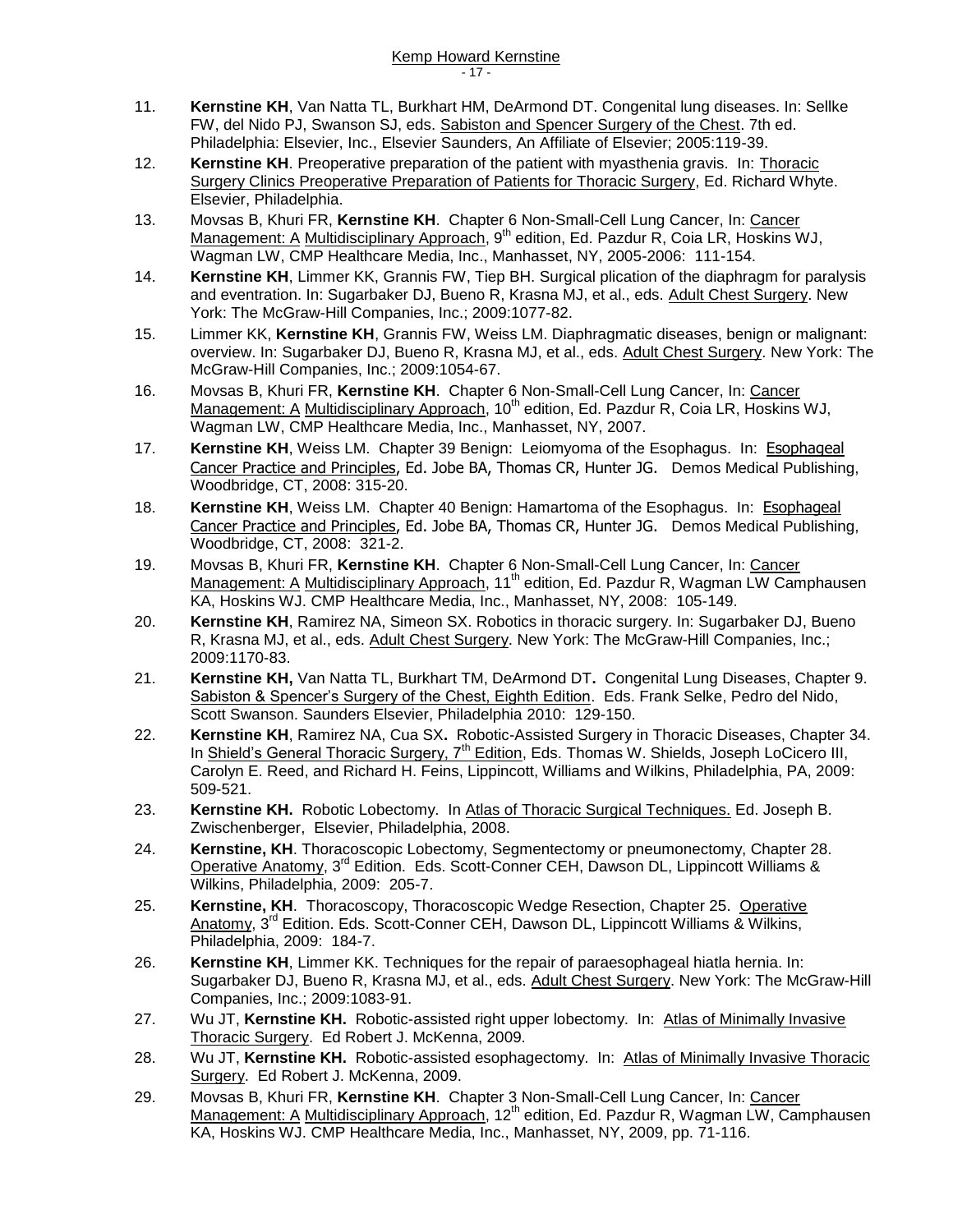- 30. **Kernstine KH**, Eneh P. Bronchogenic and Pericardial Cysts. 2<sup>nd</sup> edition. In: Decision Making in Thoracic Surgery: An Evidence-Based Approach. Ed. M. Ferguson. Spring-Verlag, New York, 2010.
- 31. Movsas B, Khuri FR, **Kernstine KH**. Chapter 3 Non-Small-Cell Lung Cancer, In: Cancer Management: A Multidisciplinary Approach, 13<sup>th</sup> edition, Ed. Pazdur R, Wagman LW, Camphausen KA, Hoskins WJ. CMP Healthcare Media, Inc., Manhasset, NY, 2010, pp. 73-122.
- 32. **Kernstine KH**, Reckamp KL. Overview. In: Kernstine KH, Reckamp KL, eds. Lung Cancer: A Multidisciplinary Approach to Diagnosis and Management. New York, NY: Demos Medical Publishing, LLC; 2010:1-6.
- 33. **Kernstine KH**. Expert Commentary on "EBUS-TBNA for subcentimeter PET negative subcarinal LAD (station 7) and a solitary right lower lobe pulmonary nodule" In: Colt H, Murgu D, editors. Bronchoscopy: A Patient Centered Approach to Central Airways Disorders. Philadelphia, Pennsylvania: Elsevier, Inc.; 2011.
- 31. Movsas B, Khuri FR, **Kernstine KH**. Chapter 3 Non-Small-Cell Lung Cancer, In: Cancer Management: A Multidisciplinary Approach, 14th edition, Ed. Pazdur R, Wagman LW, Camphausen KA, Hoskins WJ. CMP Healthcare Media, Inc., Manhasset, NY, 2011
- 32. Movsas B, Brahmer J, Forde P, **Kernstine KH**. Chapter 3 Non-Small-Cell Lung Cancer, In: Cancer Management: A Multidisciplinary Approach, 15th edition, Ed. Pazdur R, Wagman LW, Camphausen KA, Hoskins WJ. CMP Healthcare Media, Inc., Manhasset, NY, 2012

### *ELECTRONIC PUBLICATIONS*

- 1. Galvin JR, Peterson MW, Clamon GH, Doombos F, Hempel SL, **Kernstine KH**, McLennan G, Platz CE, Mullan BF; Roeder T, Busick NP, Fretz PC. Lung Tumors: a multidisciplinary database, Virtual Hospital™, URL:http://www.vh.org/Providers/Textbooks/LungTumors/CaseStudies/ CaseStudies.html
	- Lung Tumors: A Multidisciplinary Database: Case Study 1 (Squamous Cell)
	- Lung Tumors: A Multidisciplinary Database: Case Study 5 (Adenocarcinoma)
	- Lung Tumors: A Multidisciplinary Database: Case Study 9 (Adenocarcinoma)
		- Lung Tumors: A Multidisciplinary Database: Case Study 11 (Carcinoid)
	- Lung Tumors: A Multidisciplinary Database: Case Study 13 (Chondrosarcoma)
	- Lung Tumors: A Multidisciplinary Database: Case Study 14 (Lymphoma)
	- Lung Tumors: A Multidisciplinary Database: Case Study 15 (Pulmonary Angiosarcoma)
		- Lung Tumors: A Multidisciplinary Database: Case Study 16 (Granulomatous Pneumonitis and Focal Bronchitis)
		- Lung Tumors: A Multidisciplinary Database: Case Study 17 ( Adenocarcinoma)
- 2. Chun ML, **Kernstine KH**. Lung Tumors: A multidisciplinary database, Virtual Hospital, URL: http/www.vh.org/Providers/Textbooks/LungTumors/Mesothelioma/Text/MesoIntro.html. Lung Tumors: A Multidisciplinary Database: Mesothelioma.
- 3. **Kernstine KH**, Kern JA, Kusiak A, Stanford W. Modeling and analysis of clinical processes: A multidisciplinary case study. University of Iowa Integrated Advanced Information Management Systems. Abstract #18. URL: http://iaims.uiowa.edu/abs18.html.
- 4. Harris BL, **Kernstine KH**. Multimedia textbooks about the diagnosis and treatment of esophageal carcinoma, Virtual Hospital<sup>TM</sup>, URL: http://www.vh.org/Providers/Textbooks/EsophagealCarcinoma/ EsophgealCarcinoma.html.
- 5. Block C, McLaughlin KA, **Kernstine KH**. Off-pump coronary artery bypass Virtual Hospital™ Tutorial. August 1999, in progress.
- 6. Kanwar B, McLaughlin KA, Everett J, **Kernstine KH**. Lung Transplantation: Virtual Hospital™ Resource. August 1999, in progress.
- 7. Strodtbeck W, McLaughlin KA, **Kernstine KH**. Transthoracic approach to anterior thoracic vertebral column pathology: A guide for patients and providers. August 1999, in progress.
- 8. Christiansen C, McLaughlin KA, Rossi NP, **Kernstine KH**. Post Lung resection ARDS: Virtual Hospital™ Tutorial. August 2000, in progress.
- 9. Kanwar B, **Kernstine KH**. Surgical Resection of Stage I Non-Small Cell Cancer of the Lung Virtual Hospital. November 2001.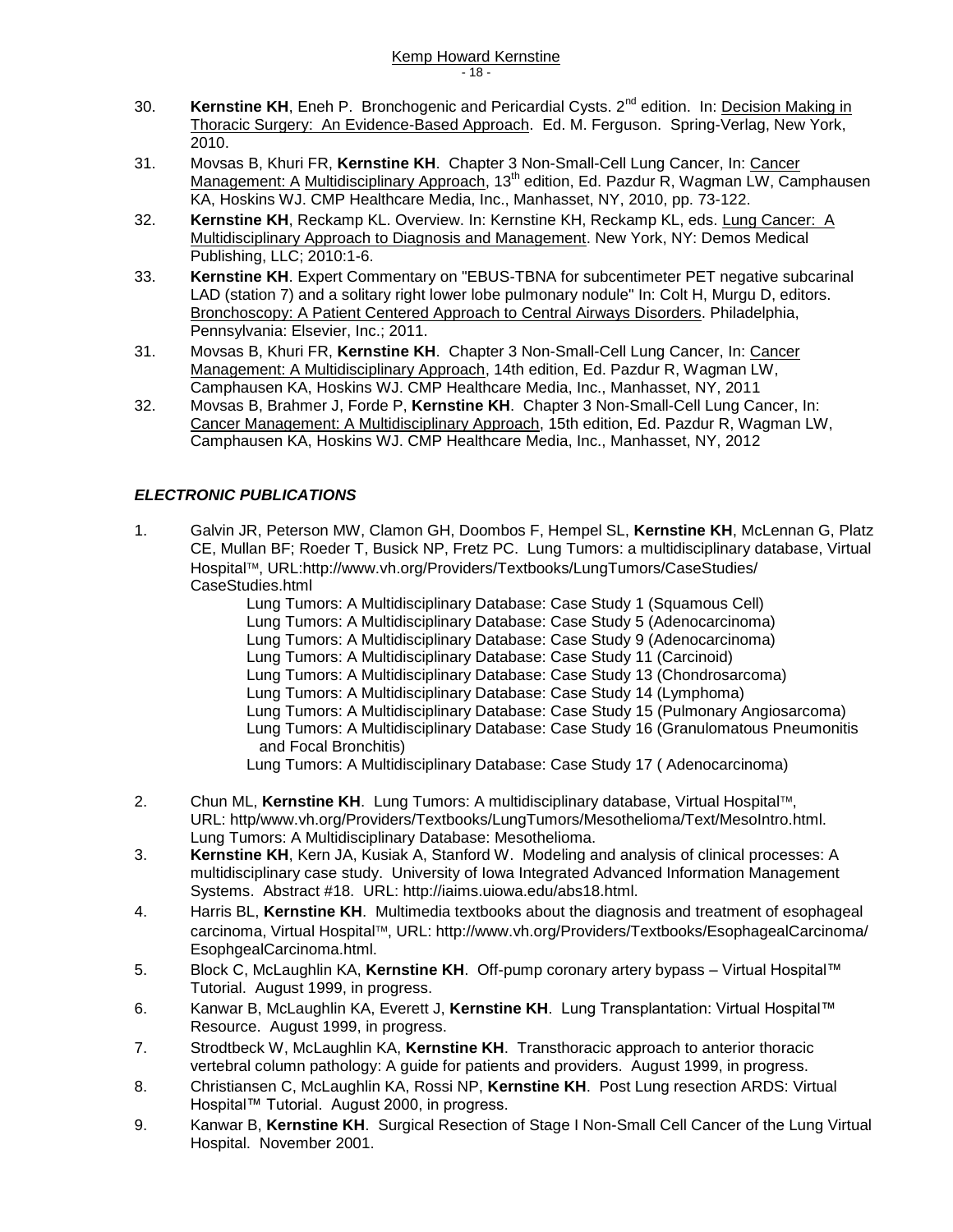- 10. VanderLinden CD, **Kernstine KH**, Hansen AR, Everett J. Evaluation and Treatment of Blunt Cardiac Injury. Virtual Hospital. June 2002
- 11. Keith J, Kanwar B, McLaughlin K, Everett JE, **Kernstine KH**. Lung Transplantation: A Virtual Hospital Multimedia Textbook. Virtual Hospital. February 2003.
- 12. Dahl K, **Kernstine KH**, Karwal M, Thomas K. TracheoBronchial Amyloidosis. Virtual Hospital. July 2003.
- 13. Mattson T, **Kernstine KH**, Thomas K. Lung Cancer Screening. Virtual Hospital. April 2003.
- 14. Christiansen CG, **Kernstine KH**, Flaherty D, Campos C, McLaughlin K, Hata S. The Role of Lung Resection in the Pathogenesis of the Acute Respiratory Distress Syndrome: A Possible Mechanism of Lung Injury. Virtual Hospital. In Progress.
- 15. Dolter S, **Kernstine KH**. Caustic Ingestion. Virtual Hospital. In Progress.
- 16. Keith J, **Kernstine KH**, Thomas K. Bronchoscopy in Thoracic Patients: An emphasis on Postthoracotomy Bronchoscopy. Virtual Hospital. May 20, 2003.

### *ABSTRACTS*

- 1. **Kernstine KH**, Tyson Jr. GS, Maier GW, Olsen CO, Davis JW, Rankin JS. Determinants of direct cardiac compression during external cardiac massage in intact dogs. *Crit Care Med* 10:231, 1982.
- 2. Tyson Jr. GS, McIntyre RW, Maier GW, **Kernstine KH**, Olsen CO, Evans RF, Davis JW, Rankin JS. The mechanical effects of high frequency ventilation on cardiac function in intact dogs. *Crit Care Med* 10:212, 1982.
- 3. **Kernstine KH**, Wigness BD, Chute EP, Sutherland DR, Hesse U, Dorman FD, Rohde TD, Buchwald H. Cyclosporine infusion by implanted pump. *Prog Assoc Acad Surg*, 127, 1986.
- 4. Wigness BD, Dorman FD, Rohde TD, **Kernstine KH**, Chute EP, Buchwald H. Improved glycerolinsulin solution for use in implantable pumps. *Diabetes* 35 (Supp I, abstract 556), 1986, pp 143A.
- 5. Wigness BD, **Kernstine KH**, Kryjeski S, Rohde TD, Dorman FD, Goldenberg FJ, Buchwald H. Restoration of implantable infusion devise flow. *Diabetes* 35 (Supp I, abstract 556), 1986, pp 143A.
- 6. Wigness BD, **Kernstine KH**, Dorman FD, Rohde TD, Chute EP, Goldenburg FJ, Buchwald H. Occlusion of silicone cannulae by calcified thrombosis after long-term intravenous insulin infusion. *ASAIO* 15:26, 1986.
- 7. **Kernstine KH**, Chute EP, Tohde TD, Wigness BD, Goldenberg FJ, Buchwald H. Correct placement of the insulin infusion catheter tip to prevent fibrin occlusion. *ASAIO* 15:66, 1986.
- 8. Buchwald H, **Kernstine KH**, Chute EP, Wigness BD, Dorman FD, Rohde TD. Cyclosporine by implanted pump. *The Kolf Lectures*, Salt Lake City, Utah, January 1986.
- 9. Wigness BD, **Kernstine KH**, Rohde TD, Dorman GD, Sutherland DER, Buchwald H. Intravenous glucose tolerance (IVGTT) on continuous intravenous cyclosporine (CSA) from an implantable pump in the dog. *Diabetes* 36 (Suppl 1):222A, 1987.
- 10. **Kernstine KH**, Chute EP, Kryjeski SR, Bordewich PA, Goldenberg FJ, Rohde TD, Wigness BD, Buchwald H. Reduced serum amyloid A levels (SAA) and anti-insulin antibody titres (SAIA) with intravenously infused insulin from an implantable pump. *Diabetes* 36 (Suppl 1):59A, 1987.
- 11. **Kernstine KH**, Kryjeski SR, Ekerholm P, Buchwald H. The economic impact of implantable insulin devices on health care systems. Artificial Insulin Delivery Systems Pancreas and Islet Transplantation, 7<sup>th</sup> Workship, Igls, Austria, 1988.
- 12. **Kernstine KH**, Kryjeski SR, Wigness BD, Robbins D, Ekerholm P, Tohde TD, Dorman FD, Buchwald H. Modified insulin-glycerol formulation (IG) for intravenous implantable infusion devices: reduced and normalized serum insulin aggregation (AGG). *ASAIO*, 1988.
- 13. Buchwald H, Chute EP, Kryjeski SR, Ekerholm P, Rohde TD, Wigness BD, **Kernstine KH.** Continuous intravenous insulin (CIVI) from an implantable for the treatment of diabetes resistant to subcutaneous therapy (DRST). *Diabetes* 37 (Suppl 1), 1988.
- 14. **Kernstine KH**, Kryjeski SR, Ekerholm P, Bordewich P, Robbins D, Goldman J, Rohde TD, Wigness BD, Buchwald H. Reduced serum total insulin (STI), anti-insulin antibody (SAIA), and implantable pumps. *Diabetes* 37 (Suppl 1), 1988.
- 15. **Kernstine KH**, Kryjeski S, Ekerholm P, Buchwald H. The economic impact of implantable insulin devices on health care systems. Cardiostim 88, PACE11 (Suppl):974,1988.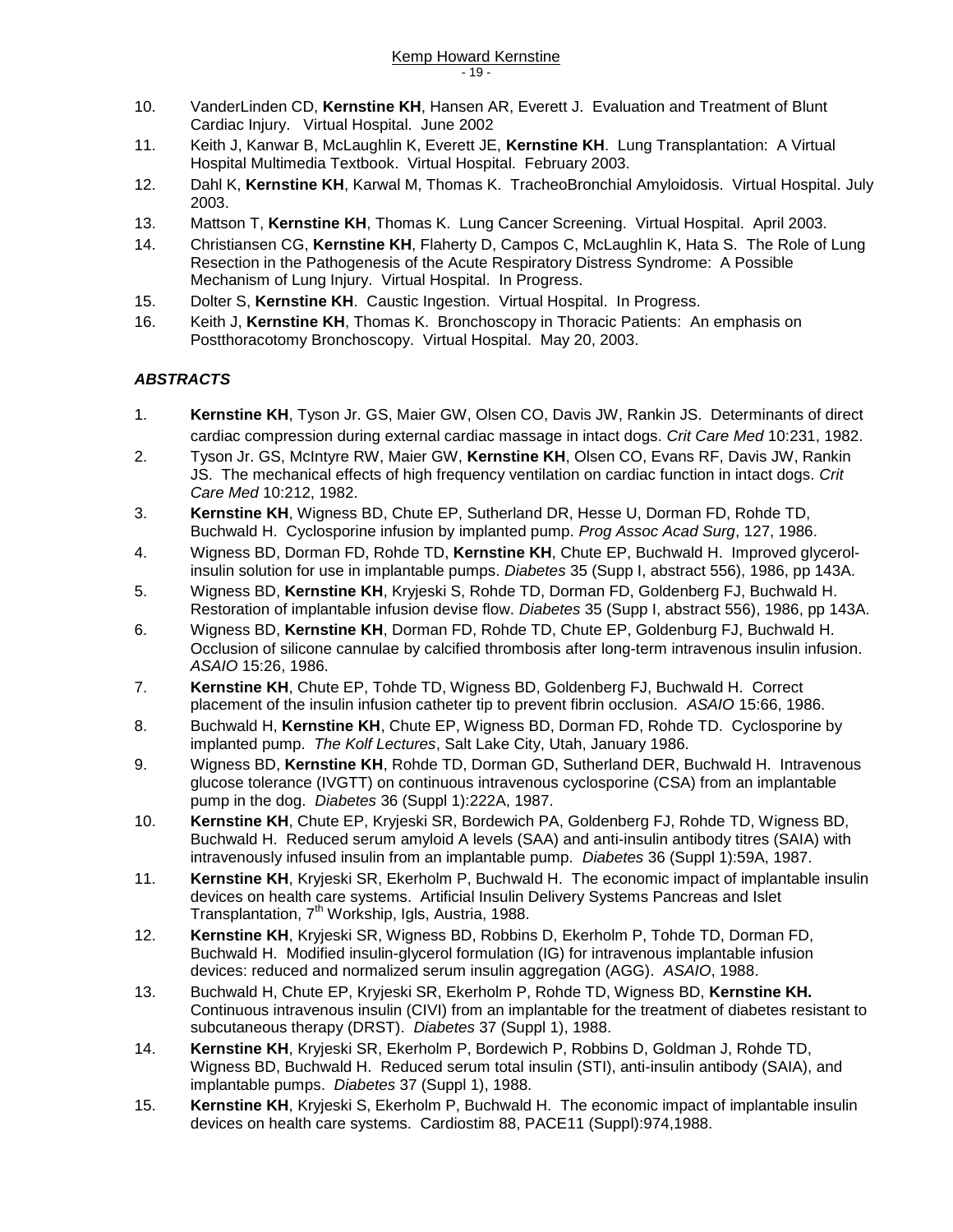- 16. **Kernstine KH**, Kryjeski SR, Ekerholm PA, Wigness BD, Rohde TD, Cerra FB, Barbosa JJ, Buchwald H. Treatment of type II diabetic patients with glyburide (G) and continuous intravenous insulin (CIVI). *Diabetes* 37 (Suppl), 1989.
- 17. **Kernstine KH**, Kryjeski SR, Ekerholm PA, Wigness BD, Rohde TD, Buchwald H. Intravenous (IV) and intraperitoneal (IP) insulin administration in the dog. *Trans Amer Soc Intern Organs*, May 1989.
- 18. Trapp JF, Galvin JR, Gross TJ, **Kernstine KH,** Kirchner P, McLennan G, Peterson MJ, Schwartz DA, Kern JA. Comparison between PET-FDG and CT in staging mediastinal lymph nodes in patients with lung cancer. *American Thoracic Society*, San Francisco, California, May 1997.
- 19. **Kernstine KH**, Trapp JT, Kirchner PT, Galvin JR, Rossi NP, Kern JA. FDG-positron emission tomography (PET) and computed tomography (CT) to accurately stage the mediastinum in lung cancer. *International Congress of Thorax Surgery,* Athens, Greece, July 1997.
- 20. Rossi NP, **Kernstine KH**, Trapp JT, Kirchner PT, Galvin JR, Kern JA, Widmann MD. FDG-Positron emission tomography (PET) and computed tomography (CT) to accurately stage the mediastinum in lung cancer. 2<sup>nd</sup> Annual VA Cancer Symposium, San Antonio, Texas, October 1997.
- 21. **Kernstine KH**, Trapp JT, Croft DR, Kirchner PT, Galvin JR, Rossi NP, Kern JA. Comparison of positron emission tomography (PET) and computed tomography (CT) to identify  $N_2$  and  $N_3$  disease in non-small cell lung cancer (NSCLC). *American Society of Clinical Oncology*, 1762 abstract, 1998.
- 22. Croft DR, Trapp JT, **Kernstine KH**, Mullan B, Galvin JR, Kern JA. PET-FDG imaging in the diagnosis of solitary pulmonary nodules (SPN) and mediastinal staging of non-small cell pulmonary malignancies. *Am J Resp Crit Care Med* 159:(3);part II, A13, 1999.
- 23. Husain SA, Verhofste M, Wilson J, Wcisel G, Widmann M, Hansen M, Rossi NP, Campos TJ, **Kernstine KH**. Logistic regression analysis (LRA) to identify factors important in predicting prolonged air leaks (PAL) in the surgical treatment of non-small cell lung cancer (NSCLC). *Am J Resp Crit Care Med*, 159:(3);part II, A713, 1999.
- 24. **Kernstine KH**, Trapp JT, Croft DR, Kirchner PT, Stanford W, Galvin JR, Mullan B, Rossi NP, McLaughlin KA, Kern JA. FDG-Positron emission tomography (PET), computed tomography (CT), and magnetic resonance imaging with combidex (MRI-C) to stage the mediastinum in non-small cell lung cancer (NSCLC). *The Society of Thoracic Surgeons,* Bulletin, January, 1999.
- 25. **Kernstine KH**, Harris BL, Clamon GH, Mayr N, Maher JW, Summers RW, Riggs Jr CE, Karwal MW, Carlisle TL, McLaughlin KA, Rossi NP, Dreicer R, Geick-Miller JR, Werner BR, Berg DJ. Phase II trial of preoperative paclitaxel (P) and Carboplatin (C) concurrent with radiation for esophageal cancer. *American Broncho-Esophagological Association.* In press.
- 26. Husain SA, Verhofste M, Wilson J, Wcisel G, Widmann M, Hansen M, Rossi N, Campos TJ, **Kernstine KH**. Logistic regression analysis (LRA) to identify factors important in predicting 30-day mortality (M), length of stay (LOS) and prolonged air leak (PAL) in the surgical treatment of nonsmall cell lung cancer (NSCLC). *The Society of University Surgeons Residents' Program.* In press.
- 27. **Kernstine KH**, Mullan B, McLaughlin KH, Clark W, Jones M, McLennan G, Peterson M, Gross T, Rossi NP, Bushnell D, Schwartz D, Kern J. Is pulmonary nodule (PN) malignant?: Contribution of FDG-positron emission tomography (PET). *American Society of Clinical Oncology*. Poster presentation, April 1999.
- 28. Jaeger M, Rosenquist R, Mitchell D, Temple R, Hopwood M, **Kernstine KH**. Does thoracic epidural analgesia increase urinary retention post thoracotomy? *Regional Anesthesia and Pain Medicine,* 24[3] supp:57;1999.
- 29. Berg D, Clamon G, Riggs C, Karwal M, Carlisle T, Rossi N, Maher J, Mayr N, McLaughlin KA, **Kernstine KH**. Phase II trial of paclitaxel and carboplatin chemotherapy combined with radiation and surgery for the treatment of patients with epidermoid or adenocarcinoma of the esophagus. Am Bronchio-Esophagological Association, 79<sup>th</sup> Annual Meeting,1999, page 201. ASCO 2000, accepted for publication.
- 30. Campos JH, Brennan TJ, Massa FC, **Kernstine KH**. Does the administration of thoracic epidural lidocaine affect oxygenation during anesthesia for one-lung ventilation in patients undergoing thoracic surgery? *The Annual Meeting of the American Society of Anesthesiologists*, October 1999.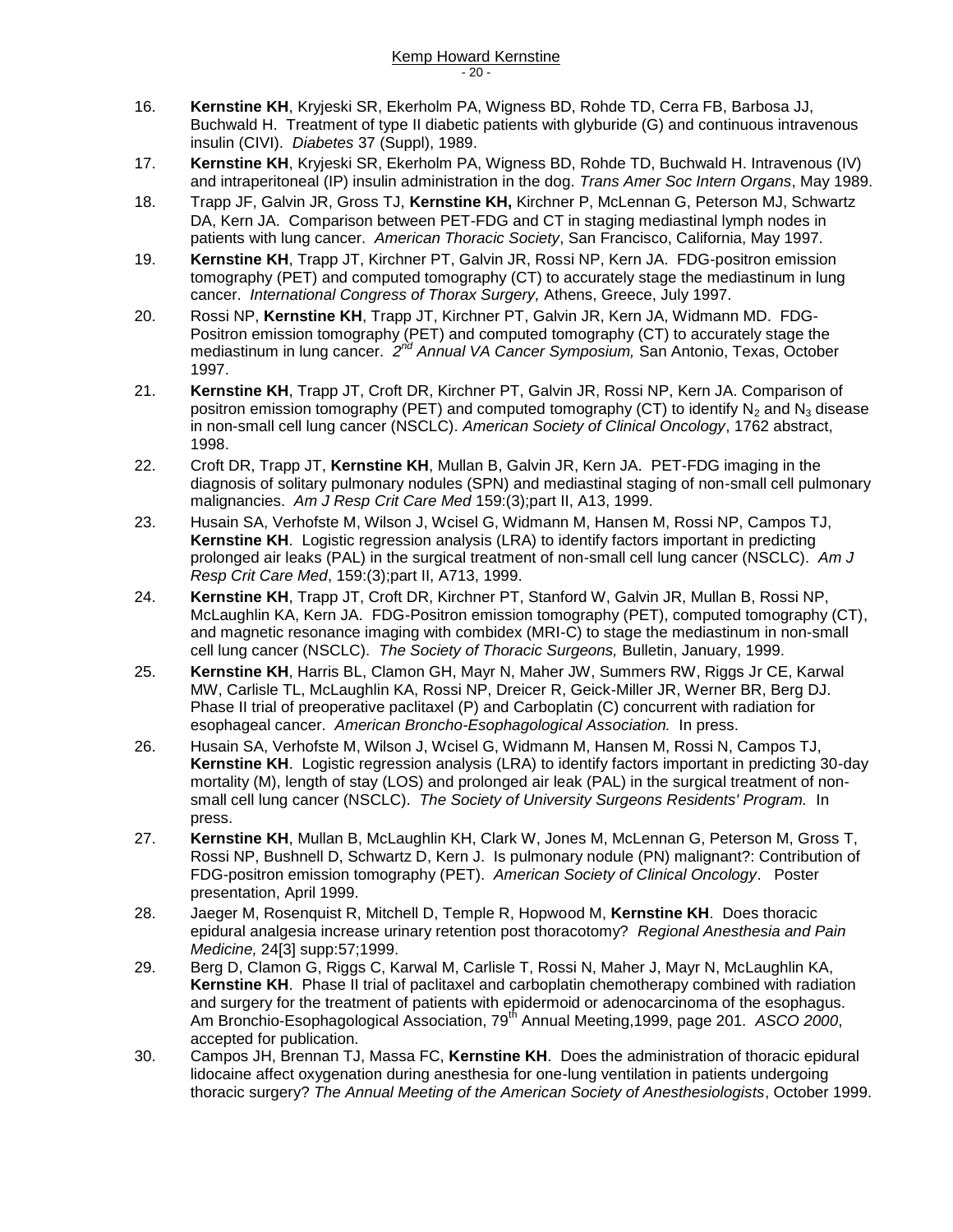- 31. Menda Y, Bushnell D, Madsen M, **Kernstine KH**, McLaughlin KA, Hichwa R. Retrospective analysis of standardized uptake values of lung masses with F-18 FDG-PET. *47th Annual Meeting of the Society of Nuclear Medicine*, J Nuclear Medicine; 41(5); 295P, 2000.
- 32. **Kernstine KH**, Croft D, Kirchner P, Mullan B, Rossi N, McLaughlin KA, Kern J. FDG-Positron Emission Tomography (PET) evaluation of the suspicious solitary pulmonary nodules (SPN) in a population prevalent with granulomatous disease. *The Society of Thoracic Surgeons 37 th Annual Meeting*, January 30, 2001.
- 33. **Kernstine KH**, Kahn D, Menda Y, McLaughlin KA, Miller S, Bushnell D, Rossi NP. A new technique for staging potentially-resectable lung cancer: Neotect Spect TC-99m (NeoT) compared with F-18 FDG-PET. *ASCO, accepted for presentation May 15, 2001.*
- 34. Fleishman SB, Dresler C, Parsippany NJ, Herndon JE, Kornblith AB, Farber D, **Kernstine KH**, Perry M, Fischel E, Jablons D, Sugarbaker D, Haasler GT, Daniel TM. Quality of Life (QoL) Advantage of Sclerosis for Malignant Pleural Effusion (MPE) via Talc Thoracoscopy Over Chest Tube Infusion of Talc Slurry: A Cancer & Leukemia Group B Study.
- 35. Campos JH, **Kernstine KH**. Is there a better endotracheal tube for lung isolation? A comparison of three endotracheal tubes: A left-sided double lumen endotracheal tube Broncho-Cath, a singlelumen endotracheal tube with an enclosed bronchial blocker (torque control blocker univent) and the wire-guided endobronchial blocker (Arndt). Anesth Analg 2003;96.SCA26. *Poster discussion session 25th meeting of The Society of Cardiovascular Anesthesiologist, Miami, FL, April 27, 2003.*
- 36. Campos JH, **Kernstine KH**. Use of the wire-guided endobronchial blocker for one lung ventilation in patients with airway abnormalities. *Anesth Analg 2003;96;SCA89. Poster session 25th meeting of The Society of Cardiovascular Anesthesiologist, Miami, FL, April 28, 200. J Cardio Vasc Anes Vol. 17, No. 3: pp 352-352, June 2003.*
- 37. **Kernstine KH**, Busick NP, McLaughlin KA, Sarin RR, Welke KF, Thomas KW, Everett JE, Brown CK. In Stage I Nonsmall Cell Lung Cancer (NSCLC), Does Tumor Size Predict Survival? Accepted for publication in the Society of Surgical Oncology, November 18, 2003.
- 38. DeArmond DT, Waugh TA, **Kernstine KH**, Oberley LW. Manganese Superoxide Dismutase Levels Are Diminished In Human Lung Cancer Cell Lines. Accepted for publication by the General Thoracic Surgical Club, November 18, 2003.
- 39. **Kernstine KH**, Dearmond DT, Karimi M, Shamoun DK, Everett JE. The Completely Robotic Minimally-invasive Esophagectomy: The Iowa Experience. *Accepted American Association for Thoracic Surgeons in Apri, 2004.*
- 40. Ponto LLB, Graham MM, Menda Y, Madsen MT, Fathala AL, Berg DJ, **Kernstine KH**. Predictive Value of FDG-base Parameters for Survival in Trimodality-Treated Esophageal Cancer. Presented to Society of Nuclear Medicine for their June 2004 meeting in Philadelphia J Nucl Med. 2004; 45 (Supplement): 22P (No. 62).

http://interactive.snm.org/index.cfm?PageID=2328&RPID=2328&A=11&B=106&E=6

- 41. DeArmond D, Waugh T, **Kernstine K**, Oberley LW. Antioxidant protein levels are diminished in lung cancer cell lines. Accepted for poster presentation at the AACR meeting, Orlando, Florida, March 29, 2204.
- 42. **Kernstine KH,** Busick NP, McLaughlin K, Sarin RR, Welke KF, Thomas KW, Everett JE, Brown CK. In Stage I Nonsmall Cell Lung Cancer (nscic), does tumor size predict survival. Ann Surg Oncol 11:S128, 2004 (abstract p153).
- 43. Keith JN, **Kernstine KH**, Dedecker CD, McLaughlin KA, Welke KF. Post-Thoracotomy "On-Floor" Therapeutic Bronchoscopy (TB): A Non-Evidenced Based Practice. Submitted to the Surgical Forum American College of Surgeons, Section on Outcomes, March 1, 2004.
- 44. DeArmond DT, **Kernstine KH**, Oberley LW. Transfection with Manganese superoxide dismutase attenuates hypoxic HIF-1 induction in NCI-H520 lung cancer cells. Surgical Forum, American College of Surgeons, Section on Cardiothoracic Surgery, March 1, 2004.
- 45. Keith J, Young TL, Dedecker CD, Welke KF, **Kernstine KH**. Post-Thoracotomy Therapeutic Bronchoscopy (TB): A Non-Evidenced Based Practice. American Thoracic Society-2005, San Diego, California, May 24, 2005.
- 46. **Kernstine KH**, DeArmond DT, Campos JH, Mathews KD, Kelkar PM. Robotic Thymectomy: A Minimally-Invasive Extended Radical Thymectomy for Myasthenia Gravis. 57<sup>th</sup> Annual meeting of the American Academy of Neurologists –Miami, Florida, April 12, 2005.
- 47. Chen YJ, Liu A, Han C., Shibata S, **Kernstine KH**, Schultheiss TE, Wong JYC. Image-guided radiotherapy of esophageal cancer by helical tomotherapy: dosimetry comparison, assessment of tumor regression during treatment and early clinical results. American Society for Clinical Oncology, Chicago, Illinois, June,2006.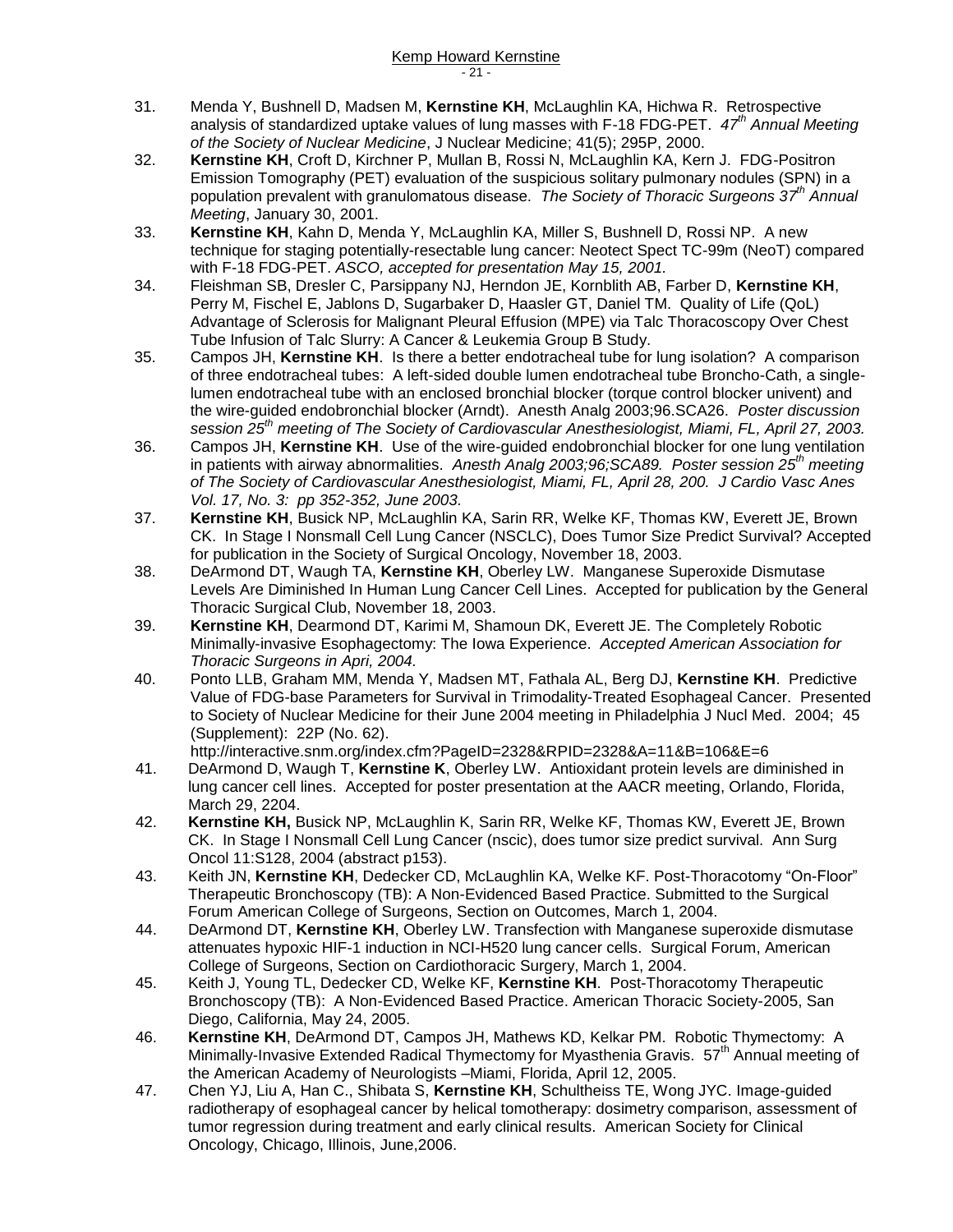- 48. Anderson CA, Hellan, A, Trisal V, **Kernstine K**, Ellenhorn J, Pigazzi A. Robotic and laparoscopic surgery for gastric malignancies.  $2<sup>nd</sup>$  International Congress, Minimally Invasive Robotics Association, New York, NY, Jan 2007.
- 49. Anderson CA, Hellan, M, Trisal V, **Kernstine K**, Ellenhorn J, Pigazzi A. Robotic and laparoscopic surgery for forgut malignancies. 2<sup>nd</sup> Annual Symposium of Minimally Invasive Surgical Oncology. March, 2007
- 50. Anderson C, Hellan M, **Kernstine K**, Ellenhorn J, Trisal V, Pigazzi A. Robotic-assisted Minimally Invasive Surgery for Oncologic Procedures: A 2yr Experience at a Single Institution. Society of Surgical Oncologists Washington, DC, March, 2007.
- 51. Anderson C, Hellan M, Trisal V, **Kernstine K**, Ellenhorn J, Pigazzi A. Robotic-assisted surgery for gastric malignancies: Short-term results. Society of American Gastrointestinal Endoscopic Surgeons Annual Meeting, Las Vegas, NV, April 2007.
- 52. Rauch T, Wang Z, Zhang X, Zhong X, Wu X, Lau S, **Kernstine KH,** Riggs A, Pfeifer G. Highresolution genome-wide DNA methylation analysis in cancer cells using MIRA-assisted microarrays identifies HOX gene clusters as chromosomal hotspots of DNA methylation. American Association for Cancer Research Los Angeles, California April 14-18, 2007
- 53. Anderson C, Falabella A, **Kernstine KH.** Robotic-Assisted Lobectomy with Regional Lymphadenectomy for Lung Cancer. 10<sup>th</sup> Anniversary International Society of Minimally-Invasive Cardiothoracic Surgery. June, 2007 Aurelia Convention Center and Expo, Rome, Italy Innovations: Technology and Techniques in Cardiothoracic and Vascular Surgery 2:141, 2007.
- 54. Anderson C, Hellan M, **Kernstine K**, Ellenhorn J, Pigazzi A. Robotic surgery for gastrointestinal malignancies. 15<sup>th</sup> International Congress, European Association for Endoscopic Surgery, Athens, Greece July, 2007
- 55. Chen, YJ, **Kernstine KH**, Shibata S, Lim D Smith, DD,Liu A, Schultheiss TE, Pezner RD, Wong JYC. Initial experience with helical tomotherapy for locally advanced esophageal cancer by concomitant boost strategy 49<sup>th</sup> Annual Meeting of the American Society for Therapeutic Radiology And Oncology, Los Angeles, California, October, 2007.
- 56. Falabella A, **Kernstine K**, Jeffries E, Nelson, R. Portable Continuous Paravertebral Multi-Side Hole Catheter Infusion of Local Anesthetic for Pain Control in Minimally Invasive Thoracic Surgical Procedures (MITP). International Society of Minimally Invasive Thoracic Surgeons (ISMICS), Boston, Massachusetts. June 11-14, 2008
- 57. Bennett W, Larson G, Xiong W, Rivas G, **Kernstine K**, Pfeifer G. Methylation analysis of lung cancers from smoking and nonsmoking women. American Association for Cancer Research San Diego, California April, 2008.
- 58. Lou J, **Kernstine K**, Zhong L. Autoantibody profiles can detect early non-small cell lung cancer GTCbio's Oncology Biomarkers: From Discovery to Validation Conference San Francisco, CA, January 14-15, 2008
- 59. **Kernstine K**, Falabella A, Lau C. Robotic Repair of Giant Hiatal Hernias: Preliminary Results. The OESO 9th World Congress, Monaco, April 6-9, 2008
- 60. West PN, **Kernstine KH**. Robotic Extended Esophageal Myotomy for Diffuse Esophageal Spasm: First Reported Case with Long-Term Results. International Society of Minimally Invasive Thoracic Surgeons (ISMICS), Boston, Massachusetts. June 11-14, 2008
- 61. **Kernstine KH**. Technical Aspects of the Robotic Repair of the Enlarged Diaphragmatic Defect in Type II-IV Hiatal Hernias. International Society of Minimally Invasive Thoracic Surgeons (ISMICS), Boston, Massachusetts. June,11-14 2008.
- 62. **Kernstine K**, Anderson C, Falabella A, Beblawi I. Robotic Fourth-Arm Resection of an Esophageal Leiomyoma. International Society of Minimally Invasive Thoracic Surgeons (ISMICS), Boston, Massachusetts. June 11-14, 2008
- 63. Zhong L, Lou J, Yen Y, **Kernstine K**. Serum auto-antibody testing for the screening of non-small cell lung cancer: techniques to improve accuracy. American Society for Clinical Oncology, June, 2008
- 64. Bobadilla D, Bedell V, Hsu Y, Weiss LM, Smith D, Nowak NJ, **Kernstine K**, Slovak M. Genomic profiling of adenocarcinoma of the lung using bacterial artificial clones (BAC) array based comparative genomic hybridization (aCGH). Am Assoc Cancer Research 2008.
- 65. Zhong L, Lou J, Yen Y, **Kernstine K**. Serum Auto-Antibody Testing for the Screening of Non-Small Cell Lung Cancer: Techniques to Improve Accuracy American Soc Clin Oncology 2008, Chicago, Illinois.
- 66. Lou J, **Kernstine K**, Zhong L. Autoantibody profiles can detect early non-small cell lung cancer. World Lung Cancer Congress. 2009, San Francisco, California.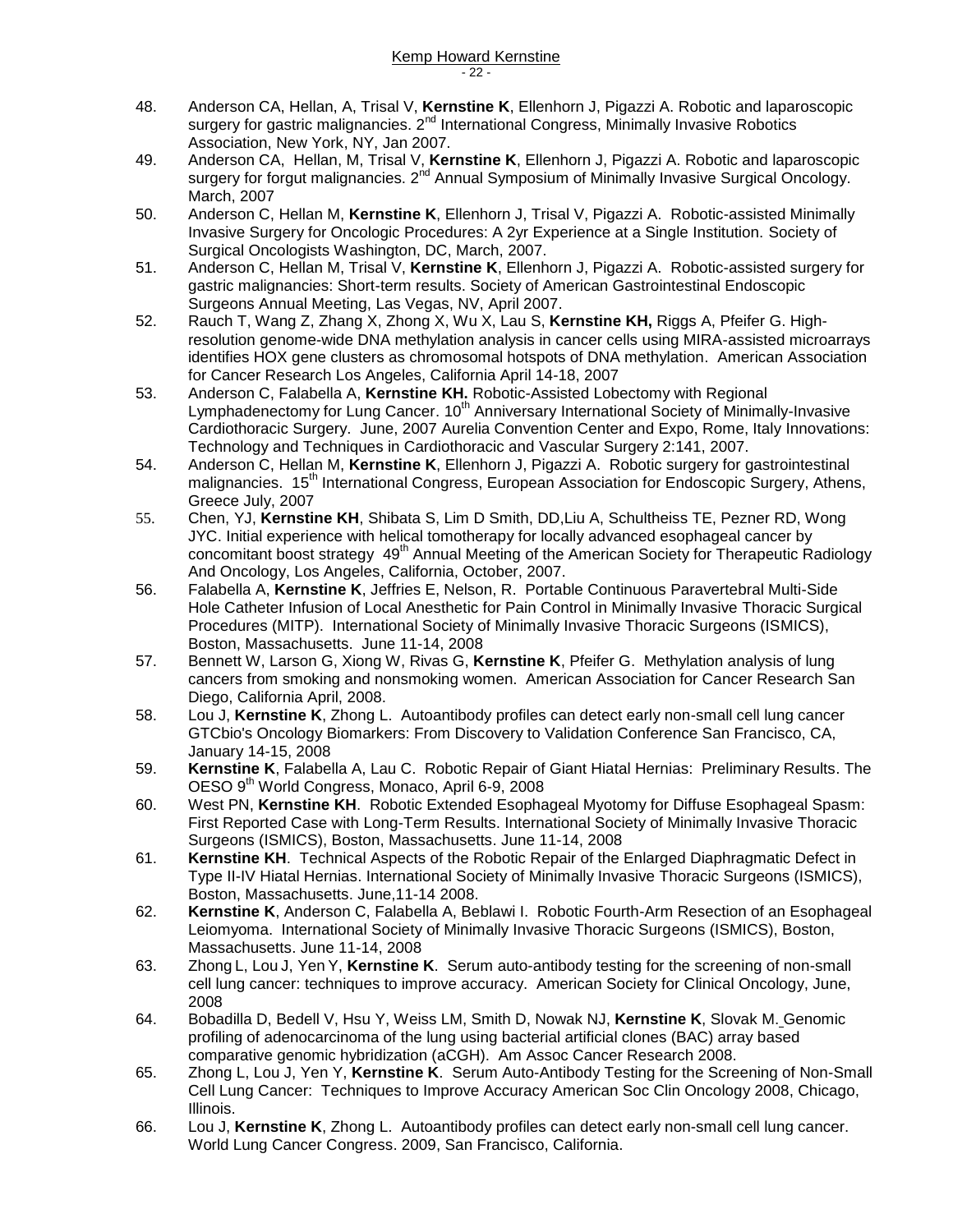- 67. Bennett WP, Larson G, Xiong W, Rivas G, **Kernstine KH**, Pfeifer GP. Methylation Analysis of Lung Cancers from Smoking and Nonsmoking Women. [abstract] In: Proceedings of the 99th Annual Meeting of the American Association for Cancer Research; 2008 Apr 12-16; San Diego, CA. Philadelphia (PA): AACR; 2008.
- 68. Bennett WP, Larson G, Xiong W, Rivas G, **Kernstine KH**, Pfeifer GP. Methylation Analysis of Lung Cancers from Smoking and Nonsmoking Women. *Proc. Am. Assoc. for Cancer Res.*, 49:7, 2008
- 69. Zer C, Dong X, **Kernstine K**, Zhong L. Assessment of serum concentrations of Dkk1 as potential biomarker for esophageal squamous cell carcinoma. American Society for Clinical Oncology, June, 2009 J Clin Oncol 27, 2009 (suppl; abstr e15675)
- 70. Ninan M, Wu JT, Allen JW, Faroo A, **Kernstine K**, Osarogiagbon R. Objective review of surgeon reported lymph node dissection after resection of lung cancer in a US metropolitan area. 13<sup>th</sup> World Congress on Lung Cancer, San Francisco, California, August, 2009.
- 71. Mckenzie SP, Artinyan A, Mailey B, Metchikian M, **Kernstine KH**, Kim J. The benefit of surgical resection in the multimodality management of esophageal cancer. American Society for Clinical Oncology 2010 Gastrointestinal Cancers Symposium (January 22 - 24, 2010)
- 72. Zhong L, Zer C, Wang H, Shen WK, **Kernstine, KH**. Autoantibodies as screening biomarkers for esophageal squamous cell carcinoma. The ASCO 2010 Annual Meeting, June 4-8, 2010, Chicago, Illinois.
- 73. Bepler G, Moon J, Zinner R, Calhoun RF, **Kernstine KH**, Williams CC, Mack PC, Oliveira V, Gandara DR. Biomarker (ERCC1 and RRM1)-based decision-making algorithm for adjuvant chemotherapy in stage I non-small-cell lung cancer (NSCLC) (SWOG-0720, NCT00792701). Abstract #84878 American Association of Clinical Oncology (ASCO); June 4-11, 2011; Chicago, Illinois2011.

### *REVIEWS*

2004 Doody Publishing. *Malignant Tumors of the Lung*. Sculier and Fry editors. Springer-Vertag..

### *OTHER*

- 1. **Kernstine KH**, Boeve TJ, Widmann M, Verhofste MA. Film: Complete thoracoscopic right upper lobectomy. *American College of Surgeons, Committee on Medical Motion Pictures*. Jan. 1999.
- 2. **Kernstine KH**, Nemer D. Film: Robotic Esophagectomy: City of Hope Method. Presented at *Tech Con for the Annual Society of Thoracic Surgeons,* Chicago*,* Feb. 2006.
- 3. Anderson CA, Falabella A, **Kernstine KH.** Robotic-Assisted Lobectomy. American College of Surgeons Clinical Congress. Section of Cardiothoracic Movies. New Orleans, Louisiana *American College of Surgeons, Committee on Medical Motion Pictures*. October 8, 2007.

### B. *AREAS OF RESEARCH INTEREST*

Evaluation, early detection and treatment of lung and esophageal malignancy Molecular biological features of lung and esophageal malignancy Surgical treatment of end-stage emphysema Minimally invasive and robotic thoracic surgery Continuous regional and systemic infusion therapy Tracheal surgery

#### *CURRENT PROJECTS*

*Atlas of Robotic Cardiothoracic Surgery, Springer Publishing, London Randall Chitwood and Kemp Kernstine.*

*American College of Surgeons Protocol Z4092,Autoantibodies and Methylation Markers in Blood Samples From Stage I NSCLC Cases and Controls (Correlative Science for ACOSOG Z4031).* Principle Investigator: Kemp H. Kernstine, MD, PhD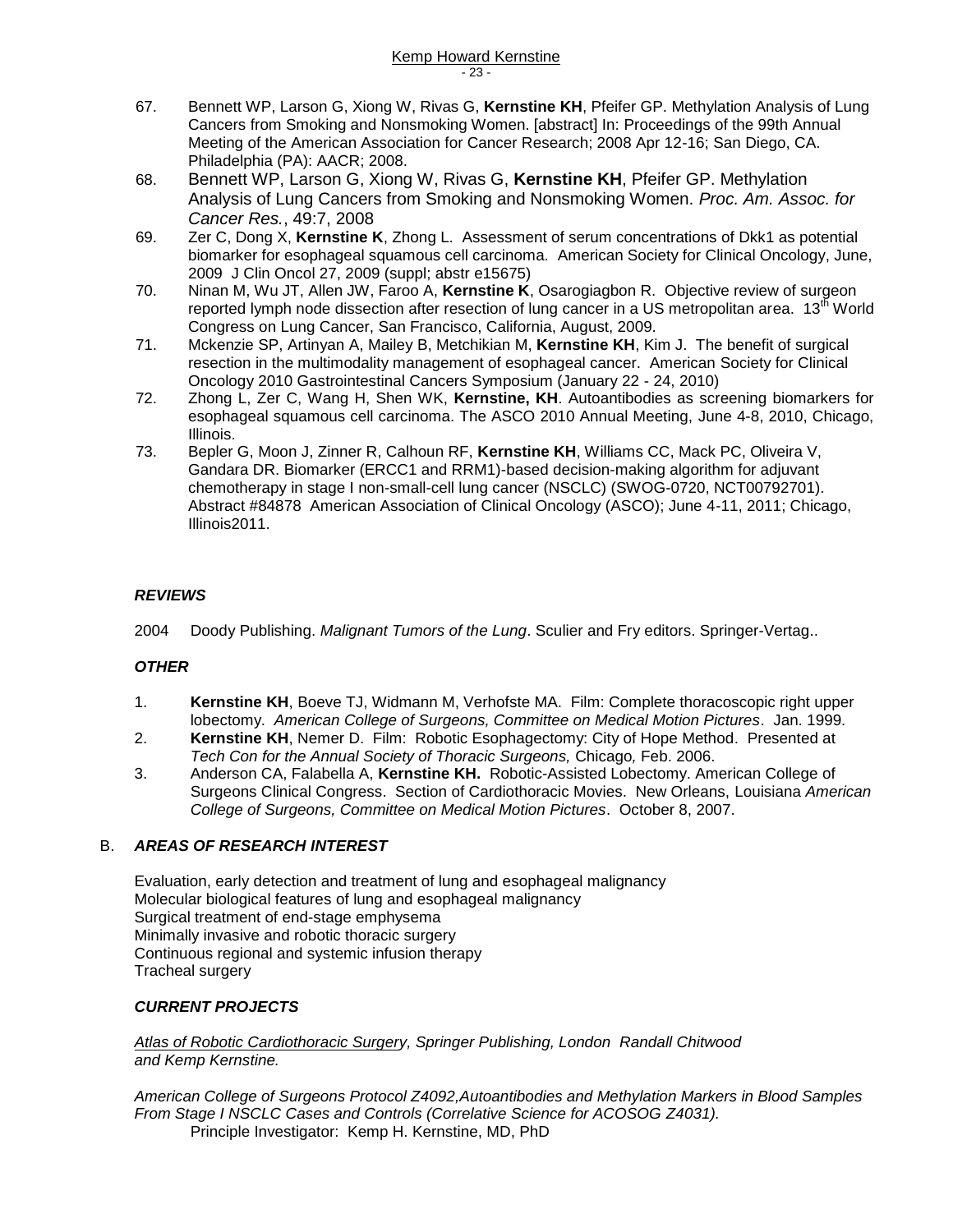Kemp Howard Kernstine - 24 -

Co-Principle Investigators: Gerd Pfeifer, PhD; Li Zhong, PhD; William Bennett, MD; Yesim Aydin-Son, MD PhD

*Soutwestern Oncology Group Protocol 0720*, Phase II Pharmacogenomics-Based Adjuvant Therapy Trial in Patients with Non-Small Cell Lung Cancer (NSCLC)

SWOG Principle Investigator: Gerald Bepler, MD, PhD, Moffitt Cancer Center National Surgery Study Co-Coorindator: Kemp Kernstine MD PhD

#### D. *GRANTS RECEIVED*

FEDERAL

Southwest Oncology Group Operations Office Grant 30-954822 National Cancer Institute \$12,583 January 1, 2008 to December 31, 2010 Principal Investigator: Kemp H. Kernstine, MD, PhD 2.5% Salary Support

1-PO1 FWA00000692 (PI: Ferrell BR) Funding Agency: National Institutes of Health Palliative Care for Quality of Life and Symptom Concerns in Lung Cancer 12-1-08 to 11-30-13 Direct Costs \$8,735,359 (10% Effort) Role: Co-Principal Investigator and Project Leader

R21CA143583 (PI: Binghui Shen, PhD) Direct cost \$275,000

12/01/09 - 11/30/11

Lung and other cancer etiological model of BER gene polymorphisms In this exploratory grant application we propose to determine if prevalent polymorphisms found in Base Excision Repair (BER) pathway genes contribute to predisposition of a high incidence of cancers in knockin mouse models, spontaneously and under induction of environmental insults.

Co-Principal Investigator

Image and model based analysis of lung diseases US PHS-National Institute of Health, ID# 1 RO2YHL64369-01 \$8,270,875 12/99-1/04 Principal Investigator: Eric Hoffman, PhD Co-Investigator: Kemp H. Kernstine, MD, PhD 10% Salary Support

FDG-PET Imaging of Esophageal Carcinoma Response to Therapy NIH/NCI (National Cancer Institute), RO1 CA74959 \$147,583 9/1/00-6/30/04 Principal Investigator: Michael Graham, MD, PhD Co-Investigator: Kemp H. Kernstine, MD, PhD, 9% Salary Support

High-priority minimally invasive surgical protocols. National Cancer Institute, Cancer and Leukemia Group B. \$20,000-\$50,000/yr 7/1/96-6/30/01 Principal Investigator: Kemp H. Kernstine, MD, PhD

University of Iowa Institutional Grant, Cancer and Leukemia Type B National Cancer Institute \$1,084,619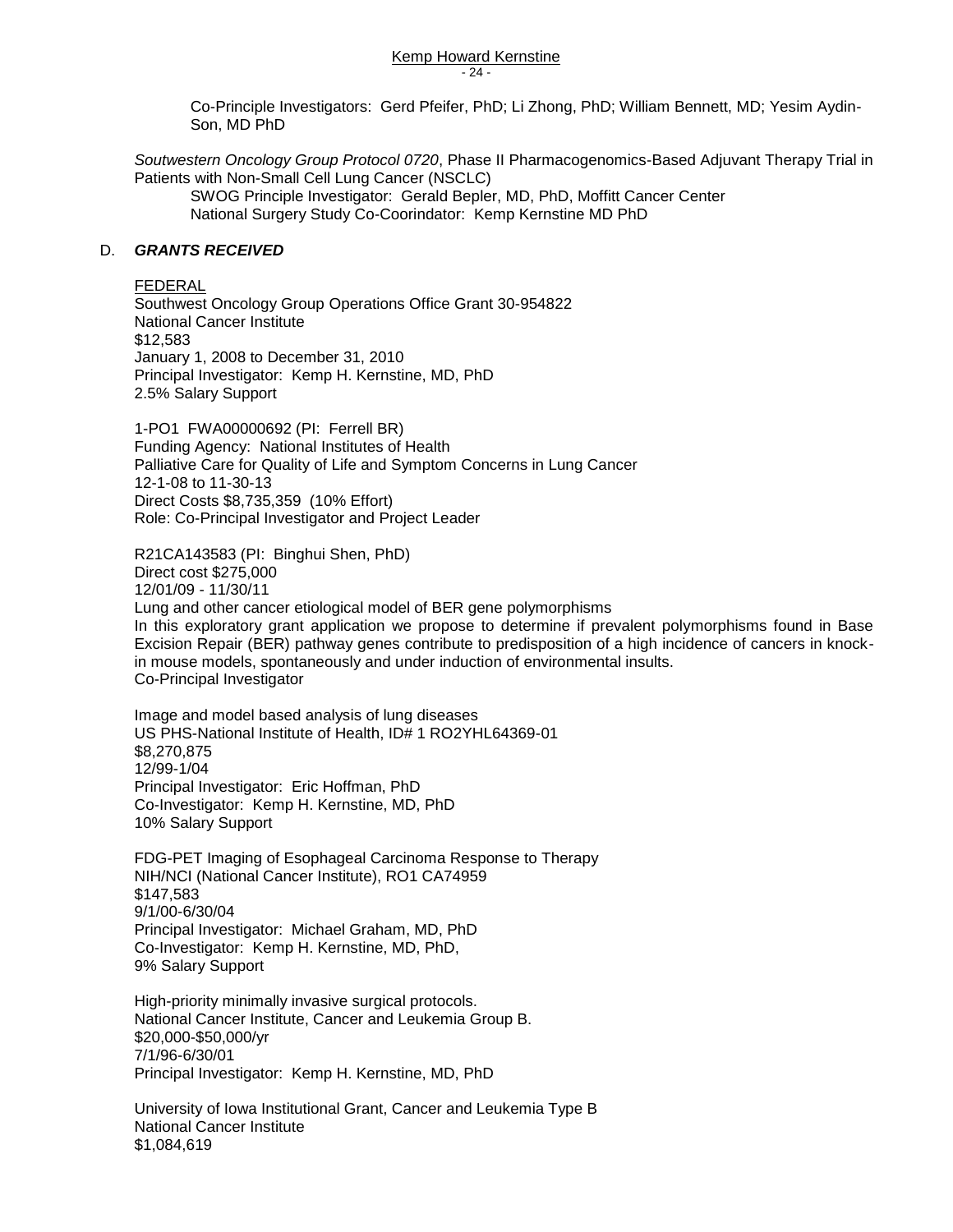11/98-10/03 Principal Investigator: Gerald Clamon, MD Co-Investigator: Kemp H. Kernstine, MD, PhD

U10 Cancer and Leukemia Group B Surgery Modality Grant National Cancer Institute \$18,476 6/15/98-3/31/99 Principal Investigator: Kemp H. Kernstine, MD, PhD

**University** Office of Provost University Video Center Techniques in Cardiothoracic Surgery \$26,000 Fall, 2003 to Fall, 2004 Principal Investigator: Kemp H. Kernstine, MD PhD

Industry Bristol-Myers Squibb "Thoracic Malignancies" Conference \$47,350 April, 1999 Director: Kemp H. Kernstine, MD PhD,

Ethicon Endo-Surgery, Inc. Advanced Training in Thoracoscopic Surgery \$20,000 July, 2003 Director: Kemp H. Kernstine, MD PhD,

Private Donation Gronich Family Research \$750,000 November, 2007 City of Hope Lung Cancer and Thoracic Oncology Program (LCTOP)

Family of Gilbert Lefebure Research or Equipment for Diagnosis and Treatment of Cancer \$335 January 21, 2000 Kemp H. Kernstine, MD PhD

Gustafson Family, John and Helen Gustafson of Des Moines To Nicholas Rossi Professorship in Cardiothoracic Surgery \$26,500 Annuity 2001 Kemp H. Kernstine, MD PhD

Barbara S. Reaves Thoracic Oncology and Bladder Cancer Research, Shared with Michael O'Donnell \$50,000 August 20,2003 Kemp H. Kernstine, MD PhD

#### COLLEGE OF MEDICINE

Thoracic Oncology Service Clinical Initiative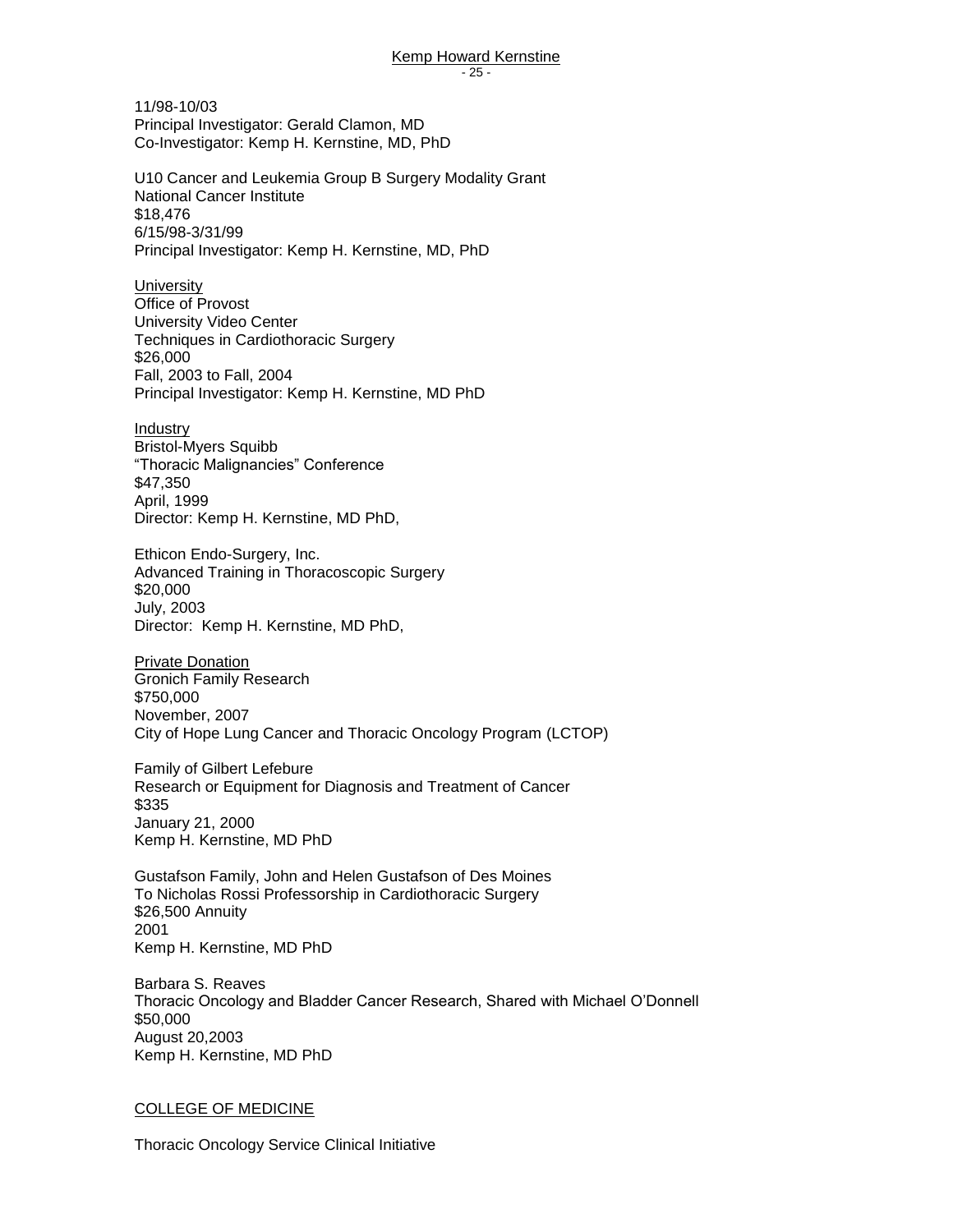UIHC/COM Clinical Enterprise \$1,428,326 7/1/98-6/30/03 Kemp H. Kernstine, MD, PhD, Co-Director

Esophageal Cancer: Virtual Hospital College of Medicine Brenton Harris, Summer Research Student 1998 \$1,959 (8 weeks) Kemp H. Kernstine, MD, PhD, Principal Investigator

 Off-pump coronary artery bypass, Virtual Hospital Tutorial College of Medicine Craig Block, M1, Summer Research Student, 1999 \$3,672 (12 weeks) Kemp H. Kernstine, MD, PhD, Principal Investigator

Lung Transplantation: Virtual Hospital Resource College of Medicine Bittoo Kanwar, M1, Summer Research Student, 1999 \$3,672 (12 weeks) Kemp H. Kernstine, MD, PhD, Principal Investigator

Transthoracic approach to anterior thoracic vertebral column pathology: A guide for patients and providers. College of Medicine Wyndam Strodtbeck, M1, Summer Research Student, 1999 \$3,672 (12 weeks) Kemp H. Kernstine, MD, PhD, Principal Investigator

Post Lung Resection ARDS College of Medicine Cory Christiansen \$3,672 (12 weeks) Kemp H. Kernstine, MD, PhD, Principal Investigator

#### *OTHER*

National Comprehensive Cancer Center Network, Non-Small Cell Lung Cancer Database Clinical Research Associate Support November 1, 2007 – October 31, 2009 Kemp H. Kernstine, MD, PhD, Principal Investigator \$100,000

A prospective study of the prognostic significance of occult metastases in the patient with resectable nonsmall cell lung cancer. NIH - American College of Surgeons Oncology Group / Duke University Site 107, Sequence number: A211400 \$39,000 1/1/2001 – 12/31/2002 Kemp H. Kernstine, MD, PhD, Principal Investigator

Thoracic Malignancies – prevention, early diagnosis, and treatment. A continuing medical education conference sponsored by Bristol Myers-Squibb \$47,350 March 12-13, 1999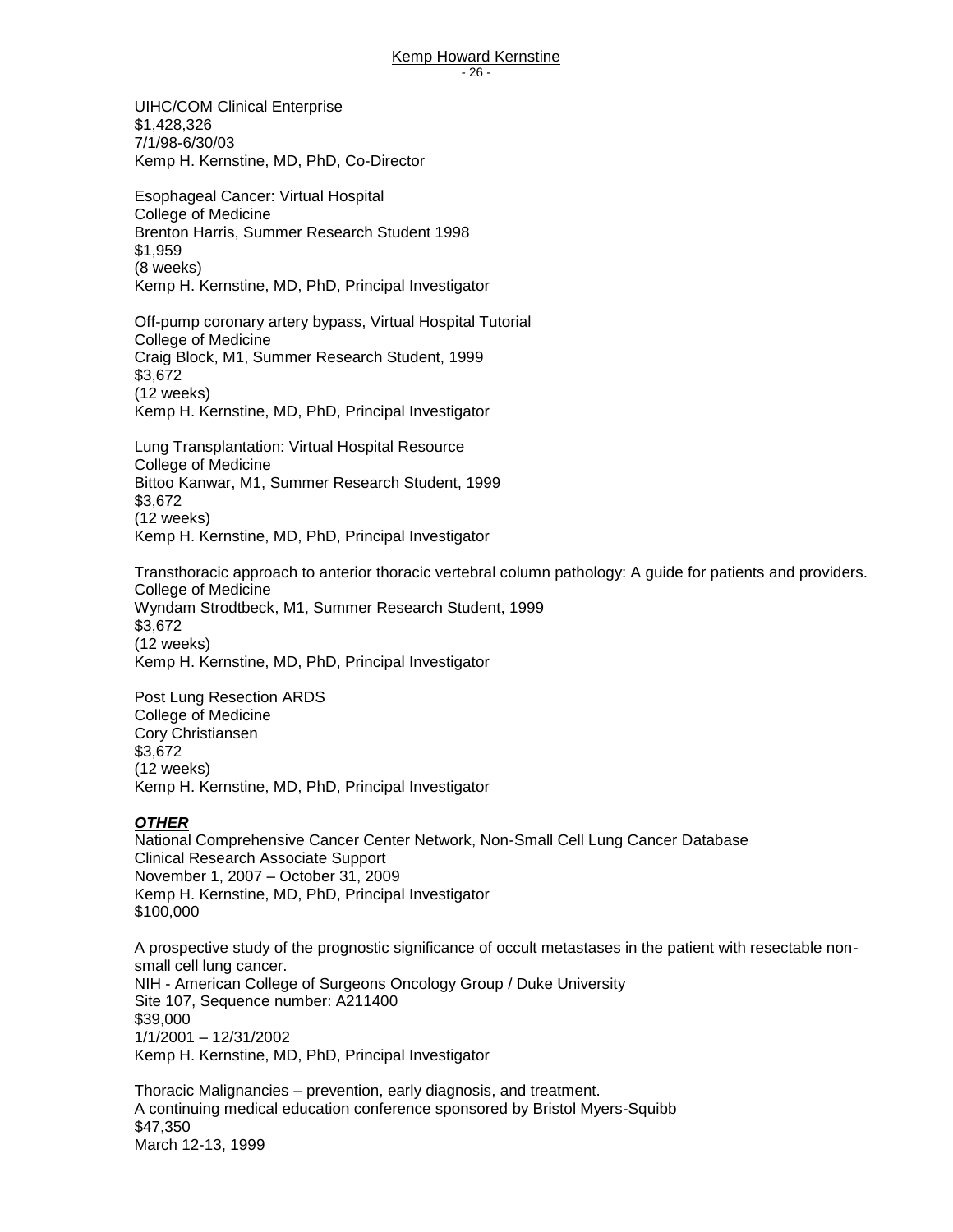Kemp H. Kernstine, MD, PhD, Principal Investigator

Multicenter phase II trial of taxotere/cisplatin followed by surgery and radiation in patients with non-small cell lung cancer. Rhone-Pulenc Rorer Pharmaceuticals, Inc., RP 56976-TAX 711, IND 35,555 \$2,500/per patient entry 5/96-5/02 Gerald Clamon, MD, Principal Investigator

Study of Code 7227 as a magnetic resonance imaging agent for evaluating lymph nodes. Advanced Magnetics, Inc \$ 250/per patient entry 2/97 – 12/98 William Stanford, MD Principal Investigator Kemp H. Kernstine, MD, PhD, Co-Investigator

Methylation Biomarkers for Detecting Early Lung Cancer Overlap: This proposal overlaps similar applications to the Cancer Research and Prevention Foundation, NCI and the University of California's tobacco research program (15IT-0213). Better World Together Foundation Annual Direct Costs: \$50,000 10/01/2006 to 09/30/2007 William Bennett, MD Principal Investigator Kemp H. Kernstine, MD PhD Co-Principal Investigator

#### *CLINICAL TRIALS*

- 1. Robotic-assisted lung resection for malignant disease. COH IRB 07029 Sponsor: Institutional Budget: Institutional Investigator: Kemp H. Kernstine, M.D., Ph.D.
- 2. OSI RADIANT: A multi-center, randomized, double-blind, placebo-controlled, Phase III study of singleagent Tarceva® (Erlotinib) following complete tumor resection with or without adjuvant chemotherapy in patients with stage IB-IIIA non-small cell lung carcinoma who have EGFR-positive tumor. Sponsor: OSI Budget: \$1500 per patient Investigator: Kemp H. Kernstine, M.D., Ph.D.
- 3. Quality-of-Life, Symptoms and Quality-of-Care in Lung Cancer: Program Project Grant Supported Principle Investigator: Betty Ferrell, RN, PhD Project Leader: Kemp H. Kernstine, M.D., Ph.D.
- 4. Southwestern Oncology Group Protocol 0229, A Randomized Trial Assessing the Effects of Exercise on Patients with Locally Advanced Lung Cancer Undergoing Curative Intent Combined Modality Therapy Principle Investigator: Kemp Kernstine MD PhD
- *5.* Use of proteomic analysis of serum samples for detection of non-small cell lung cancer, American College of Surgeons Oncology Group (ACOSOG) Protocol # Z4031. Sponsor: American College of Surgeons Oncology Group Budget: \$1500 per patient Investigator: Kemp H. Kernstine, M.D., Ph.D.
- 6. A randomized phase III study of sublobar resection versus sublobar resection plus brachytherapy in highrisk patients with non-small cell lung cancer, , American College of Surgeons Oncology Group (ACOSOG) Protocol # Z4032.

Sponsor: American College of Surgeons Oncology Group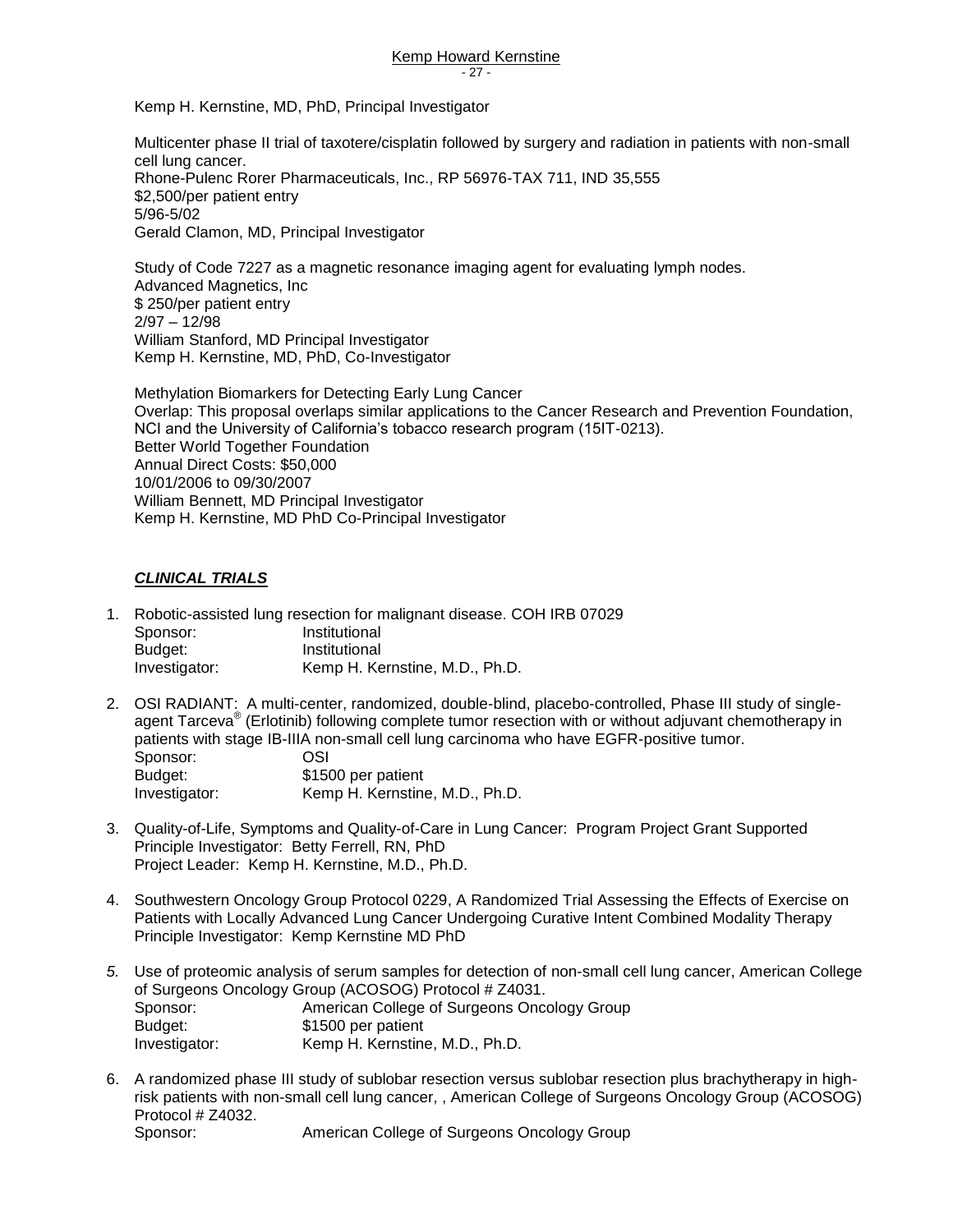| Budget:       | \$1500 per patient             |
|---------------|--------------------------------|
| Investigator: | Kemp H. Kernstine, M.D., Ph.D. |

- 7. A randomized trial assessing the effects of exercise on patients with locally advance lung cancer undergoing curative intent combined modality therapy.<br>Sponsor: Southwest Oncology Group Southwest Oncology Group Budget: \$1200 per patient Investigator: Kemp H. Kernstine, M.D., Ph.D.
- 8. A phase III randomized, parallel, double-blind, multi-center, placebo-controlled study of the effect of Pexelizumab on all-cause mortality and myocardial infarction in patients undergoing coronary artery bypass graft (CABG) surgery with cardiopulmonary bypass. Sponsor: Alexion Parmaceuticals, Proctor & Gamble Budget: \$7,000 per patient Investigator: **Jeffrey Everett, M.D.** Co-investigator: Kemp H. Kernstine, M.D., Ph.D.
- 9. Clinical protocol for a double-blind multicenter study of the safety and efficacy of Parecoxib followed by Valdecoxib compared to placebo for treatment of post-surgical pain in patients who have coronary bypass graft via Median Sternotomy. (PARA-0505-071/17 Pharmacia). Sponsor: Pharmacia<br>Budget: \$7,000 per \$7,000 per patient Investigator: Jeffrey Everett, M.D. Co-investigator: Kemp H. Kernstine, M.D.Ph.D.

10. A phase III, multi-center randomized, double-blind, placebo-controlled trial of the Ex-Vivo treatment with CGT003 of coronary vein grafts in patients undergoing coronary artery bypass graft procedures. Sponsor: Corgentech Budget: \$4,725 per patient Investigator: **Jeffrey Everett, M.D.** Co-investigators: Kemp H. Kernstine, M.D., Ph.D Wayne E. Richenbacher, M.D.

11. A Phase II, multi-center, double-blinded, placebo-controlled, dose-finding efficacy and safety study of the A1-Adenosine receptor agonist DTI-0009 administered intravenously to patients with atrial fibrillation (IND#58, 614).

| Sponsor:         | Aderis Pharmaceuticals       |
|------------------|------------------------------|
| Budget:          | \$3,583 per patient          |
| Investigator:    | Jeffrey Everett, M.D.        |
| Co-investigator: | Kemp H. Kernstine, M.D.Ph.D. |

- 12. European Society of Thoracic Surgery (ESTS) Thymoma Retrospective Database. UTSW, IRB 94568 Sponsor: Institutional Budget: Institutional Investigator: Kemp H. Kernstine, M.D., Ph.D.
- 13. The International Association for the Study of Lung Cancer (IASLC) Prospective Malignant Pleural Mesothelioma Staging Project. UTSW, IRB 93392 Sponsor: Institutional Budget: Institutional Investigator: Kemp H. Kernstine, M.D., Ph.D.
- 14. RTOG 1010, which adds trastuzumab to radiation + carbo/taxol in the neoadjuvant treatment of esophageal/GE junction adenocarcinomas for HER2-overexpressing tumors. Sponsor: Institutional Budget: Institutional Investigator: Kemp H. Kernstine, M.D., Ph.D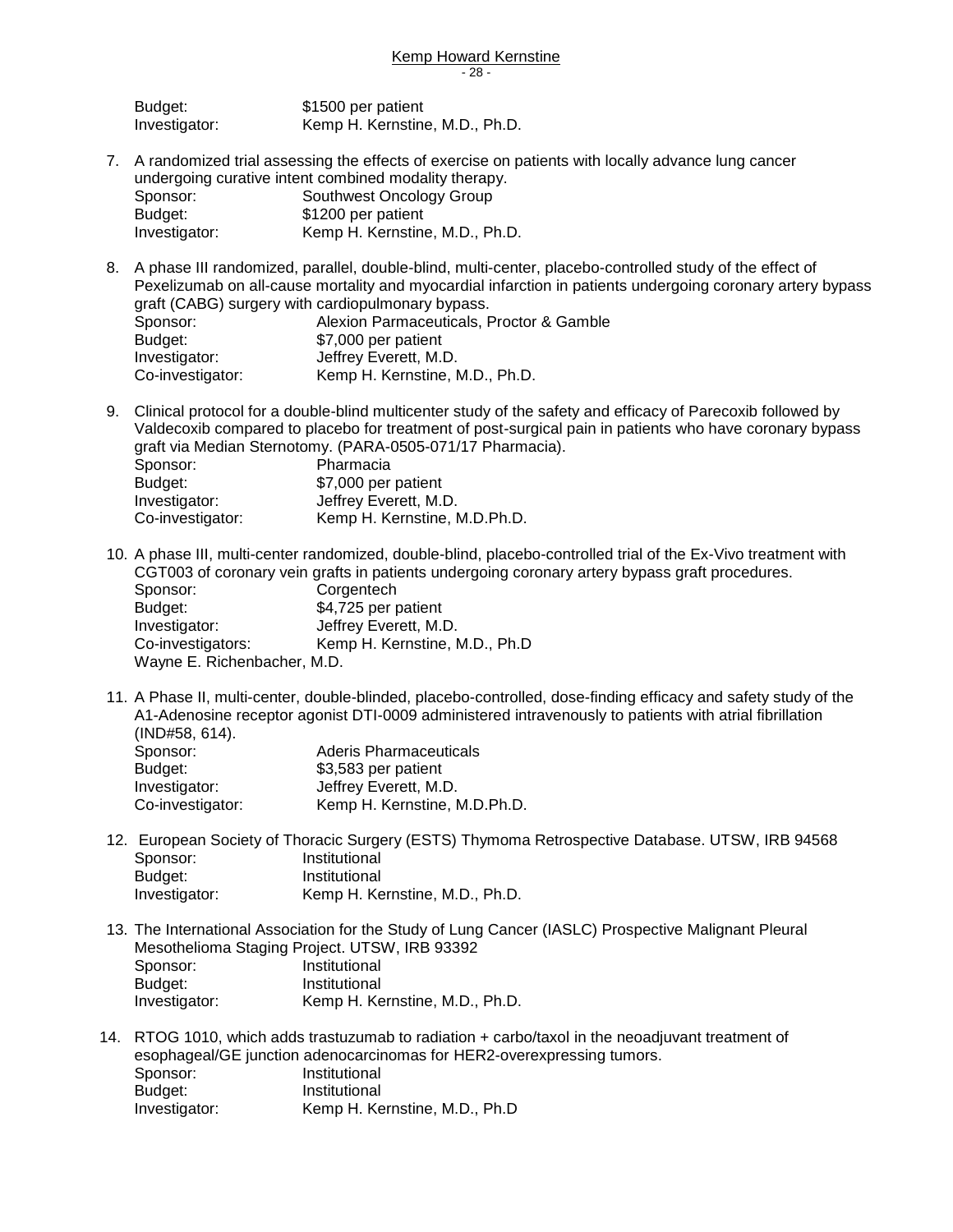15. Southwestern Oncology Group, "Phase II Pharmacogenomics-Based Adjuvant Therapy Trial in Patients with Stage I Non-Small Cell Lung Cancer (NSCLC) – S0720 Study Coordinator (Surgery) Kemp Kernstine, M.D., Ph.D.

### E. *INVITED LECTURES*

- 1. **Alpha Omega Alpha Symposium,** Duke University, Durham, North Carolina. Metabolism of 5 amino-4imidazole carboxamide riboside in cardiac muscle, Spring, 1981.
- 2. **Alpha Omega Alpha Symposium,** Duke University, Durham, North Carolina. Components of direct cardiac compression during external cardiac compression in the intact dog, Spring 1982.
- 3. **Surgical Residents Research Symposium.** Minneapolis, Minnesota. Continuous intravenous cyclosporine infusion for the management rejection, June 1986.
- 4. **International Study Group for Implantable Insulin Devices,** Cohasset, Massachusetts. (1) Restoration of flow from implantable intravenous infusion devices, and (2) Optimal placement of the intravenous infusion catheter for continuous intravenous infusion, September 1986.
- 5. **International Study Group on Diabetes Treatment with Implantable Insulin Delivery Devices (ISGIID)**, Ft. Lauderdale, Florida. (1) Long term results of continuous intravenous insulin infusion in 41 patients, and (2) Comparison of intravenous and intraperitoneal insulin infusion in the dog: which is superior for long-term infusion?, June 1988.
- 6. **Cardiostim**, Monte Carlo, Monaco. The economic impact of implantable insulin devices on health care systems, June 1988.
- 7. **Governor's Conference on Iowa's Emerging Health Issues**, Drake University, Des Moines, Iowa. Comprehensive lung cancer treatment for Iowan's, June 5-6, 1997.
- 8. **The Lung Cancer Patient and Family Support Group**, Iowa City, Iowa. Fact of Fiction: Lung cancer prevention and treatment, August 24, 1998.
- 9. **Surgery Post Graduate Conference**, Iowa City, IA. Lung Cancer: Current surgical treatment and investigation. October 8, 1998.
- 10. **The University of Iowa Hospitals and Clinics Internal Medicine Research Day**, Iowa City, Iowa. PET-FDG imaging in the diagnosis of solitary pulmonary nodules (SPN) and mediastinal staging of non-small cell pulmonary malignancies. DR Croft, K Kernstine, February 18, 1999.
- 11. **Iowa City Rotary Club**, Iowa City, IA. Thoracic surgery and the Thoracic Oncology Services, Iowa City, IA. March 20, 1999.
- 12. **New Equation for the Health Professionals Conference**, University of Iowa Hospitals and Clinics, Iowa City, IA. Formal Methods for Medical Decision Support. Kusiak A, Kern JA, Kernstine KH. March 1999.
- 13. **National Library of Medicine**, Washington, DC. Active Web pages, HII99: Improving Health in a digital world Conference. Kusiak A, Kern JA, Kernstine KH. April 1999.
- 14. **Presentation to the Board of Regents for the State of Iowa**, Des Moines, IA. Thoracic Oncology Service at the University of Iowa Hospitals and Clinics. July 15, 1999.
- 15. **Oncologists of the Quad-Cities,** Davenport, IA. Management non-small cell lung cancer. July 28, 1999.
- 16. **Northern Illinois Cancer Treatment Center 10th Anniversary**, Dixon, IL. Lung Cancer's different stages and the different stages of treatment. October 5, 1999.
- 17. **Iowa City Town Meeting – Clearing the Air**, Iowa City, IA. Town meeting discussion on environmental tobacco smoke and it's effects. Caring for victims of both active and passive smoking. October 28, 1999.
- 18. **Iowa United Auto Workers State C.A.P.**, Des Moines, IA. Thoracic Oncology Service at the University of Iowa Hospitals and Clinics. October 29, 1999.
- 19. **National Smoke Out Symposium**, Coralville, IA. Lung Cancer in 1999. November 18, 1999.
- 20. **West High School Presentation**, Iowa City, IA. Teens and Tobacco: Dodging the Nations Leading Cause of Death, Iowa City, IA, February 9, 2000.
- 21. **Hematology Oncology Grand Rounds**, Iowa City, IA. Discovery of Medical Knowledge: A Data Mining Approach. March 29, 2000.
- 22. **2000 Surgical Update for Nurses**, Iowa City, IA. Presentation to 140 nurses Esophageal Surgery, March 29, 2000.
- 23. **2000 Scofield Advanced Oncology Nursing Conference**, Iowa City, IA. Lung Cancer Update. April 5, 2000.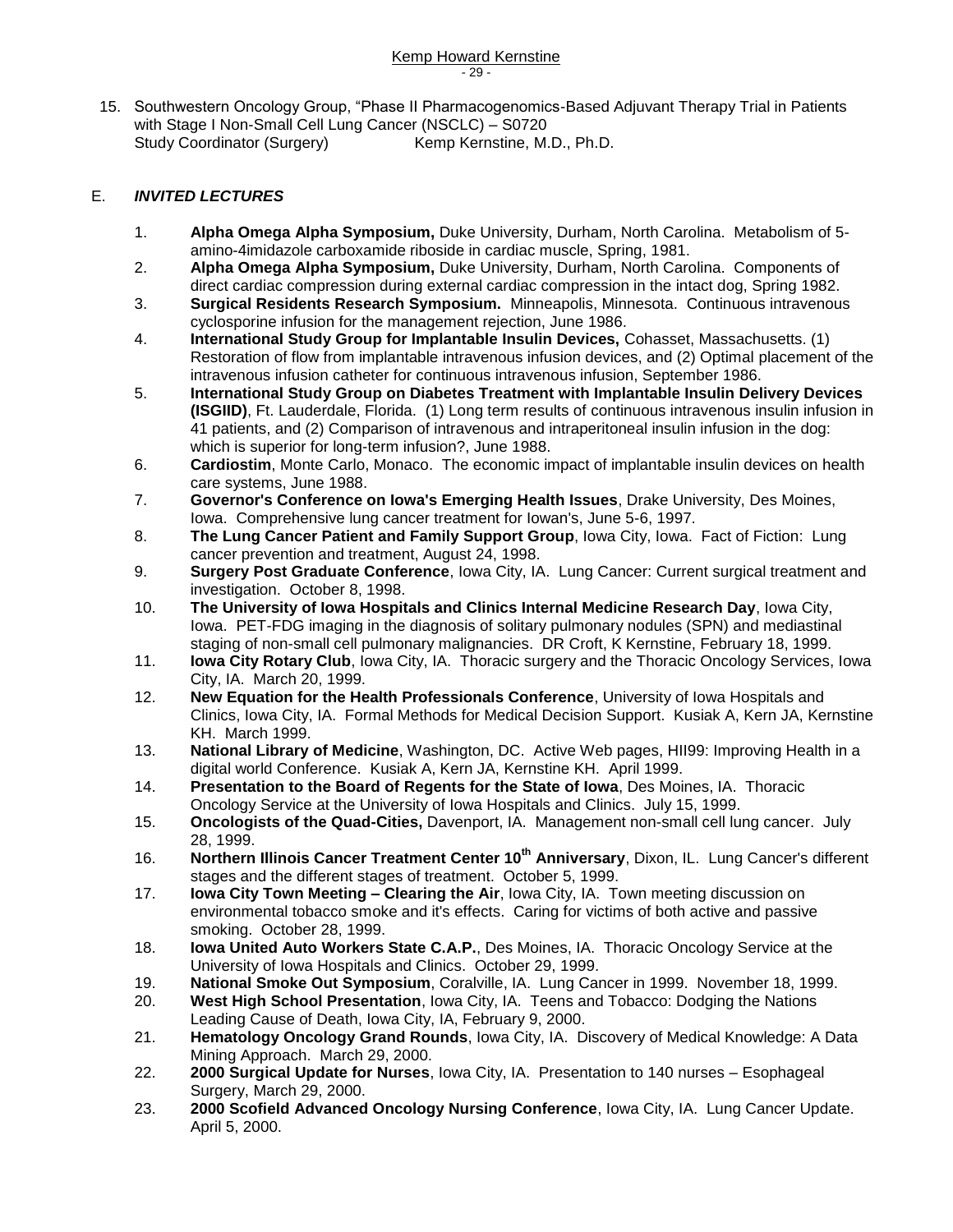- 24. **HLV High School Presentation**, Victor, IA. Teens and Tobacco: Dodging the Nations Leading Cause of Death. April 26, 2000.
- 25. **Oncology Grand Rounds at the University of Wisconsin Hospitals and Clinics.** Madison, Wisconsin. The Development of the General Thoracic Surgery Service at the University of Iowa Hospitals and Clinics 1995-2000. June 7, 2000.
- 26. **Clean Air for Everyone Campaign – Smoke Free Johnson County.** Coralville, Iowa. Working together to have smoke-free public places: Effects of environmental tobacco smoke and it's effects. August 31, 2000.
- 27. **Surgical Grand Rounds Christiana Healthcare.** Wilmington, Delaware. The Development of the Thoracic Surgery Service at the University of Iowa Hospitals and Clinics 1995-2001. February 14, 2001.
- 28. **National Kick Butts Day.** Brooklyn, IA. BGM High School Presentation. Teens Against Tobacco. April 4, 2001.
- 29. **Society of Thoracic Surgeons Clinical Research Training Program: A Project of the Workforce on Clinical Trials.** Cancer and Leukemia Group B Fall Group Meeting, Scotsdale, AZ. November 22, 2003.
- 30. **Robotics in Thoracic Surgery.** City of Hope National Medical Center, Duarte, CA. December 2, 2003.
- 31. **Robotic Esophagectomy: Lessons Learned to Date.** Annual Minimally Invasive Esophagectomy Course, University of Pittsburgh Medical Center, Biomedical Sciences, Pittsburgh, PA. December 5, 2003.
- 32. **Robotic Esophagectomy: The Minimally Invasive Three-Field Esophagectomy for Cancer.** With Nicholas Rossi, MD. .Veterans Administration Hospital, Iowa City, Iowa. December 11, 2003
- 33. **Society of Thoracic Surgeons Clinical Research Training Program: A Project of the Workforce on Clinical Trials.** American College of Surgeons Oncology Group Semiannual Meeting, Miami Beach, FL. January 9, 2004.
- 34. **Robotic Thymectomy:** Lessons Learned. Division of Thoracic Surgery, Columbia University, New York, NY. April 9, 2004.
- 35. **Emerging Trends in the Treatment of Esophageal Cancer.** Conference on Gastrointestinal Malignancies. City of Hope National Medical Center, CME, San Diego, California, September 17, 2004.
- 36. **Management of the Thoracic Surgical Patient.** St. Alexius Medical Center, PrimeCare, Bismarck, North Dakota. October 30, 2004.
- 37. **Staging of Lung Cancer.** St. Alexius Medical Center, PrimeCare, Bismarck, North Dakota. October 30, 2004.
- 38. **Surgical Management of Esophageal Cancer.** St. Alexius Medical Center, PrimeCare, Bismarck, North Dakota. October 30, 2004.
- 39. **A Multidisciplinary Approach to the Management of Early Stage (NSCLC).** City of Hope National Medical Center, CME, Visitor's Center, Duarte, California, March 3, 2005.
- 40. **Evaluation and Surgical Treatment of Esophageal Cancer.** Division of Surgery. City of Hope National Medical Center. Duarte, California. April 27, 2005.
- 41. **Robotics in Medicine.** Community Memorial Hospital. Ventura, California. March 15, 2005.
- 42. **Robotics in Medicine.** Los Robles Regional Medical Center. Los Robles, California. July 8, 2005.
- 43. **Minimally Invasive Thoracic Surgery.** Encino-Tarzana Regional Medical Center, Tarzana, California. July 26, 2005.
- 44. **Lung Cancer: Current Evaluation, Treatment and Study.** Chinese Celebration, Cooper Auditorium, Duarte, California, October 15, 2005.
- 45. **"Breathe for Hope" –** Community Education Event About Smoking and Lung Cancer. Cooper Auditorium, Duarte, California, November 9, 2005.
- 46. **Minimally Invasive and Robotic Surgery in the Chest.** Beverly Hospital, Montebello, California, November 18, 2005.
- 47. **Robotics in Medicine.** Valley Presbyterian Hospital, Van Nuys, California, January 24, 2006.
- 48. **Research in Chest Malignancies.** Pasadena, California, February 26, 2006.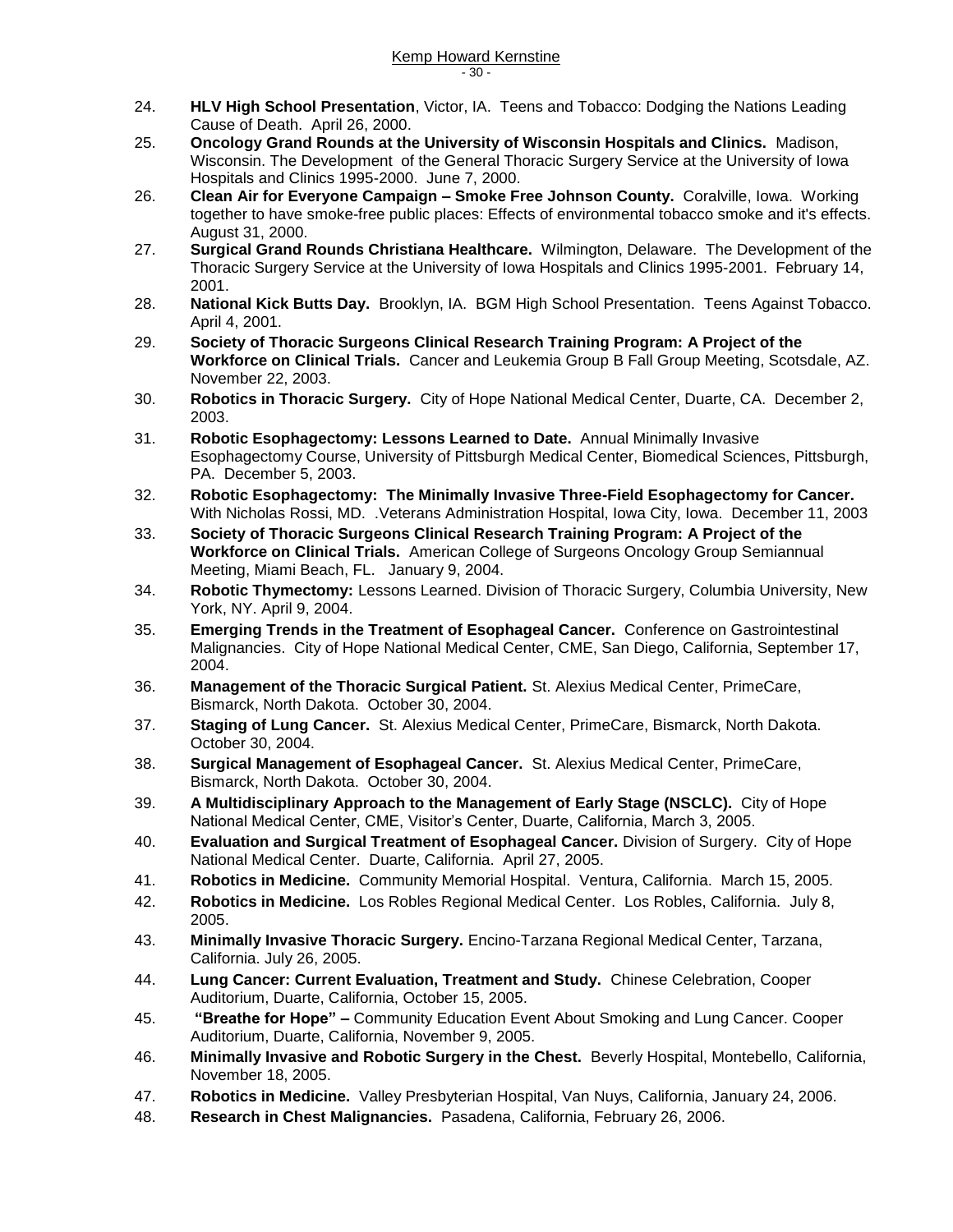- 49. **Robotic Esophagectomy.** The Management of Complex Esophageal Diseases. Charles G. Watson Surgical Education Center. University of Pittsburgh Medical Center, Pittsburgh, Pennsylvania July 11, 2007.
- 50. **Lung Cancer Program Today.** The National Insurance Industry Spirit of Life Tour. Visitors' Center. City of Hope Medical Center. Duarte, California. August 16, 2007.
- 51. **Research in Lung Cancer at City of Hope.** Tri-State Labor and Management Council of Philadelphia Tour. Visitors' Center. City of Hope Medical Center. Duarte, California. August 24, 2007.
- 52. **Thoracic Surgical Clinical Trials for the Southwest Oncology Group.** General Thoracic Surgery Club 21<sup>st</sup> Annual Meeting. Rancho Bernardo Inn, Rancho Bernardo, California, March 13, 2008.
- 53. **Panel Leader for Clinical Trial Presentations and Discussant for GlaxoSmith Kline MAGRIT Trial.** General Thoracic Surgery Club 21<sup>st</sup> Annual Meeting. Rancho Bernardo Inn, Rancho Bernardo, California, March 13, 2008.
- 54. **Thoracic Surgery and Mesothelioma Clinical Trials**. Southwest Oncology Group (SWOG) Spring Meeting. Hyatt Regency, Atlanta, Georgia May 3, 2008.
- 55. **Thoracic Surgery and Mesothelioma Clinical Trials**. Southwest Oncology Group (SWOG) Fall Meeting. Hyatt Regency, Chicago, Illinois November 1, 2008.
- 56. **Update on Southwest Oncology Group Thoracic Surgical Trials**. Robert Ginsburg Clinical Trials Symposium. General Thoracic Surgical Club. Don Cesar Beach Club Resort, St. Petersburg, Florida, March 12, 2009.
- 57. **Film on Robotic Lobectomy**. General Thoracic Surgical Club. Don Cesar Beach Club Resort, St. Petersburg, Florida, March 13, 2009.
- 58. **Thoracic Surgery and Mesothelioma Clinical Trials**. Southwest Oncology Group (SWOG) Spring Meeting. Hyatt Regency, San Francisco, California, April 25, 2009.
- 59. **Robotics in Thoracic Surgery, Cardiothoracic Surgery ARTS Course**. Intuitive Surgical. Sunnyvale, California. June 6, 2009.
- 60. **Thoracic Surgery Clinical Trials for the Southwest Oncology Group.** General Thoracic Surgery Club 23<sup>rd</sup> Annual Meeting. La Costa Resort and Spa, Carlsbad, California, March 11, 2010.
- 61. **Society of Thoracic Surgeons Virtual Tissue Bank Proposal.** General Thoracic Surgery Club 23<sup>rd</sup> Annual Meeting. La Costa Resort and Spa, Carlsbad, California, March 11, 2010.
- 62. **Robotic Esophagectomy: An Evolving Minimally-Invasive Solution to a Worldwide Health Problem.** Medical Grand Rounds**.** City of Hope Medical Center, Conference Room B. Duarte, California March 16, 2010.
- 63. **Thoracic Surgery and Mesothelioma Clinical Trials**. Southwest Oncology Group (SWOG) Fall Meeting. Hyatt Regency, Chicago, Illinois October 23, 2010.
- 64. **Lung Cancer Staging Update and Panel Moderator**. Southwest Oncology Group (SWOG) Fall Meeting. Hyatt Regency, Chicago, Illinois October 23, 2010.
- 65. **Robotic Esophagectomy**. Department of Surgery, Morgagni-Pierantoni Hospital, Forli, Italy (Internet presentation, Contact Marco Taurchini, MD) November 9, 2010.
- 66. **Robotics in Thoracic Surgery**. Department of Cardiothoracic Surgery. University of Texas, Southwestern, Dallas, Texas, January 5, 2011.
- 67. **Lung Cancer Evaluation, Diagnosis and Treatment**. Waco Family Medicine Residency Program. Waco, Texas, September 13, 2011.
- 68. **Lung Cancer Evaluation, Diagnosis and Treatment**. Cancer Support Community. Dallas, Texas, November 15, 2011.
- 69. **How will the NCI Screening Trial Expand Thoracic Surgical Practice**. **Complication of Lung Resection.** Oklahoma State University, Tulsa, Oklahoma, April 5, 2012
- 70. **Surgical Staging of Lung Cancer/Robotic Lung Resection**. Cancer Treatment Centers of America, Tulsa, Oklahoma, April 6, 2012.
- 71. **Robotics in Thoracic Surgery**. Department of Cardiothoracic Surgery, Radboud University Nijmegen Medical Center, Nijmegen, The Netherlands, June 19, 2012.
- **72. Lung Cancer Patient: Borderline Operable.** Palliative Care Conference, Texas Health Harris Methodist Hospital, Fort Worth, Texas, July 14, 2012.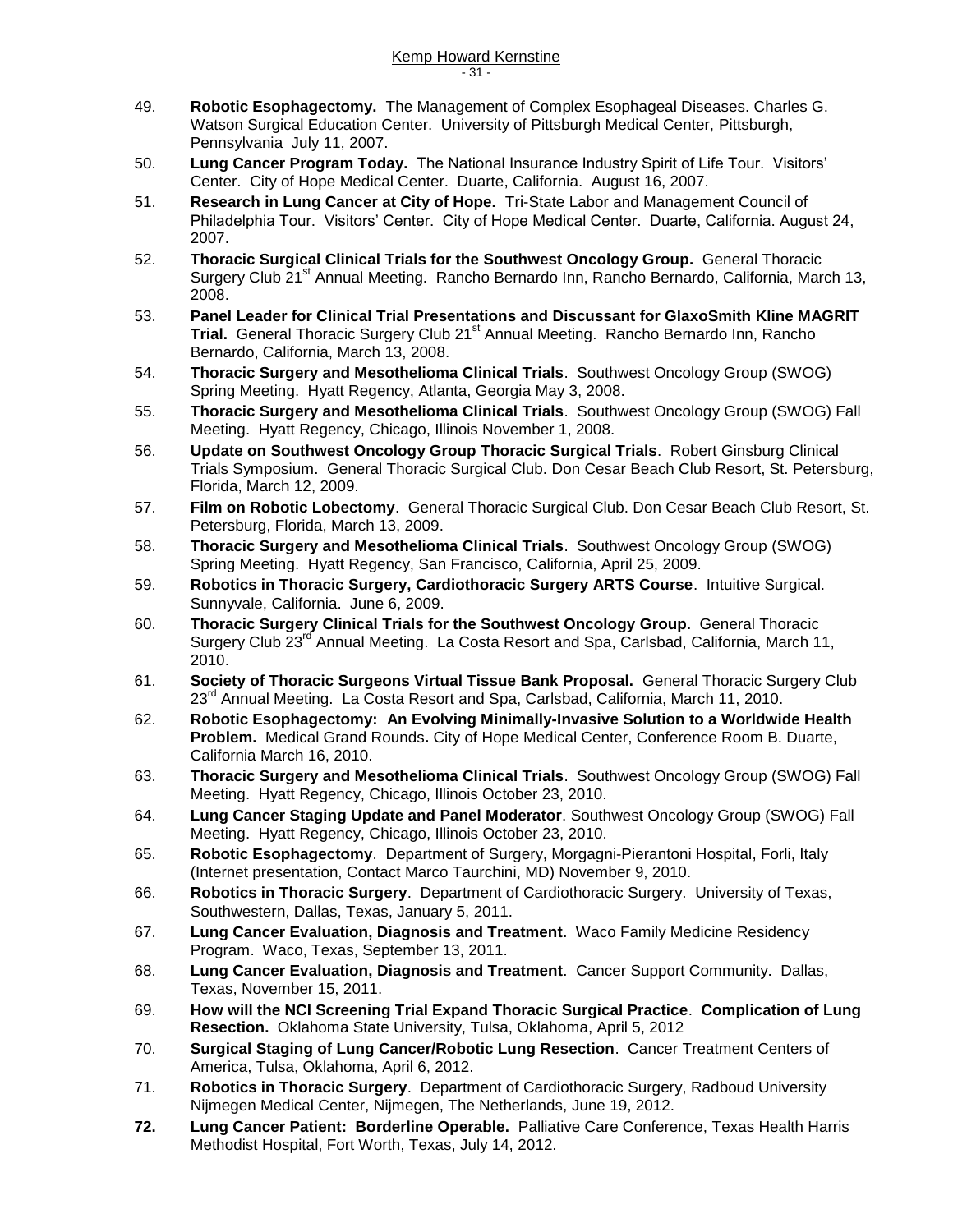#### *PERSPECTIVE DONATION PRESENTATIONS*

- 1. **Lung Cancer Program at the City of Hope** to the Construction Industries Alliance Honoree Tour, Visitor's Center, City of Hope, Duarte California, January 21, 2005
- 2. **Lung Cancer Program at the City of Hope** to the National Office Products Tour, Visitor's Center, City of Hope, Duarte California, February 16, 2005.
- 3. **Lung Cancer Program at the City of Hope.** Cooper Auditorium, City of Hope, Duarte, Ca. March 8, 2006
- 4. **Lung Cancer Surgical Treatment** to "Ask the Experts" sponsored by the City of Hope. Four Seasons, Beverley Hills, California, March 31, 2005.
- 5. **Lung Cancer Program at the City of Hope** to the Construction Industries Alliance Honoree Tour, Visitor's Center, City of Hope, Duarte California, April 3, 2005.
- 6. **Lung Cancer Program at the City of Hope** to the Angels of Hope, Golden Lotus, Rancho Palos Verdes, California, April 9, 2005.
- 7. **Food Service/Hospitality Industry Tour Luncheon Speaker,** Visitors' Center, City of Hope, Duarte, Ca. May 3, 2005.
- 8. **Lung Cancer Program at the City of Hope** to the Inland Empire, Upland California, June 12, 2005.
- 9. **Lung Cancer Program at the City of Hope** to the Better World Together Foundation, Visitor's Center, City of Hope, Duarte California, June 13, 2005.
- 10. **Lung Cancer Program at the City of Hope** to the Construction Industry Alliance, Visitor's Center, City of Hope, Duarte California, August 16, 2005
- 11. **Bob and Toby Waldorf Tour,** Visitors' Center, City of Hope, Duarte, Ca. September 12, 2005
- 12. **Rancho Bernardo Donor Dinner,** Sheraton San Diego, September 17, 2005
- 13. **Robotics in Lung Cancer** to the Chinese Celebration, Cooper Auditorium, City of Hope, Duarte, California, October 15, 2005.
- 14. **Robotics and the Future of Lung Cancer.** World Presidents' Organization.Visitors' Center. City of Hope, Duarte, California. October 26, 2005.
- 15. **Apparel Industry, Mark Linnecke,** Visitors' Center, City of Hope, Duarte, California, December 21, 2005
- 16. **Jim and Judy Mitchell and Family VIP Lunch,** Visitors' Center, City of Hope, Duarte, California, December 27, 2005.
- 17. **Lung Cancer Program at the City of Hope.** National Home Furnishings, Visitors' Center, City of Hope, Duarte, California, January 27, 2006.
- 18. **Lung Cancer Program and Early Diagnosis.** Better World Together Foundation. Platt I, City of Hope, Duarte, California, January 27, 2006.
- 19. **Lung Cancer Program.** Music Industry Tour. Visitors' Center, City of Hope, Duarte, California, June 16, 2006
- 20. **Donation Opportunities at the City of Hope.** National Office Products Convention. Chicago Hilton. Chicago, Illionois September 28, 2006.
- 21. **Donation Opportunities at the City of Hope.** LeRoy Home. Pasadena, California, February 26, 2007.
- 22. **City of Hope and Our Role in Cancer Research.** National Professional Salon Industry. Helford Hospital. Duarte, California. April 5, 2007.
- 23. **city of Hope and Funding Cancer Research.** Chicago Construction and Real Estate Council. Visitor's Center. City of Hope, Duarte, California, April 20, 2007
- 24. **Lung Cancer Program at the City of Hope** to Floe Financial Partners. Visitor's Center, City of Hope, Duarte California, April 26, 2007.
- 25. **City of Hope Research and Development.** Music and Entertainment Industry. Gustavo's New York, NY May 22, 2007.
- 26. **Lung Cancer Program at the City of Hope.** Ask the Experts. City of Hope Palm Desert Group. Embassy Suites, Palm Desert, Califnornia, November 29, 2007.
- 27. **Autoantibody Screening for Lung Cancer.** Inland Empire. City of Hope Flower's Building and The Visitor's Center. May 8, 2008.
- 28. **Lung Cancer Program at the City of Hope.** Judith Glick and Friends. Visitor's Center, City of Hope, Duarte California, October 27, 2008.
- 29. **Lung Cancer: An Update on Research and Treatment.** Ask the Experts. City of Hope Platt III Auditorium. Duarte, California, November 20, 2008.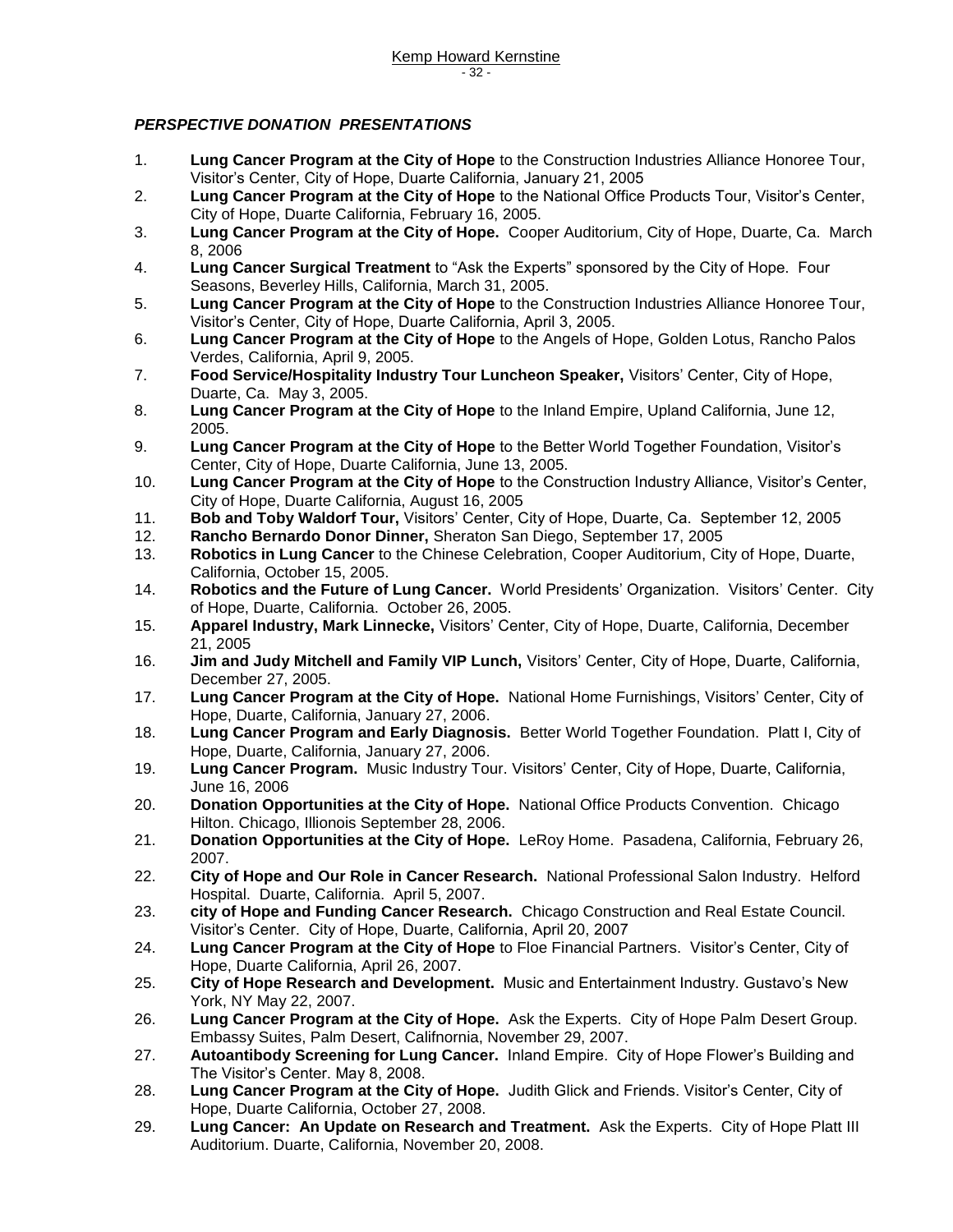- 30. **Lung Cancer Program at the City of Hope.** Board of Governors, Beverly Hilton, Los Angeles, California, December 13, 2008.
- 31. **What's New in Lung Cancer Evaluation and Treatment.** Mt. San Antonio Gardens, Pamona, California, January 21, 2009.
- 32. **Lung Cancer Program at the City of Hope.** Northern California Real Estate & Construction Business Allliance and 2009 SOL Honoree, Micaheal Covarrubias, TMG Partners. City of Hope, Helford Hospital, Duarte, California, February 11, 2009.
- 33. **The "Medical Minute" on KFWB-AM.** McCoy Productions 10707 Magnolia North Hollywood, California, February 11, 2009.
- 34. **Lung Cancer Program at the City of Hope.** VIP/Honoree for Northern California, City of Hope, Helford Hospital, Duarte, California, March 10, 2009.
- 35. **Lung Cancer clinical and Research Program. Robotic Thoracic Program.** Mt. San Antonio. Visitor's Center. Duarte, California March 24, 2009.
- 36. **Research Opportunities in Lung Cancer at the City of Hope.** Title Family. Visitor's Center. City of Hope, Duarte, California, March 25, 2009.
- 37. **Lung Cancer.** Sky Radio Interview. June 4, 2009.
- 38. **Lung Cancer at the City of Hope.** Ocean Hills Chapter for the City of Hope. Visitor's Center. City of Hope, Duarte, California, July 1, 2009.
- 39. **The Answers to Cancer Hour.** KFWB 5670 Wilshire Blvd., Los Angeles, California, July 20, 2009.
- 40. **Lung Cancer Program at the City of Hope.** Home Dept, City of Hope, Library Conference Room, Duarte, California, August 14, 2009.
- 41. **Lung Cancer and Robotics at the City of Hope.** Annual Tour of the Eagles Service Group. Visitor's Center. City of Hope, Duarte, California, March 27, 2010.

### *CONFERENCE PRESENTATIONS*

- 1. **Society of Critical Care Medicine***,* St. Louis, MI. Determinants of direct cardiac compression during external cardiac massage in intact dogs. June, 1982.
- 2. **American Society of Artificial Internal Organs***,* Anaheim, CA. Implantable continuous intravenous insulin device: restoration of flow after slow-down. May, 1986.
- 3. **Association for Academic Surgeons***,* Washington, DC. Cyclosporine infusion by implanted pump. November, 1986.
- 4. **Society of University Surgeons***,* Columbus, OH. Long-term implantable intravenous insulin infusion into 41 patients. March, 1987.
- 5. **American Society of Artificial Internal Organs***,* New York, NY. Correct placement of the insulin infusion catheter tip to prevent fibrin occlusion. May, 1987.
- 6. **American Society for Artifical Organs**, Reno, NV. Restoration and maintenance of intravenous insulin infusion in the vapor-pressed powered implantable infusion device. May, 1988.
- 7. **American Diabetes Association**, Indianapolis, IN. Reduced serum amyloid A levels and antiinsulin antibody titers with intravenously infused insulin from an implantable pump. June, 1987.
- 8. **American Diabetes Association**, New Orleans, LA. Reduces serum total insulin, anti-insulin antibody, and insulin aggregates in patients receiving continuous intravenous insulin from implantable pumps. June, 1988.
- 9. **American College of Surgeons**, Surgical Forum, Chicago, IL. Intravenous delivery of cyclosporine: long-term dog infusion by implantable device. October, 1988.
- 10. **American Society for Artificial Internal Organs**, Houston, TX. Intravenous and intraperitoneal insulin administration in the dog. May, 1989.
- 11. **Cancer and Leukemia Group B (CALGB) 1996 Fall Group Meeting**, Pittsburgh, PA. University of Iowa Clinical trial experience with the Cancer and Leukemia Group B. November 3, 1996.
- 12. **International Congress of Thorax Surgery**, Athens, Greece. Positron emission tomography (PET) and computed tomography (CT) to accurately stage the mediastinum in lung cancer. Kernstine KH, Trapp J, Kirchner P, Galvin J, Rossi N, Kern J. July, 1997.
- 13. **American College of Surgeons**, Chicago, IL. Trends in thoracoscopy surgery, postgraduate course on laparoscopic surgery. October 15, 1997.
- 14. **2** 2<sup>nd</sup> Annual VA Cancer Symposium, San Antonio, TX. FDG-positron emission tomography (PET) and computed tomography (CT) to accurately stage the mediastinum in lung cancer, Rossi N, Kernstine KH, Trapp J, Kirchner P, Galvin J, Kern J, Widmann M. October 23, 1997.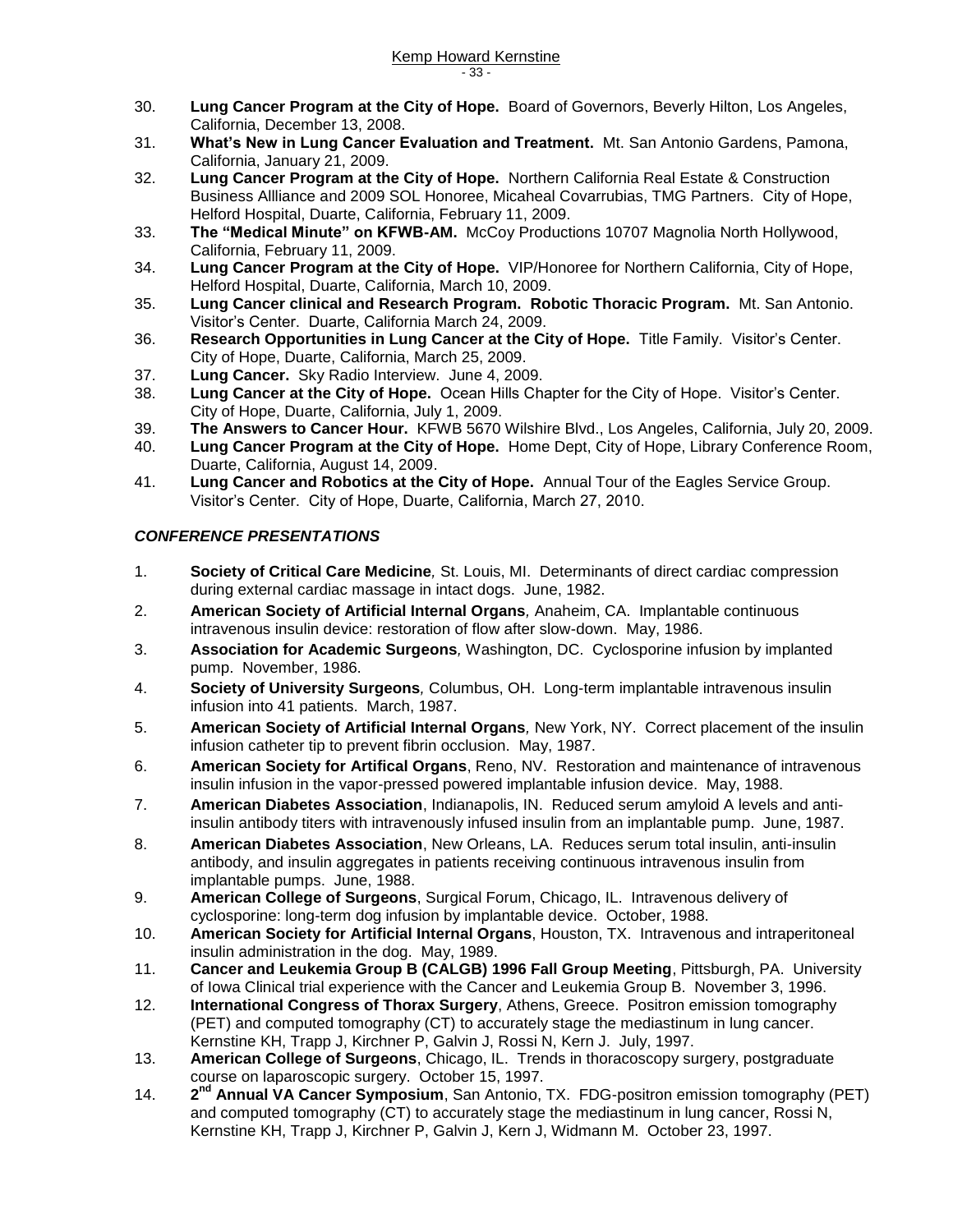- 15. **Cancer and Leukemia Group B (CALGB) 1997 Fall Group Meeting**, Orlando, FL. University of Iowa clinical trial experience with the Cancer and Leukemia Group B. November 22, 1997.
- 16. **American Thoracic Society**, Chicago, IL. Results of limited lung resection in patients with low maximal oxygen uptake. Wcisel G, Kernstine KH, Wison J. Poster presentation, April 26, 1998.
- 17. **American Society of Clinical Oncology**, Los Angeles, CA. Comparison of positron emission tomography (PET) and computed tomography (CT) to identify  $N_2$  and  $N_3$  disease in non-small cell lung cancer (NCSLC). Kernstine KH, Trapp J, Croft D, Kirchner P, Galvin J, Rossi N, Kern J. May 19, 1998.
- 18. **American Society of Anesthesia**. Does thoracic epidural analgesia increase urinary retention post thoracotomy? Jeager M, Rosenquist R, Mitchell D, Temple R, Hopwood M, Kernstine K. December, 1998.
- 19. **Society of Thoracic Surgeon's 35th Annual Meeting**, San Antonio, TX. FDG-positron emission tomography (PET), computed tomography (CT), and magnetic resonance imaging with combidex (MRI-C) to stage the mediastinum in non-small cell lung cancer (NSCLC). Kernstine K, Trapp J, Croft D, Kirchner P, Stanford W, Galvin J, Mullin B, Rossi N, McLaughlin K, Kern J. Poster presentation, January 24, 1999.
- 20. **First World Conference on Clinical Cooperative Research for Lung Cancer**, Brussels, Belgium., March 5, 1999.
- 21. **79th Annual Meeting of the American Association of Thoracic Surgery**, New Orleans, LA. Interactive case presentation – esophageal cancer. General Thoracic Surgery Symposium. April 18-21, 1999.
- 22. **79th Annual Meeting of the American Association of Thoracic Surgery**, New Orleans, LA. Discussion reviewer: The role of positron emission tomography in evaluating the mediastinum in patients with non-small cell lung cancer by J D Luketich. April 18-21, 1999.
- 23. **American Thoracic Society**, San Diego, CA. Logistic regression analysis (LRA) to identify factors important in predicting prolonged air leaks (PAL) in surgical treatment of non-small cell lung cancer (NSCLC). Husain SA, Verhofste M, Wilson J, Wcisel G, Widmann M, Hansen M, Rossi NP, Campos TJ, Kernstine KH. Presented by Husain SA. April 25, 1999.
- 24. **American Lung Association/American Thoracic Society**, San Diego, CA. PET-FDG in the diagnosis of solitary pulmonary nodules (SPN) and mediastinal staging of non-small cell pulmonary malignancies. Croft DR, Trapp J, Kernstine KH, Mullan B, Galvin JR, Kern J. Slide presentation/mini-symposium/abstract, presented by Croft D. April 25, 1999.
- 25. **American Broncho-Esophagological Association**, Palm Desert, CA. Phase II trial of preoperative paclitaxel (P) and carboplatin (C) concurrent with radiation for esophageal cancer. Kernstine KH, Harris B, Clamon GH, Mayr N, Maher JW, Summers RW, Riggs CE, Jr., Karwal MW, Carlisle TL, McLaughlin KA, Rossi NP, Dreicer R, Geick-Miller JR, Werner BR, Berg DJ. April 27, 1999.
- 26. **The Society of University Surgeons Residents' Program**, New Orleans, LA. Logistic regression analysis (LRA) to identify factors important in predicting 30-day mortality (M), length of stay (LOS) and prolonged air leak (PAL) in the surgical treatment of non-small cell lung cancer (NSCLC). Husain SA, Verhofste M, Wilson J, Wcisel G, Widmann M, Hansen M, Rossi NP, Campos TJ, Kernstine KH. April 1999.
- 27. **American Society of Clinical Oncology**, Atlanta, GA. Is a pulmonary nodule (PN) malignant?: Contribution of FDG-Positron Emission Tomography (Pet). Kernstine KH, McLaughlin KA, Clarke W, Jones M, McLennan G, Peterson M, Gross T, Rossi NP, Bushness D, Schwartz D, Kern J. Poster presentation, May 18, 1999.
- 28. **Thoracic Surgery 50th Anniversary Reunion, Scientific Session**, University of Iowa Hospitals and Clinics, Iowa City, Iowa. Thoracoscopic Surgery, Lung Reduction, Off Pump CABG, Multicenter Trials. Kernstine KH, McLaughlin KA, October 8, 1999.
- 29. **American College of Surgeons 85th Clinical Congress**. San Francisco, California. Lung cancer staging: CT, MRI, PET; Postgraduate Course 7, ACS. October 11, 1999.
- 30. **Thoracic Surgery Motion Picture Session at the American College of Surgeons 85th Annual Clinical Congress,** San Francisco, California. Complete Thoracoscopic right upper lobectomy. Kernstine KH, Boeve TJ, Widman M, Verhofste M. October 14, 1999.
- 31. **The Society of Thoracic Surgeons 37th Annual Meeting**, New Orleans, LA. Can FDG-PET reduce the need for mediastinoscopy in potentially resectable non-small cell lung cancer? Kernstine KH, McLaughlin KA, Menda Y, Rossi NP, Kahn DJ, Bushnell DL, Hashisho MM, Graham MM, Brown CK, Madsen M. January 30, 2001.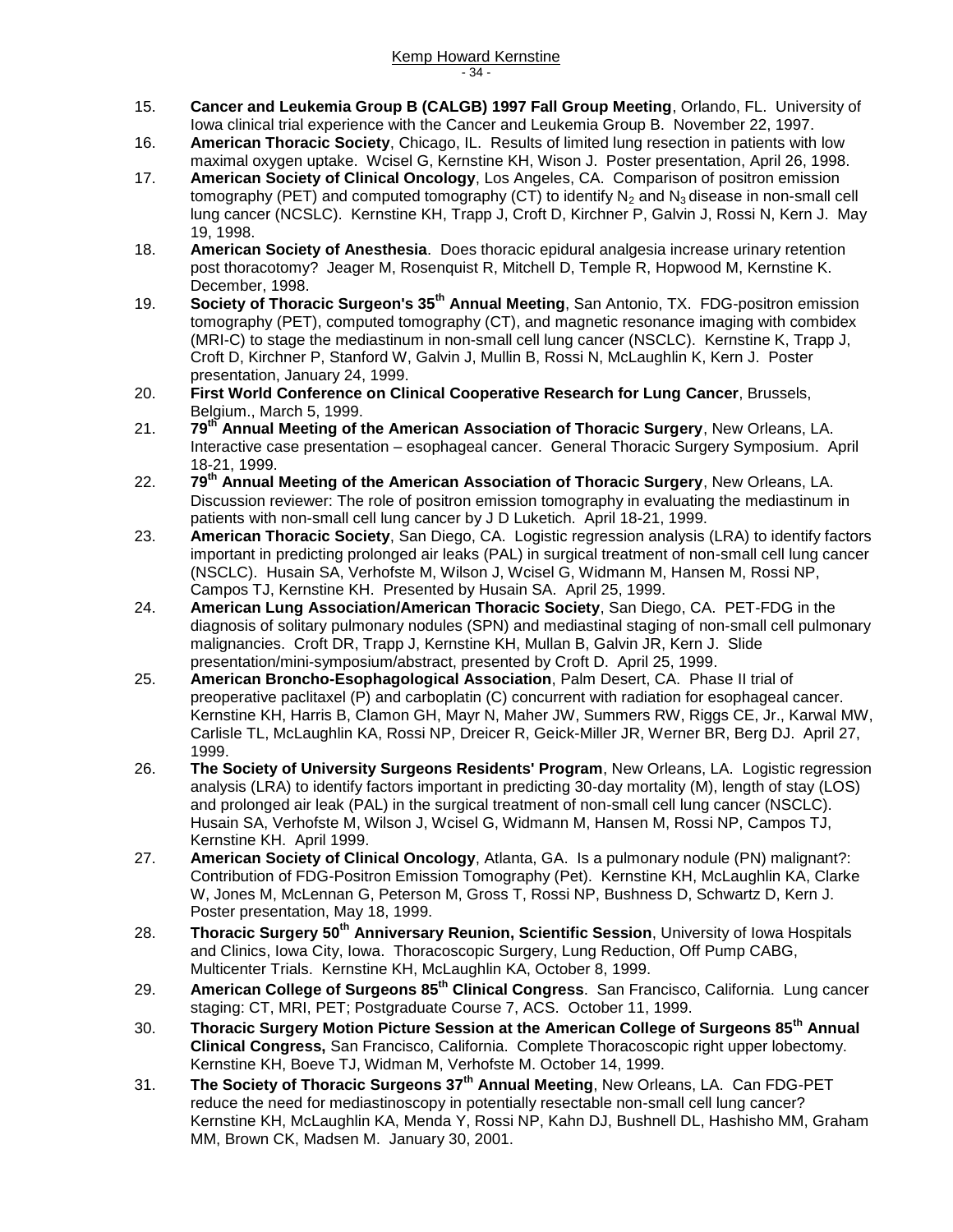- 29. **83rd Annual Meeting of the American Association of Thoracic Surgery**, Boston, MA. Discussion reviewer: PET use in esophageal cancer by Seth Force. May 5, 2003.
- 30. **American Association for Thoracic Surgeons, 84th Annual Meeting** in Toronto, April 25-28, 2004. The completely robotic oncologic minimally invasive esophagectomy. New Technologies, Wednesday, April 29, 2004.
- 31. **Advances in the Multidisciplinary Treatment of Gastrointestinal Neoplasms**. Robotic esophagectomy. Rancho Bernardo Inn, San Diego, CA, September 17-19, 2004.
- 32. **City of Hope Conference on Women's Cancer**. Minimally Invasive Lung Cancer Surgery. The Venetian, Las Vegas, Nevada, November 14, 2004.
- 33. **American College of Surgeons, Southern California Chapter.** Robotics in Thoracic Surgery. Four Seasons Hotel. Santa Barbara, California. January 22, 2005.
- 34. **General Thoracic Surgical Club**, Robotics in Thoracic Surgery. Naples, Florida, February, 2005.
- 35. **American Association for Thoracic Surgery, 85<sup>th</sup> Annual Meeting. Meet the Experts. Use of** PET in Thoracic Malignancies. San Francisco, Ca, April, 2005.
- 36. **Tokyo Chemotherapy Society, 13th Annual Meeting.** Adjuvant Therapy in Lung Cancer, an American Surgeon's Perspective. Tokyo, Japan. February 20, 2005.
- 37. **Southern California Radiological Oncology Society, Midwinter Radiological Oncology Conference.** Alternative Therapies for Esophageal Carcinoma. Studio City, Ca. February 27, 2005.
- 38. **57th Annual meeting of the American Academy of Neurologists** Robotic Thymectomy: A Minimally-Invasive Extended Radical Thymectomy for Myasthenia Gravis. –Miami, Florida, April 12, 2005
- 39. **42nd Annual Meeting of the American Society for Clinical Oncology (ASCO) 2005**-Lung Cancer 2005 Moderator Poster Session II Orlando, Florida, May 13-17, 2005.
- 40. **42nd Annual Meeting of the American Society for Clinical Oncology (ASCO) 2005**-Lung Cancer 2005 Review of Lung Cancer Screening, Orlando, Florida, May 13-17, 2005.
- 41. **42nd Annual Meeting of the American Society for Clinical Oncology (ASCO) 2005**-Lung Cancer 2005 Moderator of Lung Cancer II Session, Orlando, Florida, May 13-17, 2005.
- 42. **American Thoracic Society-2005** Keith J, Young TL, Dedecker CD, Welke KF, **Kernstine KH**. Post-Thoracotomy Therapeutic Bronchoscopy (TB): A Non-Evidenced Based Practice., San Diego, California, May 24, 2005.
- 43. **3**  $3<sup>rd</sup>$  Annual Conference on Advances in the Multidisciplinary Treatment of Gastrointestinal **Neoplasms.** Emerging Trends in the Surgical Treatment of Esophageal Cancer. Rancho Bernardo, San Diego, California, September 18, 2005.
- 44. **CHEST 2005.** American College of Chest Physicians. Dilemmas in the Lung Cancer. Panel Discussion. Mediastinoscopy: Review and Current Controversies. Montreal, Quebec. November 1, 2005.
- 45. **6 th Annual City of Hope Women's Cancer Conference**: Minimally Invasive Lung Surgery, Bellagio Hotel, Las Vegas, NV, November 5, 2005.
- 46. **1 st Annual International Symposium on Minimally Invasive Surgical Oncology (MISO).** Robotic Esophagectomy. Cooper Auditorium. Duarte, Ca. January 28, 2006.
- 47. **Society of Thoracic Surgeons, TECH-CON 2006.** Robotic Esophagectomy. Chicago, Illinois, January 29, 2006.
- 48. **American Association for Thoracic Surgery, 86th Annual Meeting.** How I do it: Robotic Esophagectomy. General Thoracic Symposium. Philadelphia Convention Center. Philadelphia, Pennsylvania April 30, 2006.
- 49. **International Society for Cardiothoracic Surgery (ISMICS).** Robotic Esophagectomy. Fairmont Hotel, San Francisco, California June 7, 2006.
- 50. **Seventh International Lung Cancer Congress.** Segmentectomy versus Lobectomy Debate w David Jablons, MD UCSF. Grand Wailea Hotel, Maui, Hawaii June 29, 2006.
- 51. **University of California at Davis, 7th Annual Advances in Oncology.** State of the Art: Early Stage Non-Small Cell Lung Cancer. Hyatt Regency, Sacramento, California September 30, 2006.
- 52. **First Annual International Robotic Symposium**. Robotic Transhiatal Esophagectomy Hyatt Regency McCormick Place. Chicago, Illinois October 5-6, 2006.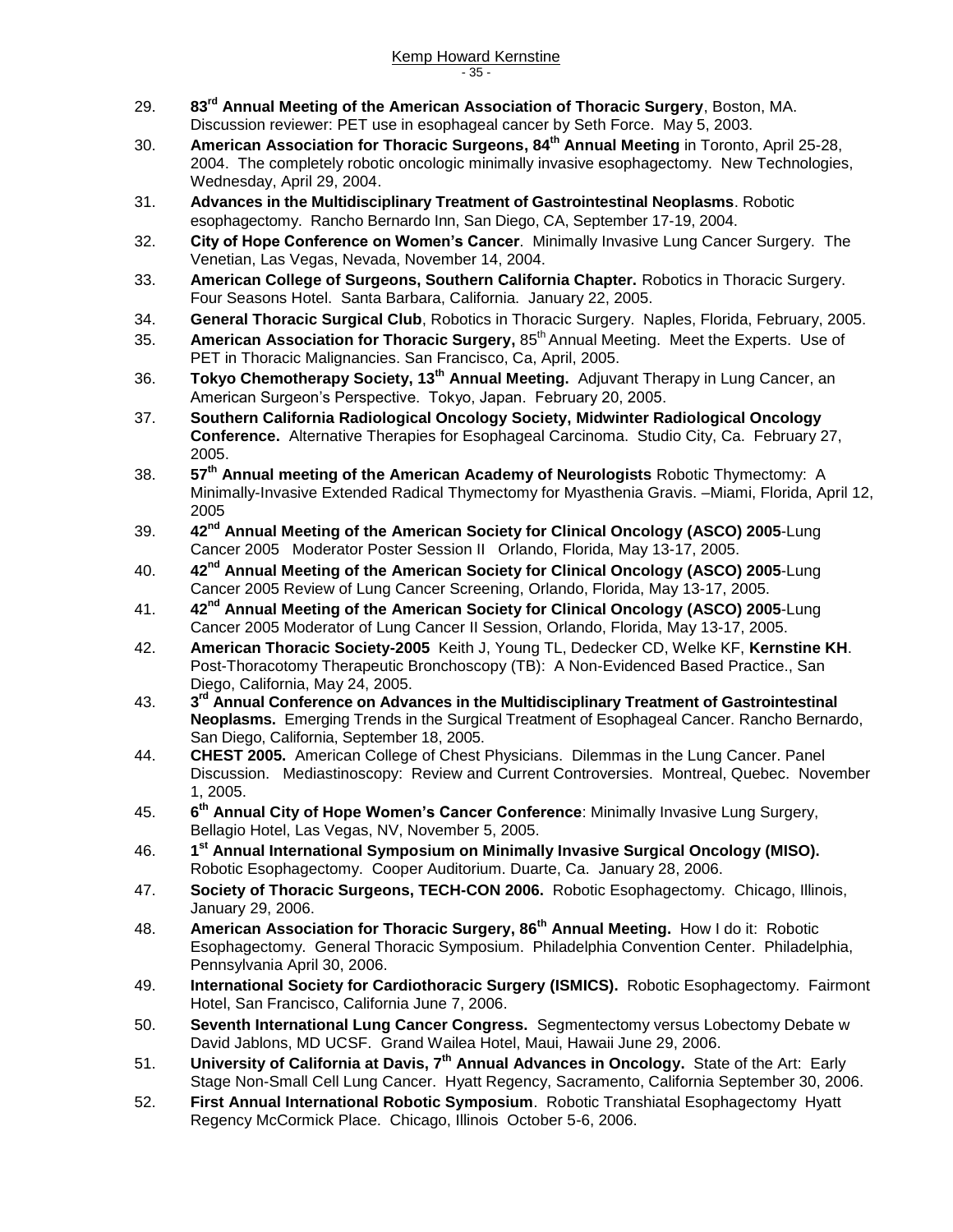- 53. **First Annual International Robotic Symposium**. Robotic Resection of Aero-Digestive Cysts. Hyatt Regency McCormick Place. Chicago, Illinois October 5-6, 2006.
- 54. **First Annual International Robotic Symposium**. Moderator for the Mediastinal Robotic Section Hyatt Regency McCormick Place. Chicago, Illinois October 5-6, 2006.
- 55. **City of Hope Conference on Women's Cancer**. Surgery as the Primary Treatment for Lung Cancer. Debate. Bellagio, Las Vegas, Nevada, November 5, 2006.
- 56. **2** 2<sup>nd</sup> International Congress, Minimally Invasive Robotics Association Robotic and laparoscopic surgery for gastric malignancies. Anderson CA, Hellan, A, Trisal V, **Kernstine K**, Ellenhorn J, Pigazzi A. Oral presentation, New York, NY, Jan 2007.
- 57. **21st Century Cardiothoracic Surgeon Society.** Robotics in Chest Surgery: We must be Leaders – Innovators. Cancun, Mexico. February 17, 2007.
- 58. **Gastrointestinal Malignancies.** Robotic Esophagectomy: The Future Standard for Esophageal Cancer Surgery. Portland, Oregon. March 2, 2007
- 59. **Current Trends in Lung Cancer.** Surgical Approaches and Staging. Panel Discussion. The Bel Age, North Hollywood, Ca. March 3, 2007
- 60. **Society of Surgical Oncology 60th Annual Meeting**, Anderson C, Hellan M, **Kernstine K**, Ellenhorn J, Trisal V, Pigazzi A Robotic-assisted Minimally Invasive Surgery for Oncologic Procedures: A 2yr Experience at a Single Institution. Poster presentation, , Washington, DC, March, 2007.
- 61. **2** 2<sup>nd</sup> Annual Symposium of Minimally Invasive Surgical Oncology Anderson CA, Hellan, M, Trisal V, **Kernstine K**, Ellenhorn J, Pigazzi A Robotic and laparoscopic surgery for forgut malignancies. Oral presentation. Platt Auditorium. Duarte, California. March 24, 2007.
- 62. **2** 2<sup>nd</sup> Annual International Symposium on Minimally Invasive Surgical Oncology (MISO). Robotic Esophagectomy. Platt Auditorium. Duarte, California. March 24, 2007.
- 63. **Society of Amerrican Gastrointestinal Endoscopic Surgeons 2007 Annual Meeting** Roboticassisted surgery for gastric malignancies: Short-term results. Anderson C, Hellan M, Trisal V, Kernstine K, Ellenhorn J, Pigazzi A. Poster presentation, Paris Hotel and Casino, Las Vegas, NV, April 2007
- 64. **American Association for Thoracic Surgery 87th Annual meeting.** Robotics in Thoracic Surgery. Washington, DC Convention Center. May 6, 2007.
- 65. **15th Annual Congress of the International Society for Minimally Invasive Cardiothoracic Surgery.** Anderson, Cassandra, Falabella A, **Kernstine K** Troubleshooting Robotics in Chest Surgery. Crowne Plaza, Rome, Italy, June 7, 2007.
- 66. **15th Annual Congress of the International Society for Minimally Invasive Cardiothoracic Surgery (ISMICS).** Issues and Troubleshooting in Thoracic Surgery. Crowne Plasa Rome-St. Peter's Foro Constantino. June 7, 2007
- 67. **15th Annual Congress of the International Society for Minimally Invasive Cardiothoracic Surgery (ISMICS).** Anderson, Cassandra, Falabella A, **Kernstine K** Robotic-Assisted Lung Resection for Malignancy. Crowne Plaza, Rome, Italy, June 8, 2007
- 68. **15th International Congress, European Association for Endoscopic Surgery EAES** Robotic Surgery for Gastrointestinal Malignancies. Anderson C, Hellan M, **Kernstine K**, Ellenhorn J, Pigazzi A. Oral presentation, Athens, Greece, July 2007
- 69. **12th World Conference on Lung Cancer and International Association for the Study of Lung Cancer.** How to Stage the Mediastinum: Mediastinoscopy. Oral Presentation. Seoul, Korea, September 6, 2007.
- 70. **93rd Annual Clinical Congress, American College of Surgeons.** Robotic Thoracic Surgical Techniques. Intuitive Surgical Exhibition. Ernest N. Moral Convention Center. New Orleans, Louisiana October 8, 2007.
- 71. **93rd Annual Clinical Congress, American College of Surgeons.** When to use neoadjuvant therapy for patients with esophageal cancer and why In Postgraduate Course 08: Thoracic Surgery. Ernest N. Moral Convention Center. New Orleans, Louisiana October 9, 2007.
- 72. **93rd Annual Clinical Congress, American College of Surgeons.** Cardiothoracic Surgery Video Session Co-Moderator. Ernest N. Moral Convention Center. New Orleans, Louisiana October 8, 2007.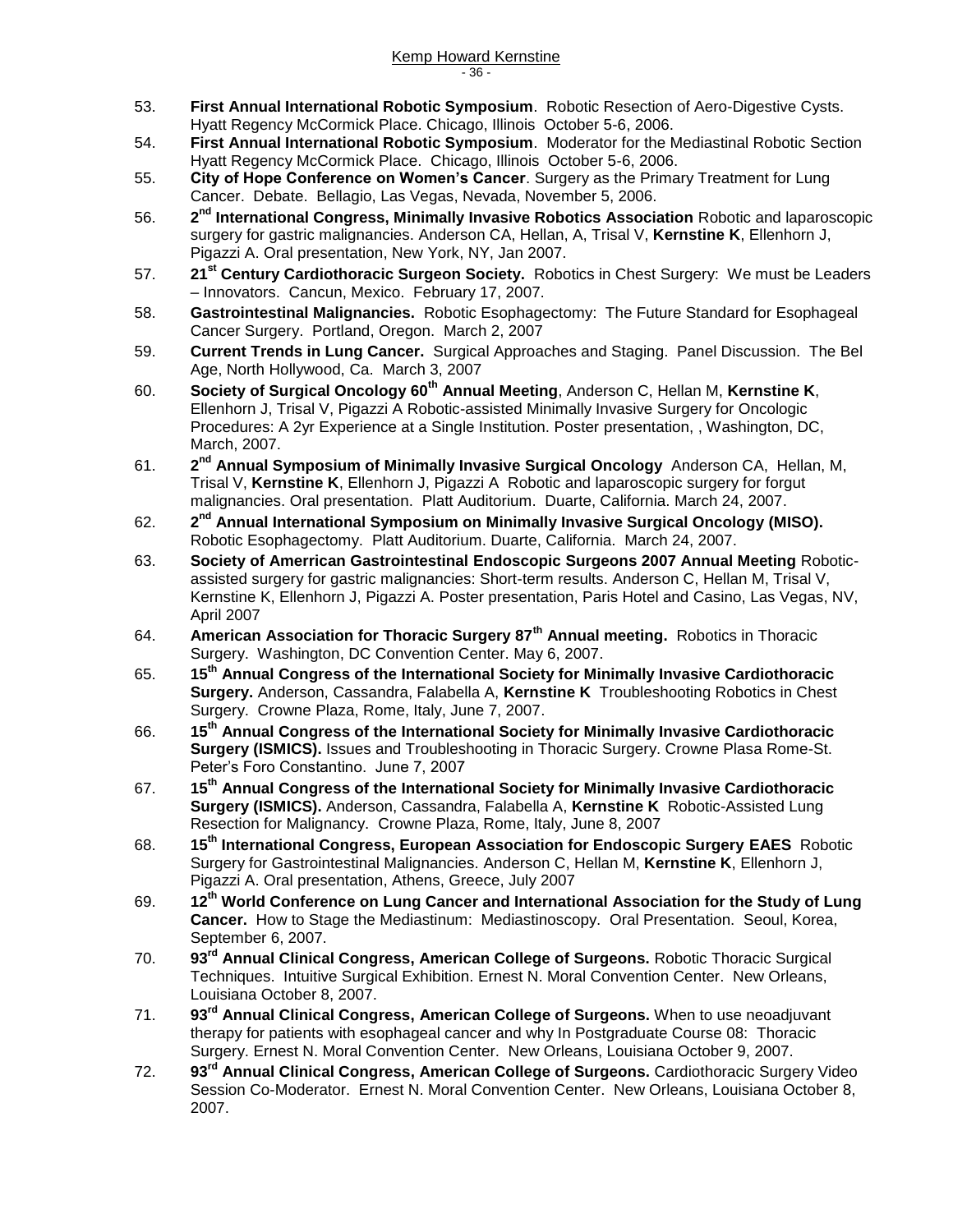- 73. **93rd Annual Clinical Congress, American College of Surgeons.** Robotic-Assisted Lobectomy with Regional Lymphadenectomy for Lung Cancer. In Cardiothoracic Surgery Video-Session. Ernest N. Moral Convention Center. New Orleans, Louisiana October 8, 2007.
- 74. **2 nd Esophageal & Cardia Cancer Summit (China).** Co-Chair Session 6: Early Detection of Esophageal Squamous Cell Carcinoma. King Wing Hot Spring International Hotel, Beijing, China October 20, 2007.
- 75. **8 th National Congress on Esophageal Cancer (China).** A new way to perform surgery for the esophagus, the robotic esophagectomy with video demonstration of the procedure. Cancer Institute/Hospital Chinese Academy of Medical Sciences Beijing, China, October 21, 2007.
- 76. **Oeso. 9 th World Congress** Robotic Esophagectomy. Monte Carlo, Monaco, April 8, 2008.
- 77. **Oeso. 9 th World Congress** Robotic Repair of the Giant Hiatal Hernia. (Oral Invited Lecture), Monte Carlo, Monaco, April 8, 2008.
- 78. **Oeso. 9 th World Congress** Robotic Repair of the Giant Hiatal Hernia. (Poster Presentation), Monte Carlo, Monaco, April 7, 2008.
- 79. **Oeso. 9 th World Congress** Is there a place for robotic fundoplication in antireflux surgery. Monte Carlo, Monaco, April 9, 2008.
- 80. **American Association for Thoracic Surgery, 88th Annual Meeting.** Looking to the Future of Thoracic Surgery AATS Symposium Robotic Esophagectomy. San Diego Marriott Hotel, San Diego, California, May 9, 2008.
- 81. **American Association for Thoracic Surgery, 88th Annual Meeting.** Emerging Technologies. Robotic Thymectomy. San Diego Convention Center. San Diego, California, May 10, 2008.
- 73. **International Society for Minimally Invasive Cardiothoracic Surgery (ISMICS), 11th Annual Meeting.** PostGraduate Course: Advances in Minimally Invasive Surgery. Robotic Esophagectomy. Marriott Copley Place Hotel, Boston Massachusetts, June 11, 2008.
- 74. **International Society for Minimally Invasive Cardiothoracic Surgery (ISMICS), 11th Annual Meeting.** Thoracic Moderator, Session 7. Marriott Copley Place Hotel, Boston Massachusetts, June 12, 2008.
- 75. **International Society for Minimally Invasive Cardiothoracic Surgery (ISMICS), 11th Annual Meeting.** Introduction of Keynote Speaker, Robert Langer. Marriott Copley Place Hotel, Boston Massachusetts, June 14, 2008.
- 76. **9 th International Lung Cancer Congress,** Panel Discussant NSCLC. Grand Hyatt, Kauai, Hawaii, June 18, 2008.
- 77. **9** 9<sup>th</sup> International Lung Cancer Congress. Surgical Approaches to Early Disease, NSCLC. Grand Hyatt, Kauai, Hawaii, June 19, 2008.
- 78. **9 th International Lung Cancer Congress.** Poster Discussion Leader. Grand Hyatt, Kauai, Hawaii, June 19, 2008.
- 79. **9 th International Lung Cancer Congress.** Current Status of the American College of Surgeons Oncology Group Thoracic Clinical Trials. Grand Hyatt, Kauai, Hawaii, June 21, 2008.
- 82. **34th Annual Meeting of the Western Thoracic Surgical Association (WTSA).** Discussant: Diffusion Capacity Predicts Pulmonary Complications. Sheratono Keauhou Bay Resort and Spa, Kona, Hawaii, June 26, 2008.
- 83. **34th Annual Meeting of the Western Thoracic Surgical Association (WTSA).** Debate: Induction Therapy for Stage IIIA NSCLC: Pro. Sheratono Keauhou Bay Resort and Spa, Kona, Hawaii, June 26, 2008.
- 84. **Roswell Park Thoracic Symposium.** Minimally Invasive Thoracic Surgery. Niagara-on-the-Lake, Ontario Canada, September 6, 2008.
- 85. **Masters of Minimally Invasive Thoracic Surgery,** Minimally Invasive Esophageal Surgery, Presentation on Robotic Esophagectomy. Disney World, Floridean Hotel, Orlando, Florida, September 20, 2008.
- 86. **Masters of Minimally Invasive Thoracic Surgery,** Resection of Esophageal Leiomyoma. Disney World, Floridean Hotel, Orlando, Florida, September 20, 2008.
- 87. **Masters of Minimally Invasive Thoracic Surgery,** Thoracoscopic Decortication. Disney World, Floridean Hotel, Orlando, Florida, September 20, 2008.
- 88. **The Science of Thoracic Surgery,** Robotics in Thoracic Surgery. Brigham & Women's Symposium, Harvard Medical School, Taj Hotel, Boston, Massachusetts, October 4, 2008.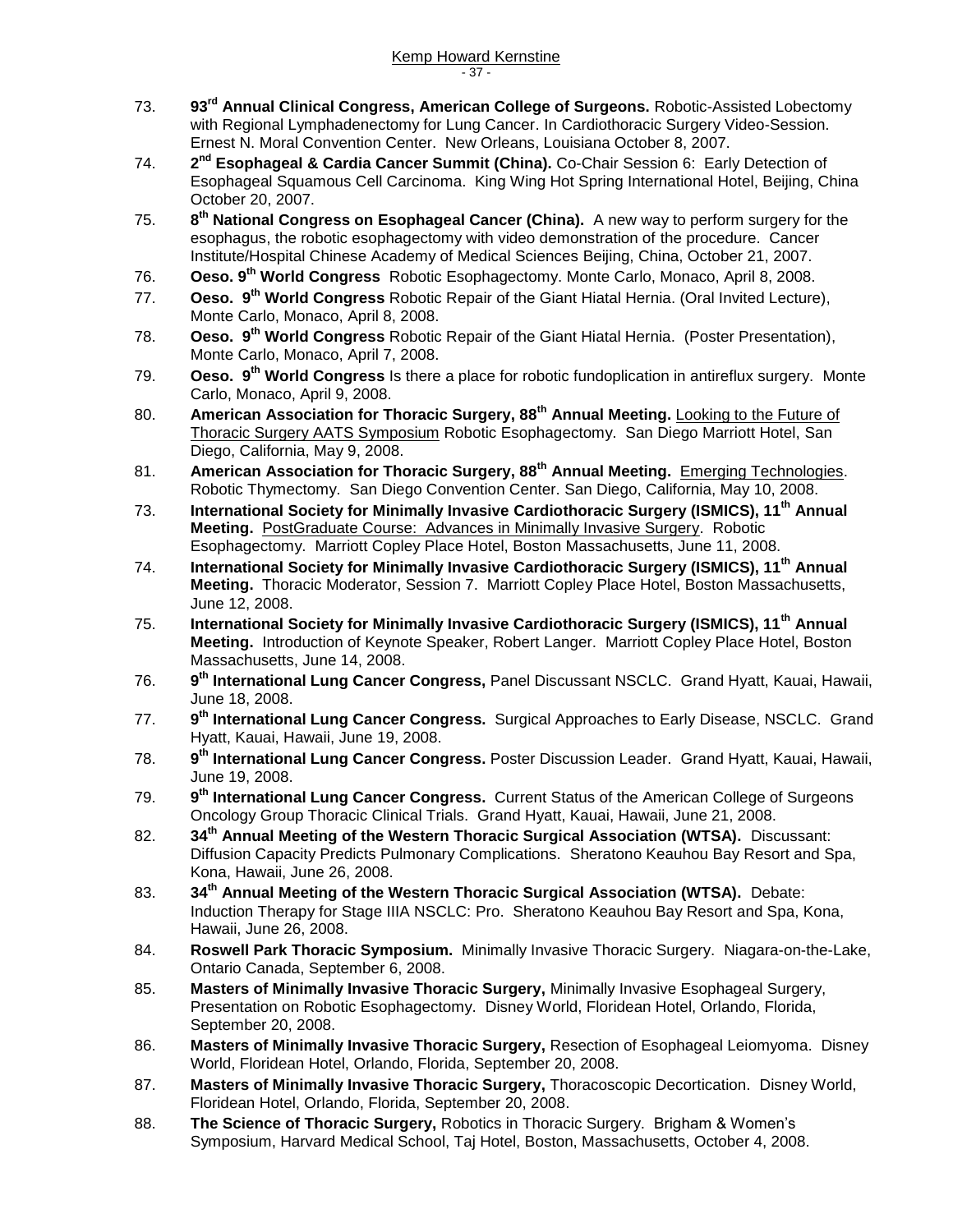- 89. **City of Hope Conference on Women's Cancer.** Minimally Invasive Surgical Techniques in Lung Cancer. Wynn Hotel, Las Vegas, Nevada, November 2, 2008.
- 90. **Chicago Multidisciplinary Symposium in Thoracic Oncology.** Staging of Lung Cancer with PET and CT. Chicago Marriott Downtown Hotel, Chicago, Illinois, November 14, 2008.
- 91. **Chicago Multidisciplinary Symposium in Thoracic Oncology.** What is the Role of Robotics in Surgical Treatment of NSCLC. Chicago Marriott Downtown Hotel, Chicago, Illinois, November 15, 2008.
- 92. **Society of Thoracic Surgeons Surgical Symposium, 45th Annual Meeting**, So You Want to be a Thoracic Surgeon? Moscone West Convention Center, San Francisco, California, January 25, 2009.
- 93. **Society of Thoracic Surgeons Surgical Symposium, 45th Annual Meeting**, Symposium Leader/Moderator-Clinical Research; Not Just and Opportunity, but an Obligation to Our Patients and Our Future. Moscone West Convention Center, San Francisco, California, January 26, 2009.
- 94. **6 th Annual City of Hope Conference on Advances in the Multidisciplinary Treatment of Gastrointestinal Neoplasms**. Esophagectomy Is the Appropriate Therapy. Fairmont Orchid Hotel, Kohala Coast, Kona Hawaii, Februrary 26, 2009.
- 95. **1 st Pan American Robotic Oncology Symposium (PAROS)**, Robot-Assisted Esophagectomy: Technique and Results. MD Anderson Cancer Center, Houston, Texas, February 28, 2009.
- 96. **24th Annual Respiratory Care Conference, American Lung Association** The Orleans Hotel, Esophageal Cancer, Las Vegas, Nevada, April 27, 2009.
- 97. **American Association for Thoracic Surgery, 89th Annual Meeting.** Discussant on paper "Robotic Lobectomy for the Treatment of Early Stage Lung Cancer" by G. Veronesi in the Emerging Technologies and Techniques Forum. Hynes Convention Center, Boston, Massachusetts, May 13, 2009.
- 98. **20th Congress for the European Society for Thoracic Surgery.** Role of Robotics in Thoracic Surgery. Auditorium Maximum, Jagiellonian University, Krakow, Poland, May 31, 2009.
- 99. **International Society for Minimally Invasive Cardiothoracic Surgery (ISMICS), 12th Annual Meeting.** Postgraduate Course. Robotic Esophagectomy. St. Francis Hotel. San Francisco, California, June 3, 2009.
- 100. **International Society for Minimally Invasive Cardiothoracic Surgery (ISMICS), 12th Annual Meeting**. Postgraduate Course in Thoracic Surgery. Course Director. St. Francis Hotel, San Francisco, California June 3, 2009.
- 101. **International Society for Minimally Invasive Cardiothoracic Surgery (ISMICS), 12th Annual Meeting.** Thoracic Surgery Video Session Moderator. St. Francis Hotel. San Francisco, California, June 4, 2009.
- 102. **10th International Lung Cancer Congress.** Debate: Stage vs. Molecular Markers in Stage IIA NSCLC: Stage is Better. Fairmont Orchid, Kohala Coast, Hawaii, June 17, 2009
- 103. **10th International Lung Cancer Congress.** Tumor Board Panel Discussant. Fairmont Orchid, Kohala Coast, Hawaii, June 18, 2009.
- 104. **10th International Lung Cancer Congress.** ACOSOG: Review of Clinical Trials. Fairmont Orchid, Kohala Coast, Hawaii, June 20, 2009.
- 105. **13th World Conference on Lung Cancer**. Surgical Issues with Neoadjuvant Trials- Is the Surgical Risk Increased? Moscone West, San Francisco, California, August 1, 2009.
- 106. **13th World Conference on Lung Cancer**. Co-Chair Poster Discussion Session Mesothelioma and SCLC. Moscone West, San Francisco, California, August 2, 2009.
- 107. **1 st Clinical Robotic Surgery Association Meeting**. Robotic Esophagectomy: Basic Principles and Technique. Swissotel, Chicago, Illinois, October 9, 2009.
- 108. **1 st Clinical Robotic Surgery Association Meeting**. Moderator-Thoracic Subspecialty Session. Swissotel, Chicago, Illinois, October 9, 2009.
- 109. **2** 2<sup>nd</sup> BiAnnual Minimally Invasive Surgery Summit. Robotic Esophagectomy: Added Benefit or Expense? The Joseph B. Martin Conference Center at Harvard Medical School, Boston, Massachusetts, October 10, 2009
- 110. **Southwest Oncology Group Fall Meeting, Clinical Research Associate Meeting.** Implications of the New Lung Cancer Staging System. Hyatt Regency, Chicago, Illinois, October 23, 2009.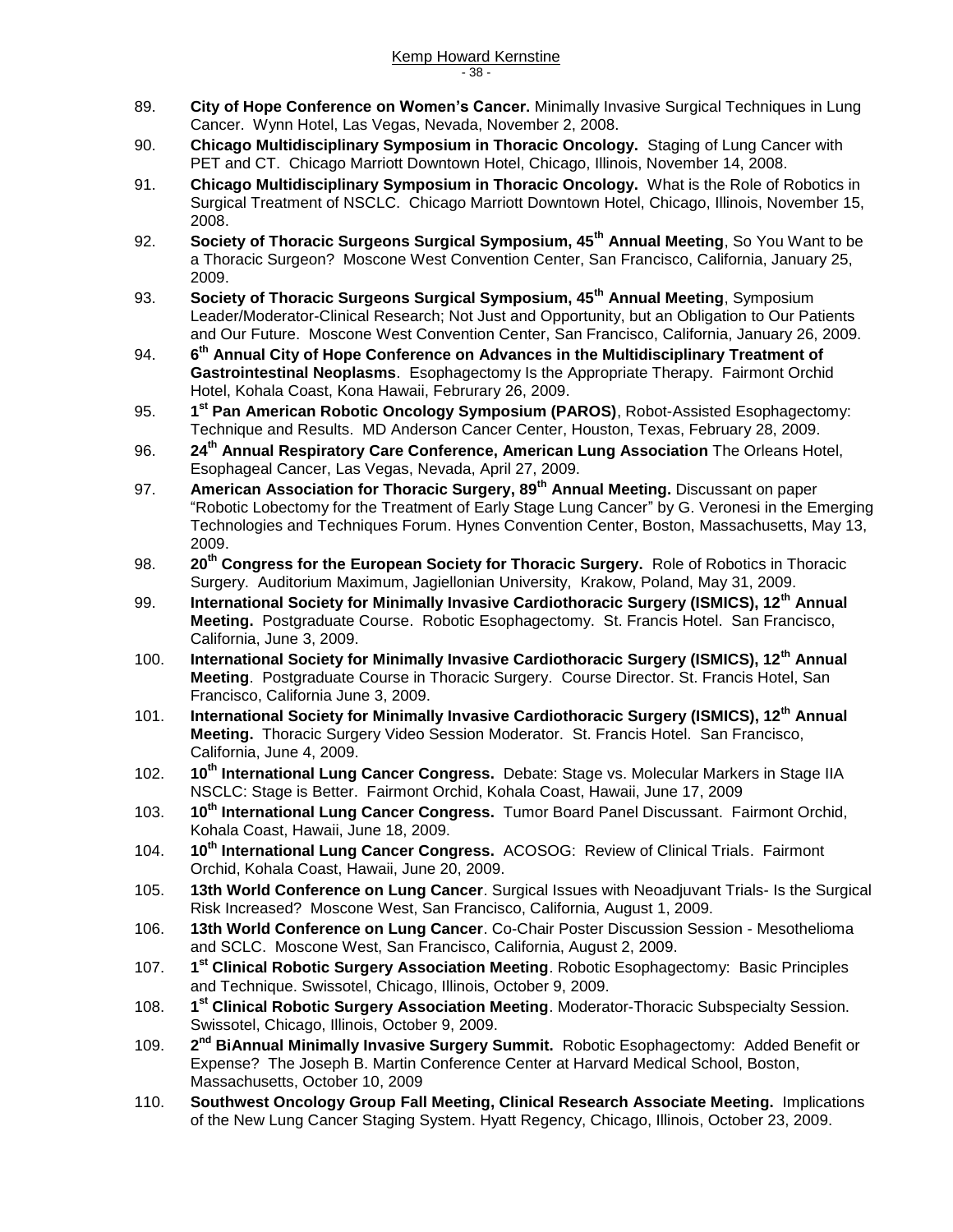- 111. **19th Biennieal Congress for the Association of Thoracic and Cardiovascular Surgeons of Asia (ATCSA).** Robotic Lobectomy: How I do it? Sheraton Grande Walkerhill, Seoul, Korea, October 26, 2009.
- 112. **19th Biennieal Congress for the Association of Thoracic and Cardiovascular Surgeons of Asia (ATCSA).** Robotic Surgery for Esophageal Cancer. Sheraton Grande Walkerhill, Seoul, Korea, October 27, 2009.
- 113. **2** 2<sup>nd</sup> Beijing International Thoracic Oncology Conference. Robotic and Minimally Invasive Surgery for Lung Cancer. Guang Xi Hotel, Beijing, China, November 7, 2009.
- 114. **International Society for Minimally Invasive Cardiothoracic Surgery, Winter Workshop.** Robotics in Thoracic Surgery: Current Status and Future Prospects. Crowne Plaza Today Gurgaon, Delhi, India, December 13, 2009.
- 115. **International Society for Minimally Invasive Cardiothoracic Surgery, Winter Workshop.**  Moderator. Journey Together: Lessons Learnt from Other Specialties. Crowne Plaza Today Gurgaon, Delhi, India, December 13, 2009.
- 116. **46th Annual Meeting of the Society of Thoracic Surgeons**. Advances in Robotics. General Thoracic Track II. Society of Thoracic Surgeons/American Association for Thoracic Surgeons Tech-Con 2010., Ft. Lauderdale Convention Center, Ft. Lauderdale, Florida, January 24, 2010.
- 117. **46th Annual Meeting of the Society of Thoracic Surgeons**. General Thoracic STS Parallel Surgical Symposium, Moderator. Ft. Lauderdale Convention Center, Ft. Lauderdale, Florida, January 24, 2010.
- 118. **46th Annual Meeting of the Society of Thoracic Surgeons.** Parallel Surgical Forum II: General Thoracic, Moderator. , Ft. Lauderdale Convention Center, Ft. Lauderdale, Florida, January 24, 2010.
- 119. **2nd Biannual Pan American Robotic Oncology Symposium.** Collision Avoidance: What, When, and How to Optimize Instrumentation. . M.D. Anderson Cancer Center, Houston, Texas, February 26-27, 2010.
- 120. **2nd Pan American Robotic Oncology Symposium.** Robotic-Assisted Surgery for the Esophagus. . M.D. Anderson Cancer Center, Houston, Texas, February 26-27, 2010.
- 121. **Oncology Practice Reviews. Progress in Lung Cancer.** Adjuvant and Locally Advanced Disease. J. W. Marriott Hotel, Los Angeles, California, March 27, 2010.
- 122. **American Association for Thoracic Surgery, 90th Annual Meeting.** Robotic Esophagectomy: Basic Principles and Technique. Robotic Cardiothoracic Symposium. Metro Toronto Convention Center, Room 106. Toronto, Ontario, Canada. May 1, 2010.
- 123. **American Association for Thoracic Surgery, 90th Annual Meeting.** Session Co-chair Thoracic Surgery. Robotic Cardiothoracic Symposium. Metro Toronto Convention Center, Room 106. Toronto, Ontario, Canada. May 1, 2010.
- 124. **American Association for Thoracic Surgery, 90th Annual Meeting.** The Role of Esophagectomy in the Management of Barrett's HGD and T1a. General Thoracic Symposium. Metro Toronto Convention Center, Room 106. Toronto, Ontario, Canada. May 5, 2010.
- 125. **International Society for Minimally Invasive Cardiothoracic Surgery (ISMICS), 13th Annual Meeting.** Robotic Surgery in Non-Thymic Mediastinal Pathology. Intercontinental Hotel. Berlin, Germany, June 17, 2010.
- 126. **International Society for Minimally Invasive Cardiothoracic Surgery (ISMICS), 13th Annual Meeting.** Instructor/Session Moderator, VATS Lobectomy. Intercontinental Hotel. Berlin, Germany, June 17, 2010.
- 127. **International Society for Minimally Invasive Cardiothoracic Surgery (ISMICS), 13th Annual Meeting.** Thoracic Program Session Moderator. Intercontinental Hotel. Berlin, Germany, June 18, 2010.
- 128. **International Society for Minimally Invasive Cardiothoracic Surgery (ISMICS), 13th Annual Meeting.** Broad Applications in Robotic-Assisted Thoracic Surgery. Robotic Intuitive ISMICS Luncheon Lymposium. Charlottenburg 1, Intercontinental Hotel. Berlin, Germany, June 18, 2010.
- 129. **11th International Lung Cancer Congress.** Poster Discussion Leader. Terranea, Rancho Palos Verdes, California, July 8, 2010.
- 130. **11th International Lung Cancer Congress.** Mesothelioma: Locally Advanced Disease. Terranea, Rancho Palos Verdes, California, July 9, 2010.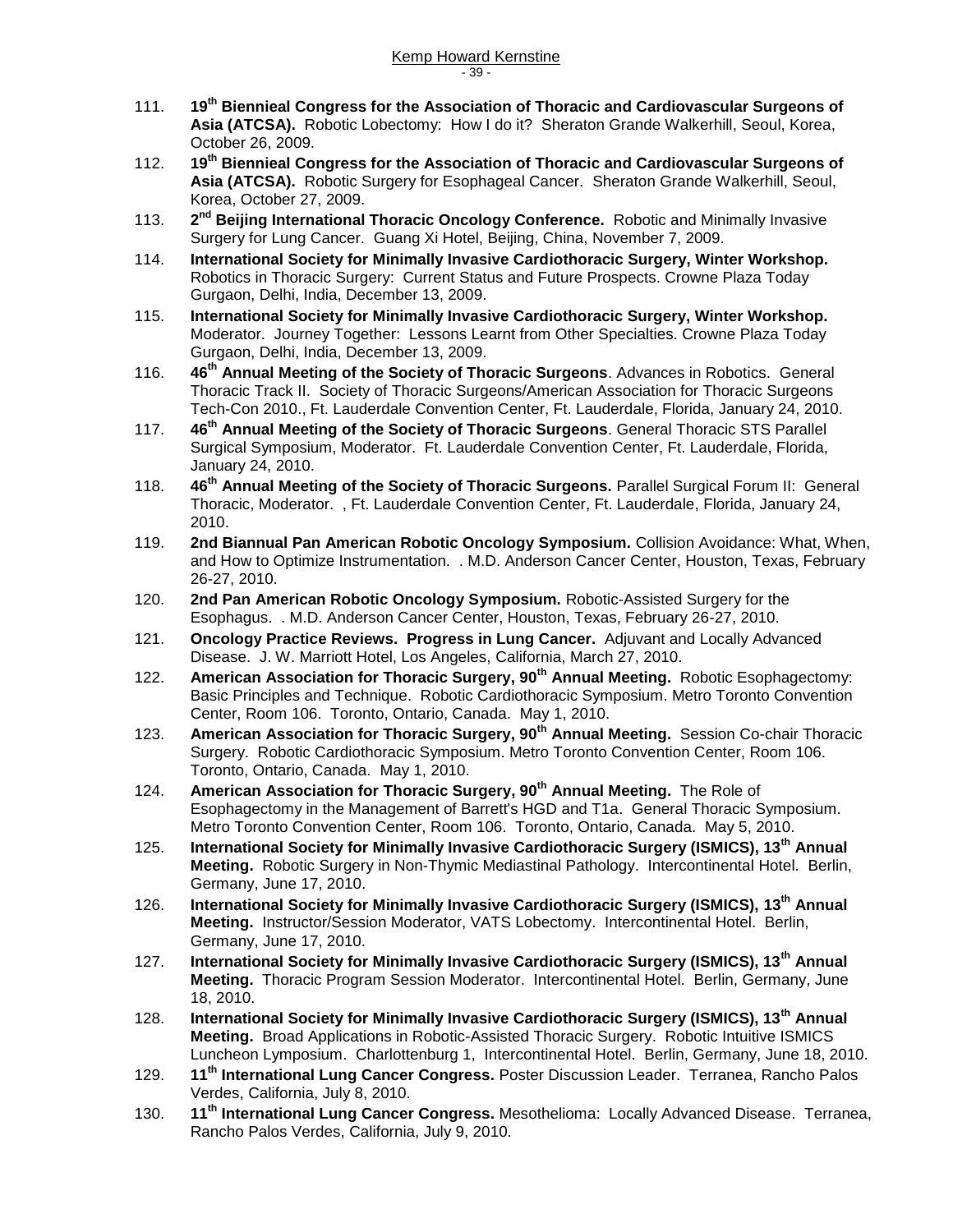- 131. **11th International Lung Cancer Congress.** Personalized Medicine Panel for Mesothelioma. Terranea, Rancho Palos Verdes, California, July 9, 2010.
- 132. **11th International Lung Cancer Congress.** ACOSOG: Review of Clinical Trials. Terranea, Rancho Palos Verdes, California, July 8, 2010.
- 133. **University of California, Irvine Minimally Invasive Surgery Symposium.** Robotic Management of Lung Cancer. Terranea, Rancho Palos Verdes, California, August 21, 2010.
- 134. **24th EACTS The European Association for Cardio-Thoracic Surgery**. Robotic Esophagectomy: Basic Principles and Techniques. Crowne Plaza Hotel, Geneva, Switzerland, September 14, 2010.
- 135. **Clinical Robotic Surgery Association (CRSA), 2nd Worldwide Congress**. Robotic Esophagectomy: What Technique? University of Chicago, Illinois, Forum, Chicago, Illinois, October 1, 2010.
- 136. **Clinical Robotic Surgery Association (CRSA), 2nd Worldwide Congress**. Moderator: Specialty Session-Thoracic. University of Chicago, Illinois, Forum, Chicago, Illinois, October 1, 2010.
- 137. **2010 Multidisciplinary Symposium in Thoracic Oncology, ASCO/ASTRO/IASLC/University of Chicago**. Moderator/Presenter Poster Session. Chicago Hilton, Chicago, Illinois, December 10, 2010.
- 138. **Cardio-Thoracic Robotic Course, Level II**; 23-26 February 2011, Strasbourg, France. Anatomy and Skillset review, February 26, 2011.
- 139. **General Thoracic Surgery Club**. Robotic vs VATS Lobectomy: Debate. South Seas Island Resort, Captiva Island, Florida, March 4, 2011.
- 140. **International Society for Minimally Invasive Cardiothoracic Surgery (ISMICS), 14th Annual Meeting.** Comparison and Review of Techniques for Esophagectomy and Giant Paraesophageal Hiatal Hernia Repair. Washington, D.C., June 8, 2011.
- 141. **14th World Conference on Lung Cancer, IASLC**. Robotic Resections, Superior Sulcus Tumors with N2 Disease. Amsterdam, The Netherlands July 6, 2011.
- 142. **International Lung Cancer Congress.** Surgical Approaches to Locally Advanced NSCLC, August 11, 2011; Impact and Application of the IASLC Staging Project, August 12, 2011; Cooperative Group Update: American College of Surgeons Oncology Group, August 13, 2011. Carlsbad, CA.
- 143. **Yonsei Severance.** Perspectives on Robotic Thoracic Surgery, August 25, 2011; Set-up of a Robotic Lobectomy Program, August 25, 2011. Seoul, Korea.
- 144. **Thoracic Surgery Summit.** BEST OPERATION FOR SMALL EARLY STAGE LUNG CANCER: Robotic Lobe, October 7, 2011; Robotic Esophagectomy October 8, 2011. Boston, MA.
- 145. Clinical Robotic Surgery Association. 3<sup>rd</sup> Worldwide Congress. Robotic Esophagectomy, November 4, 2011. Houston, Texas.
- 146. **Society of Thoracic Surgeons.** Discussant/Reviewer: J. Maxwell Chamberlain Memorial Paper for General Thoracic Surgery: Amiodarone Prophylaxis For Atrial Fibrillation In Patients Undergoing Surgery For Lung Cancer—A Controlled, Randomized, Double-Blinded Trial, January 30, 2012. Reviewer/Poster Judge for Poster Session, January 30, 2012. Fort Lauderdale, FL.
- 147. **Strategies for Integrating Biomarkers into Clinical Development of New Therapies for Lung Cancer: A Joint NCI-TMSC-FDA Workshop.** Panelist, February 2-3, 2012. Bethesda, MD.
- 148. **21 Century Cardiothoracic Surgical Society.** Surgical Robotic Training: Optimal Approach, February 17, 2012. Boca Raton, FL.
- 149. **Southwest Oncology Group 2012 Spring Meeting.** Mesothelioma Quality of Life. April 12, 2012. San Francisco, CA.
- 150. **International Society for Minimally Invasive Cardiothoracic Surgery 2012 Annual Meeting.** Course Director, Robotic Thoracic Course. May 30, 2012. Los Angeles, CA.
- 151. **13th International Lung Cancer Congress.** Panel Chair, Impact and Application of the IASLC Staging Project, July 19, 2012. Huntington Beach, CA.
- 152. **13th International Lung Cancer Congress.** Surgical Approaches to Locally Advanced NSCLC, July 19, 2012. Huntington Beach, CA.
- 153. **13th International Lung Cancer Congress.** Panelist, Combined Modality Therapy. July 19, 2012. Huntington Beach, CA.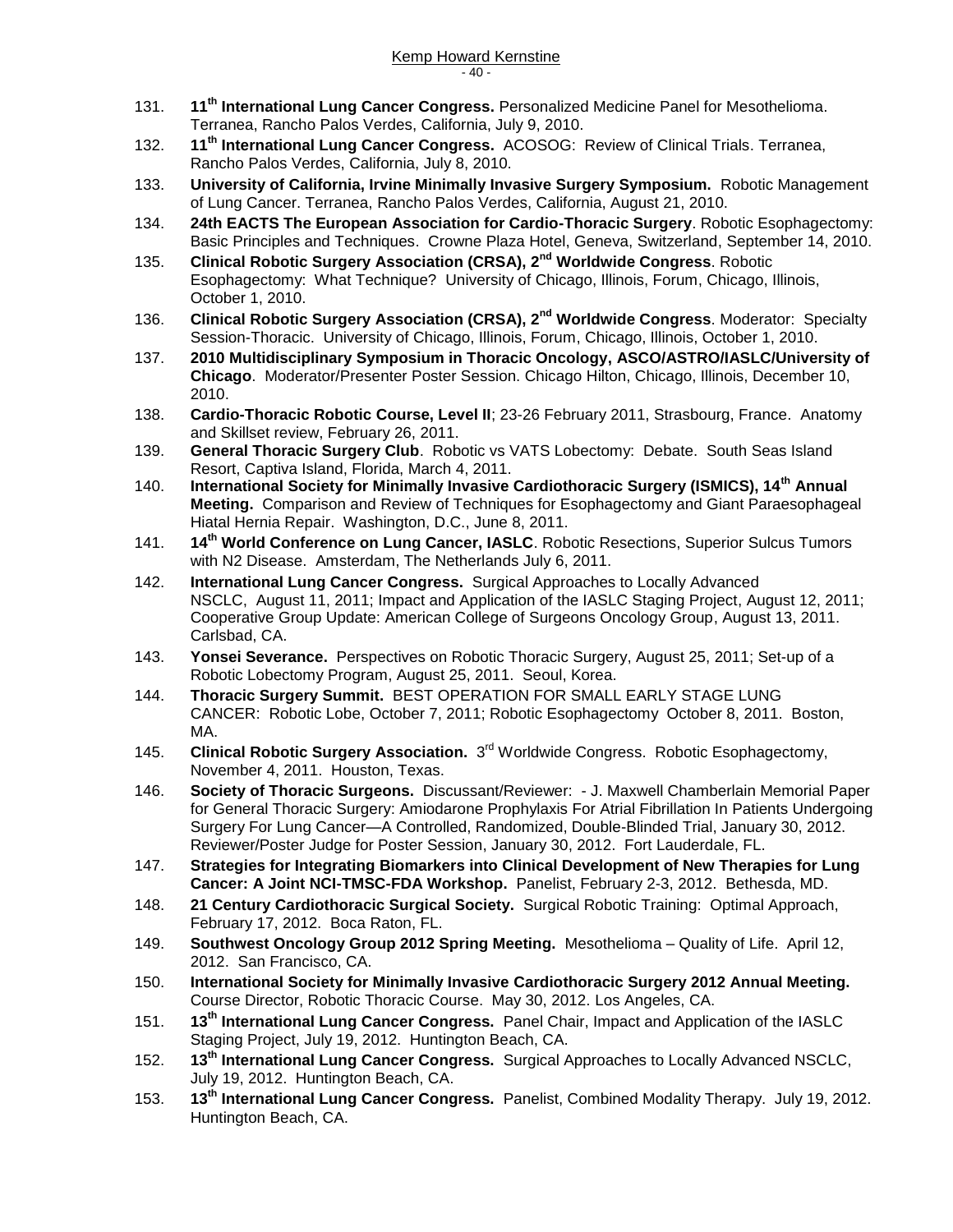- 154. **13th International Lung Cancer Congress.** Multidisciplinary Tumor Board Workshop. July 19, 2012. Huntington Beach, CA.
- 155. **13th International Lung Cancer Congress.** ACOSOG update. July 21, 2012. Huntington Beach, CA.
- 156. **65th Annual Koppa Conference.** Robotic Lung Cancer Surgery. August 11, 2012. Hunt, TX.

#### *VISITING PROFESSORSHIPS*

- 1. **University of Iowa** College of Medicine Visiting Professor Lecture, Broadlawns Medical Center, Des Moines, Iowa, Lung Reduction, January 15, 1998.
- 2. **University of Iowa** College of Medicine Visiting Professor Lecture, Marian Health Center, Sioux City, Iowa, Lung Mass: Evaluation and Treatment, February 25, 1998.
- 3. **University of Iowa** College of Medicine Visiting Professor Lecture, Northeast Iowa Family Practice Residency Program, Waterloo, Iowa, Lung Cancer: State of the art; Lung Mass: Evaluation and treatment, May 13, 1998.
- 4. **Columbia University**, Division of Thoracic Surgery. New York City, NY. Robotic Thymectomy. April 7-9, 2004.
- 5. **University of California, Los Angeles**. Division of Thoracic Surgery. Los Angeles, CA. Current Surgical Treatment Options in Esophageal Cancer. June 10, 2005.
- 6. **University of California at Davis**, Department of Surgery. April 18, 2006.
- 7. **Bakersfield/Kern Medical Center General Surgery**. Esophageal Cancer. Bakersfield, California September 6, 2006
- 8. **Harbor/University of California Los Angeles**, Grand Rounds Pulmonary Medicine. Lung Cancer Update. Torrance, California December 12, 2007.
- 9. **University of Illinois at Chicago**. Grand Rounds for Department of Surgery. C. Thomas Bombeck Memorial Lecture. Robotic Esophagectomy for Esophageal Cancer. Neuropsychiatric Institute Auditorium, Chicago, Illinois, May 20, 2009.
- 10. **Roswell Park Cancer Institute**. Grand Rounds or Department of Surgery. Robotic Esophagectomy: And Involving Minimally-Invasive Solution to a Worldwide Health Problem. Buffalo, New York, February 9-10, 2010
- 11. **Brown University.** Vargus Lecture, Rhode Island Hospital, Providence, RI. "Houston, we have a problem….The Potential Demise of Surgical Robotic Technology". April 2, 2012. "Addressing the Perturbation of Surgery in the Thoracic Surgical Patient"**.** April 3, 2012.

#### *OTHER PRESENTATIONS*

- 1. Lung Cancer Program, Progress Report and Strategic Plans, City of Hope Clinical And Scientific Executive Team and Program Leadership Meetings, City of Hope Campus. January 18, 2006.
- 2. Robotic Thoracic Surgery. Intuitive Surgical Booth. Hynes Convention Center, Boston Massachusetts, May 12, 2009.

### IV. SERVICE

A. *OFFICES HELD IN PROFESSIONAL ORGANIZATIONS* (least to most recent)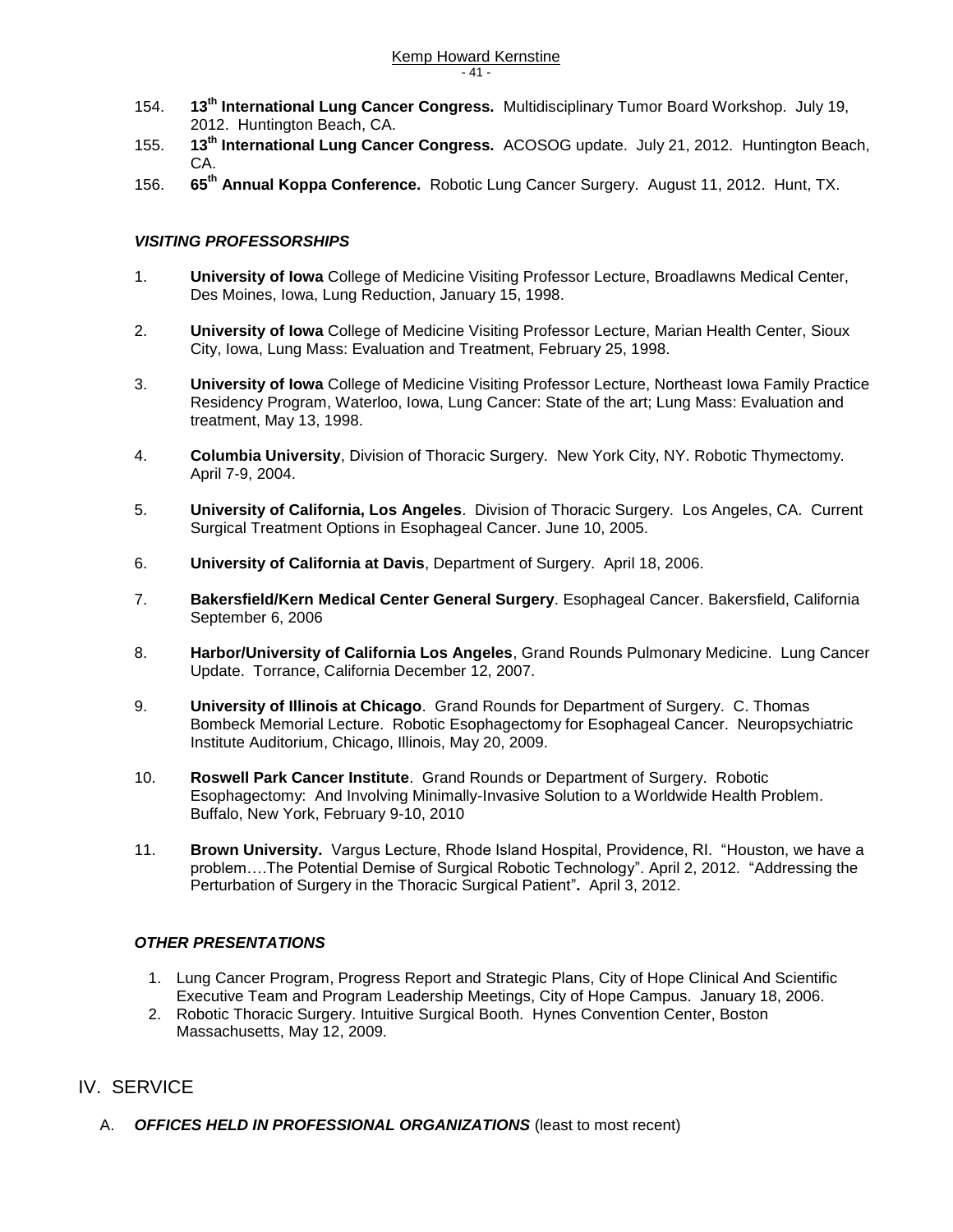#### *EDITORSHIPS*

- 2004- Editorial Board for *Innovations: Technology and Techniques in Cardiothoracic and Vascular Surgery*.
- 2007-2009 Editorial Board for *Journal of Clinical Oncology*

2007- Section Editor for Thoracic Diseases in *Innovations: Technology and Techniques in Cardiothoracic and Vascular Surgery*

#### *EDITORIAL REVIEWER FOR SCIENTIFIC MANUSCRIPTS AND JOURNALS*

- 1990 Abstract Review "Forms of Therapy", American Diabetes Association's 50<sup>th</sup> Annual Meeting, Atlanta, GA, June 16-19, 1990. 1989-90 Reviewer for *Transactions of the American Society of Artificial Internal Organs* 1988-90 Editorial reviewer for *Diabetes Care* 1997- Editorial reviewer for *Anesthesiology* 1997- Ad hoc reviewer for the *Journal of Anesthesiology* 1999- Reviewer for *Surgical Laparoscopy, Endoscopy and Percutaneous Techniques* 1999- Editorial reviewer for *American College of Chest Physicians* 1999- Editorial reviewer for *The Journal of Thoracic and Cardiovascular Surgery* 1999- Editorial reviewer for *The Annals of Thoracic Surger*y 2000- Editorial reviewer for *The Annals of Surgery*  2000- Editorial reviewer for *Heart and Lung Transplantation* 2000- Editorial reviewer for *International Journal of Nuclear Medicine* 2000- Editorial reviewer for *Spine* 2004- Editorial reviewer for the *Journal of Surgical Oncology* 2005- Editorial reviewer for *American College of Physicians*, PIER Website*, Myasthenia Gravis* 2006- Editorial reviewer for *Diseases of the Esophagus* 2006- Editorial reviewer for *The Annals of Surgical Oncology* 2007- Editorial reviewer for Journals: *The Oncologist* 2008- Ad hoc reviewer for *Gastrointestinal Research* 2009- Editorial reviewer for *Diseases of the Colon and Rectum*
- 2009- Editorial reviewer for *Cancer*
- 2010- Editorial reviewer for the *Journal of Robotic Surgery*
- 2010- Editorial reviewer for the *Journal of Thoracic Oncology*
- 2009- Editorial reviewer for *Clinical Lung Cancer*
- 2010- Editorial reviewer for *Nature Reviews in Clinical Oncology*
- 2012- Editorial reviewer for *Archives of Surgery*
- 2013- CME Associate Editor of *The Annals of Thoracic Surgery*

#### *DEPARTMENTAL, COLLEGIATE, UNIVERSITY AND NATIONAL COMMITTEES*

- 1995-2004 CALGB Surgery Committee
- 1997-2004 Thoracic Oncology Group, University of Iowa
- 1996-1998 Ad Hoc Trauma Service Advisory Subcommittee, University of Iowa
- 1996-1998 Esophageal Disease Interest Group, University of Iowa
- 1997-2000 Operating Room General Thoracic Surgery Group, University of Iowa
- 1997-1998 Originator and Member of the Cancer Center Oncology Clinical Trial Group
- 1997-1998 INFORMM Committee
- 1997-2000 Cancer Center Executive Committee
- 1997-1998 Structured Charting Group, INFORMM System
- 1997-1998 Contact Summary Task Force, INFORMM System
- 1997-2000 Marketing Subcommittee, Clinical Cancer Center
- 1997-1998 Referral Network System Development Committee
- 1997-1999 PET Center Task Force
- 1997-2004 General Thoracic Clinical Management Team
- 1997-2004 The University of Iowa Cancer Center, full membership
- 1999 Search Committee for Chief of Nuclear Medicine
- 1999 Search Committee for Chairman of Pathology
- 1999-2003 Smoking Policy Committee for the University of Iowa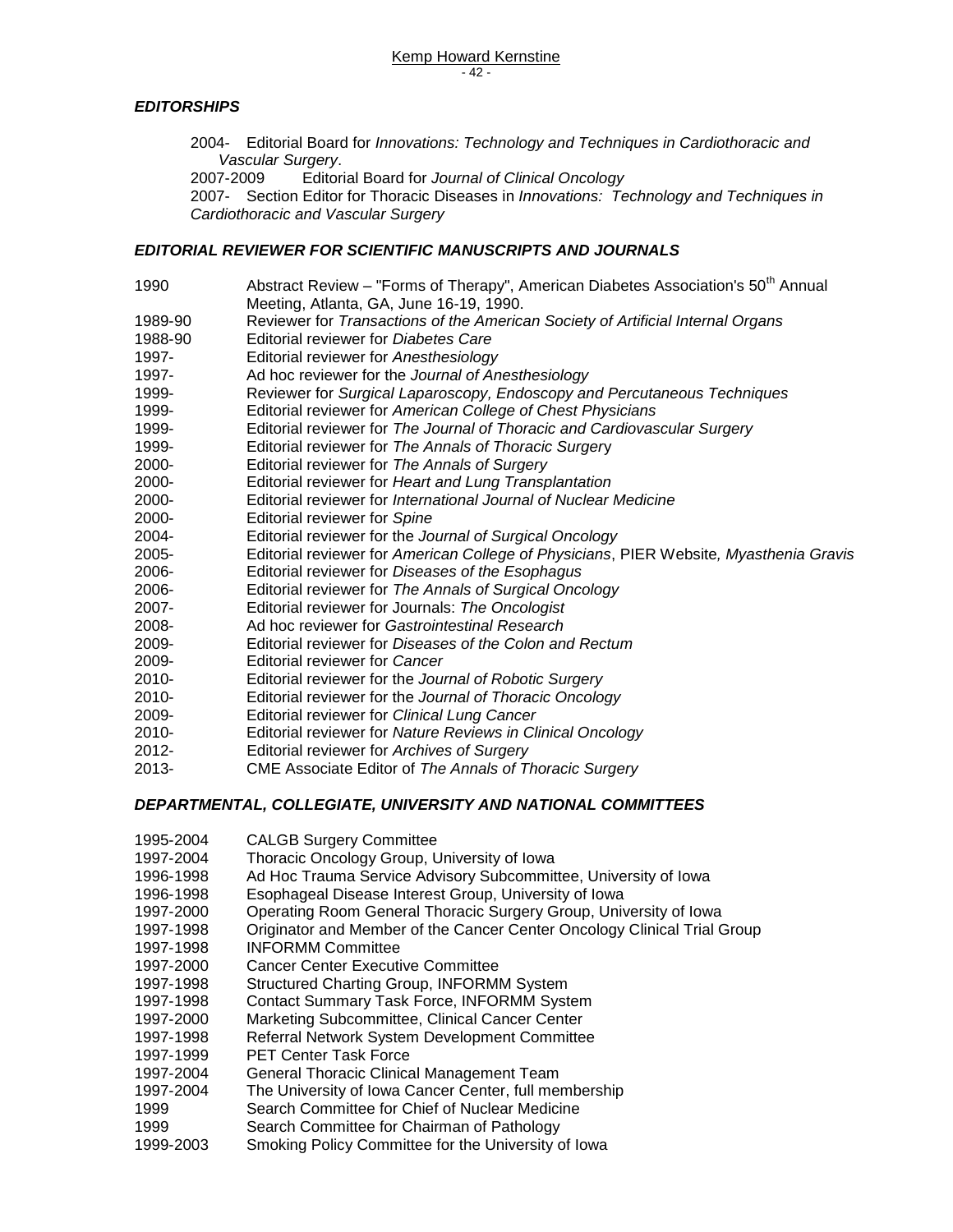## Kemp Howard Kernstine

- 43 -

| 1999-2000     | Bronchoscopy Committee for the University of Iowa                                        |
|---------------|------------------------------------------------------------------------------------------|
| 1996-2004     | Pharmacy and Therapeutics/Pain Management Subcommittee                                   |
| 1998          | Society of Thoracic Surgeons Relative Value Update Committee                             |
| 2001          | 3JPE Thoracic Surgery Transfer Committee                                                 |
| 1998-2004     | <b>Children's Oncology Group Committee</b>                                               |
| 1999          | <b>Bronchoscopy Committee</b>                                                            |
| 2000-2001     | American College of Chest Physicians                                                     |
|               | Panel Member for the Development of a Consensus Statement for the Treatment              |
|               | of Lung Cancer                                                                           |
|               | Writing Committee "Special Circumstances"                                                |
| 1995-2004     | Cancer and Leukemia Group B, Vice Chairman of The Thoracic Sub-Committee                 |
|               | Respiratory Committee, Core Member                                                       |
|               | <b>Surgery Member</b>                                                                    |
|               | Thoracic Surgery Group Member                                                            |
| 2003-2011     | The Society of Thoracic Surgeons National Leadership Appointment to the Workforce on     |
|               | <b>Clinical Trials committee</b>                                                         |
|               |                                                                                          |
| 2003-2004     | Chair of the Society of Thoracic Surgeons Taskforce for the Clinical Research Training   |
|               | Program                                                                                  |
| 2001          | <b>ACOSOG Audit Committee</b>                                                            |
| $2001 -$      | American College of Surgeons Thoracic Organ Site Executive Committee                     |
| 2004          | Veterans Administration Hospital, Thoracic Surgical Consent Committee, Chairman-Mark     |
|               | Block MD, MUSC.                                                                          |
| 2004-2010     | Member of the Directors Committee for the Division of Surgery, City of Hope National     |
|               | <b>Medical Center</b>                                                                    |
| 2004-2005     | Technical Expert Panel (TEP) for the Agency for Healthcare Research and Quality (AHRQ)   |
|               | Small Cell Lung Cancer Management Project                                                |
| 2004-2005     | Program Committee, Lung Cancer, American Society of Clinical Oncologists, 2005           |
|               | Orlando, Florida Meeting                                                                 |
| 2005-         | Southwest Oncology Group (initiate member beginning September, 2005)                     |
|               | <b>Respiratory Committee</b>                                                             |
|               | <b>Surgery Committee</b>                                                                 |
|               | <b>Thoracic Surgery Subcommittee</b>                                                     |
|               | Esophageal/Gastric Subcommittee                                                          |
|               | <b>Correlative Sciences Committee</b>                                                    |
| 2007-         | Lung Cancer Executive Committee                                                          |
| 2004-2008     | City of Hope Clinical Research Information Management Subcommittee                       |
| 2004-2006     | City of Hope Web Executive Steering Committee                                            |
| 2004-2007     | City of Hope Prioritization of FY05-FY07 Patient Care IM Strategic Initiatives Committee |
| 2004-2006     | <b>ACOSOG Education Committee</b>                                                        |
| 2005-2006     | Technical Expert Panel (TEP) for the Agency for Healthcare Research and Quality (AHRQ)   |
|               | Small Cell Lung Cancer Management Project                                                |
|               |                                                                                          |
| 2005          |                                                                                          |
|               | NIH Summit on Medical Device Development: Challenges and Opportunities, Bethesda,<br>MD. |
|               |                                                                                          |
| 2005-2010     | City of Hope Program Leaders Committee                                                   |
| 2004-2006     | City of Hope Web Information Management                                                  |
| 2005-2007     | City of Hope Database Steering Committee                                                 |
| 2005-2010     | City of Hope Surgical Services Committee                                                 |
| 2005-2006     | Clinical and Scientific Executive Team for City of Hope Strategic Plan 2006              |
| 2005-2006     | <b>CRIME Subcommittee</b>                                                                |
| 2005-         | American College of Surgeons Esophageal Surgery Club                                     |
| 2005-2006     | Working Group to Develop a Consensus on Small Cell Lung Cancer, American Health          |
|               | Research Quality, AHRQ                                                                   |
| Nov. 7, 2005  | Robotics in Thoracic Surgery, Intuitive Surgery, Sunnyvale, CA, November 7, 2005         |
| 2005          | Scientific Leadership Council in Lung Cancer, Coalition of Cancer Cooperative Groups     |
|               | Program Committee, Lung Cancer; American Society for Clinical Oncology                   |
| Aug-Oct, 2006 | Computer Information Selection Committee, City of Hope.                                  |
| 2007          | Task Force for Consensus Statement on Video-Assisted Lobectomy with the International    |
|               | Society of Cardiothoracic Surgery. Hotel Regina, Paris, France. April 12-16, 2007.       |
|               |                                                                                          |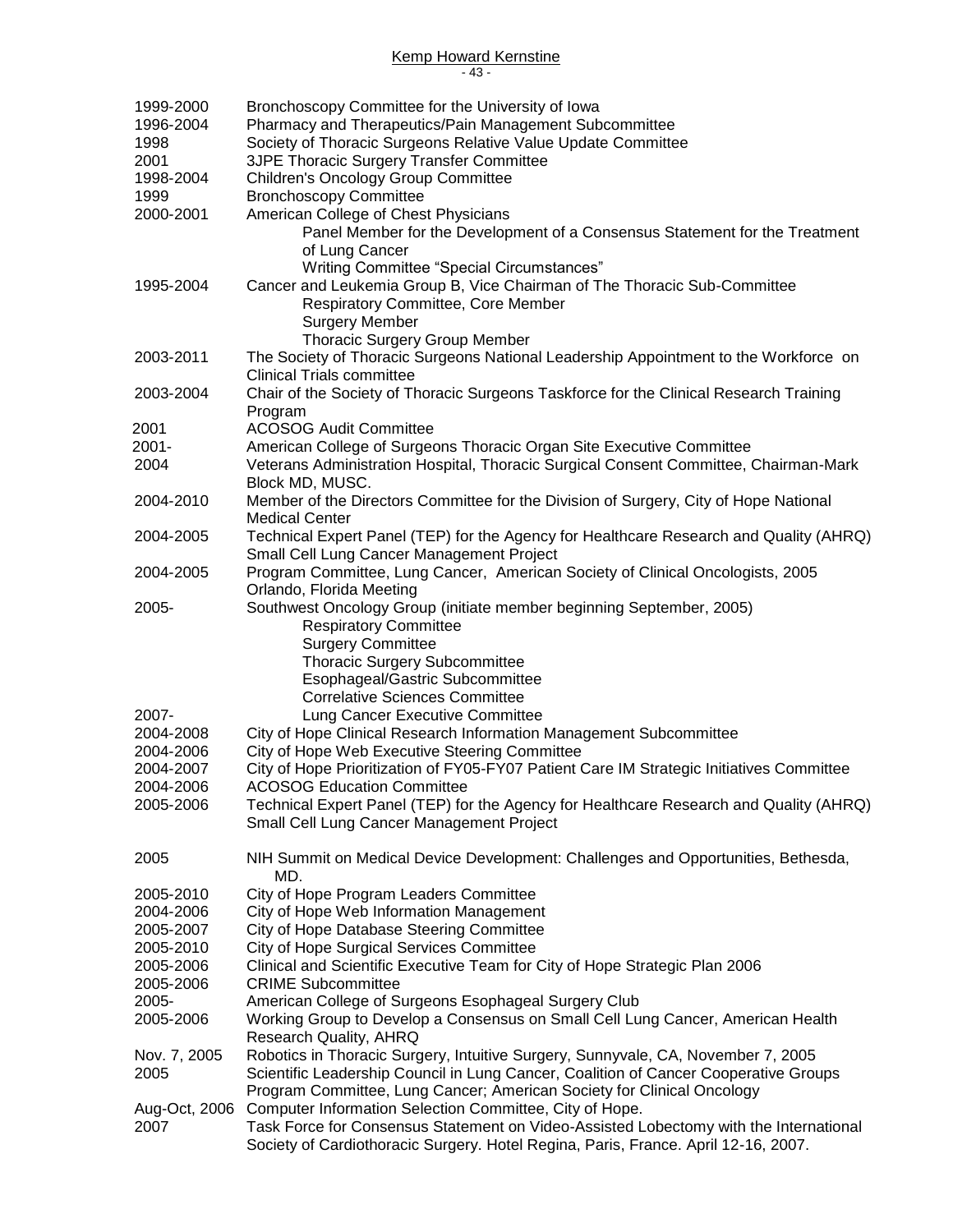| 2007                | Chairman, Thoracic Development Committee, International Society for Minimally Invasive<br>Cardiothoracic Society                                                                                                                                                                 |
|---------------------|----------------------------------------------------------------------------------------------------------------------------------------------------------------------------------------------------------------------------------------------------------------------------------|
| 2007                | Guest Examiner, American Board of Thoracic Surgery, Oral Board Examinations, Marriott-<br>Suites O'Hare, Chicago, Illinois, May 31-June 2, 2007                                                                                                                                  |
| 2007-2008           | National Cancer Institute Epidermal Growth Factor Receptor Task Force.                                                                                                                                                                                                           |
|                     | Oct. 17-26, 2007 National Cancer Institute, Epidemiology, International Esophageal and Cardia Cancer<br>Working Group, Trip to Linzhou and 2 <sup>nd Esophageal &amp; Cardia Cancer Conference and the</sup><br>8 <sup>th</sup> National Conference on Esophageal Cancer (China) |
| Aug, 2007-Jun, 2008 | Program Committee, The International Society for Minimally Invasive<br>Cardiothoracic Surgery (ISMICS) 11 <sup>th</sup> Annual Meeting                                                                                                                                           |
| Aug, 2007-Jun, 2008 | Course Director, Thoracic Surgery PostGraduate Course, The International<br>Society for Minimally Invasive Cardiothoracic Surgery (ISMICS) 11 <sup>th</sup> Annual Meeting,<br><b>Boston</b>                                                                                     |
| Aug-Oct, 2008       | Search Committee, Chairman of the Basic and Translational Science Committee,<br>American College of Surgeons Oncology Group                                                                                                                                                      |
| Nov, 2007-Nov, 2008 | Program Committee, ASTRO/ASCO/IASLC/University of Chicago, 2008 Chicago<br>Multidisciplinary Symposium in Thoracic Oncology, November 13-15, 2008, Chicago,                                                                                                                      |
| 2008-2010           | Illinois.<br>Surgical Symposia Task Force, Society of Thoracic Surgeons (3-year term)                                                                                                                                                                                            |
| 2008-2010           | Council Member; Quality, Research and Patient Safety, Society of Thoracic Surgeons                                                                                                                                                                                               |
| 2008-               | International Science Committee, International Association for the Study of Lung Cancer                                                                                                                                                                                          |
| 2008                | Guest Examiner, American Board of Thoracic Surgery, Oral Board Examinations, Marriott-<br>Suites O'Hare, Chicago, Illinois, June 5-7, 2008                                                                                                                                       |
| 2008                | Chicago Thoracic Oncology Symposium Organizing Committee                                                                                                                                                                                                                         |
| 2008                | American College of Surgeons Oncology Group (ACOSOG) Basic Science Chair Search<br>Committee                                                                                                                                                                                     |
| 2008                | American Association for Thoracic Surgery (AATS) Annual Meeting Abstract Reviewer for<br>2009 Meeting                                                                                                                                                                            |
| Aug, 2008-Jun, 2009 | Course Director, Thoracic Surgery PostGraduate Course, The International<br>Society for Minimally Invasive Cardiothoracic Surgery (ISMICS) 11 <sup>th</sup> Annual Meeting,<br><b>Boston</b>                                                                                     |
| 2009                | World Lung Cancer Congress, Annual Meeting, Abstract Reviewer                                                                                                                                                                                                                    |
| 2009                | World Lung Cancer Congress, Annual Meeting, Scientific Advisory Committee                                                                                                                                                                                                        |
| 2009                | Society of Thoracic Surgeons, 46 <sup>th</sup> Annual Meeting, Abstract Reviewer                                                                                                                                                                                                 |
| 2009                | Society of Thoracic Surgeons, 46 <sup>th</sup> Annual Meeting Committee, Co-Chair                                                                                                                                                                                                |
| 2009                | Society of Thoracic Surgeons, Surgical Symposia TaskForce, TaskForce Chairman                                                                                                                                                                                                    |
| 2009                | American Association for Thoracic Surgery (AATS) Ad Hoc Abstract Reviewer for 2010<br>Meeting                                                                                                                                                                                    |
| 2009                | Clinical Robotic Surgery Association, Founding Member and Scientific Advisory for 2009<br>Meeting                                                                                                                                                                                |
| 2009-               | Bylaws Committee, International Association for the Study of Lung Cancer                                                                                                                                                                                                         |
| 2010-               | Mesothelioma Advisory Board, International Staging Committee of the International                                                                                                                                                                                                |
|                     | Association for the Study of Lung Cancer (IASLC)                                                                                                                                                                                                                                 |
| 2010-2011           | International Scientific Committee for the 14 <sup>th</sup> World Congress for Lung Cancer (WCLC),<br>Amsterdam.                                                                                                                                                                 |
| 2010                | Society of Thoracic Surgeons, 47 <sup>th</sup> Annual Meeting, Abstract Reviewer                                                                                                                                                                                                 |
| 2010                | 2010 Chicago Multidisciplinary Symposium in Thoracic Oncology Conference, Abstract<br>Reviewer                                                                                                                                                                                   |
| 2010                | 2010 Chicago Multidisciplinary Symposium in Thoracic Oncology Conference, Organizing<br>Committee                                                                                                                                                                                |
| 2010                | 2010 Chicago Multidisciplinary Symposium in Thoracic Oncology Conference, Scientific<br><b>Session Abstract Reviewer</b>                                                                                                                                                         |
| 2011                | Initial Lead for the Lung Cancer Screening Program, UTSW                                                                                                                                                                                                                         |
| 2011                | Leader for Tissue Bank improvement and Development of Universal Consent                                                                                                                                                                                                          |
| 2011                | Chairman, Clinical Robotics Committee, UTSW                                                                                                                                                                                                                                      |
| 2011                | Member, HLV Service Line Committee, UTSW                                                                                                                                                                                                                                         |
| 2011                | Member, Metabolic Imaging Committee, UTSW                                                                                                                                                                                                                                        |
| 2012                | Member, Credentials Committee, UTSW                                                                                                                                                                                                                                              |
| 2012                | Chairman, Revenue Cycle Workgroup, UTSW                                                                                                                                                                                                                                          |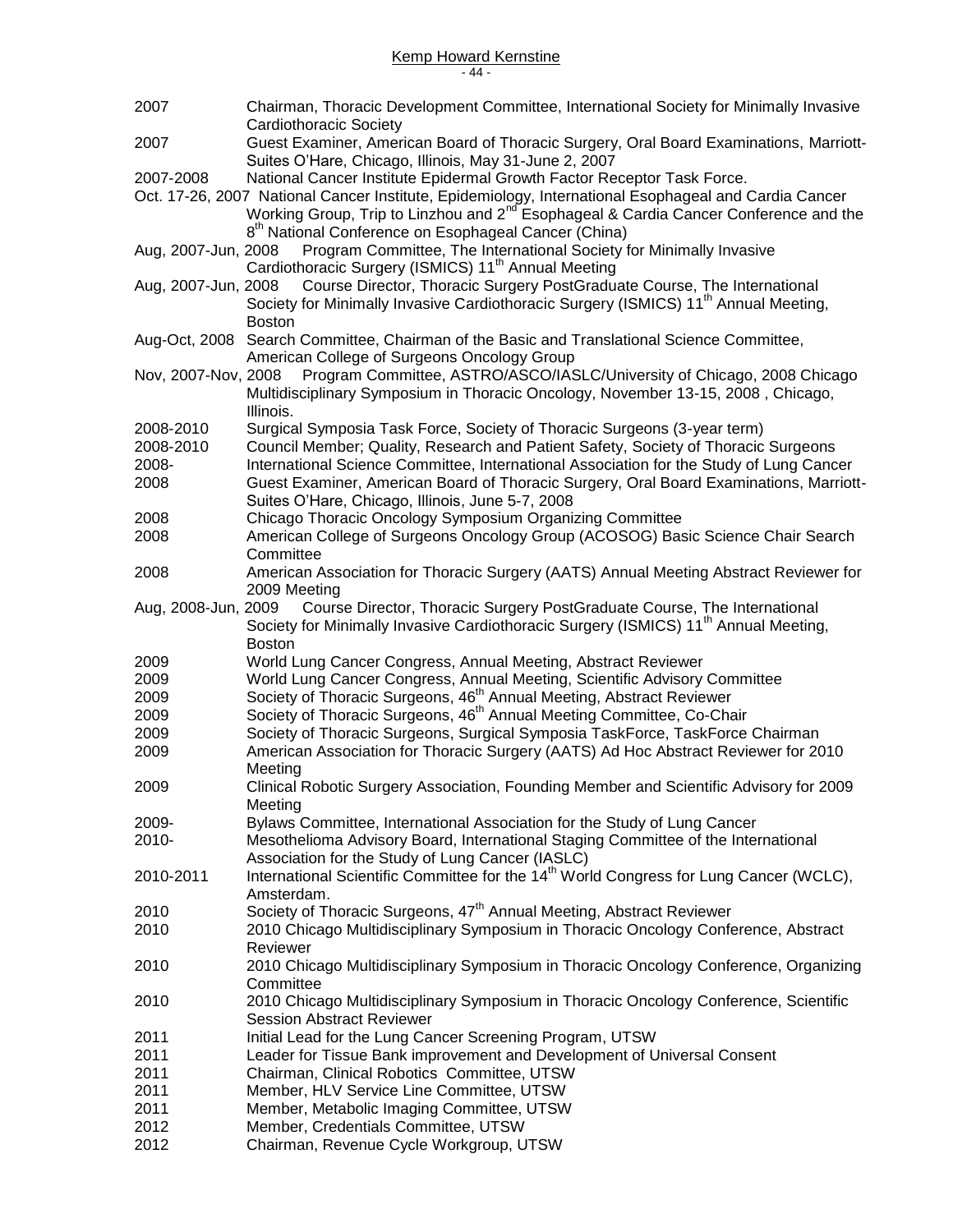#### Kemp Howard Kernstine - 45 -

- 2012 Member, Revenue Cycle Committee, UTSW
- 2012 Member, Simmons Cancer Committee, UTSW
- 2012 Member, Peer Review Committee, UTSW
- 2012 Member, Cancer Program Clinical Strategic Planning, UTSW
- 2012 Member, Ambulatory Services Committee, UTSW
- 2012 Member, Mentoring Committee, UTSW
- 2012 Member, Promotions and Tenure Committee, UTSW
- 2012 Member, Oncology Service Line Clinical Executive Committee, UTSW

#### *DEPARTMENTAL, COLLEGIATE, UNIVERSITY AND NATIONAL SERVICE POSITIONS*

- 1. Clinical Investigator, National Cancer Institute Cancer and Leukemia Group B ID#4351, Cadre Member Surgical Modality Committee
- 2. Vice Chairman, Thoracic Surgery Sub-Committee, Cancer and Leukemia Group B
- 3. Surgical Principal Investigator, University of Iowa, Cancer and Leukemia Group B
- 4. American College of Surgeons Oncology Group, Thoracic Committee
- 5. University of Iowa Cancer Center Membership. 1996-2004
- 6. Department of Surgery Site Visit Faculty Core Group, University of Iowa, May 29, 2002
- 7. Continuous IV Insulin Guideline Committee
- 8. Veteran's Administration Medical Center Thoracic Surgical Consent Forms Committee, Mark Block, MD, Chair. 2004.
- 9. Vice Chairman, Workforce on Clinical Trials, Society of Thoracic Surgeons, 2003 to present.
- 10. Co-Chairman, Clinical Research Training Program, Society of Thoracic Surgeons, 2003 to present.
- 11. City of Hope Comprehensive Cancer Center membership. 2004-2010.
- 12. Program Committee, Lung Cancer; Co-Chairman Lung Cancer II and Poster Session, American Society Clinical Oncology Annual Meeting, Orlando, Florida. May 23, 2005.
- 13. Committee Member, Web Information Management System Committee, City of Hope National Medical Center. 2004 to present.
- 14. Member of the Directors Committee for the Division of Surgery, City of Hope National Medical Center.
- 15. Judge for Poster Session. 2nd Annual Poster Session Collaboration: Synergy for Success. Postdoctoral Program. Cooper Auditorium. City of Hope Medical Center and Beckman Research Institute, Duarte, California, July 24, 2009.
- 16. Abstract reviewer. Society of Thoracic Surgeons Annual meeting. 7 hours 2011
- 17. Harold C. Simmons Comprehensive Cancer Center membership. 2011-

### *RELEVANT COMMUNITY INVOLVEMENT*

- *Director,* Thoracic Malignancies: Prevention, early diagnosis and treatment. Continuing medical education symposium, Iowa City, IA, March 12-13, 1999.
- *Director,* Iowa teens take charge against tobacco. Iowa City, IA, March 12-13, 1999.
- *Director,* Breath of Fresh Air Days. Iowa City, Coralville, IA and Johnson County in the state of Iowa, March 12-13, 1999.

*Director,* Lung Cancer: An Evidenced-Based Approach to Successful Treatment. Continuing medical education symposium. Duarte, CA, October 22, 2005

*Director,* Focus on Thoracic Malignancies. Cooper Auditorium, Duarte, California, October 22, 2005.

Ongoing lectures to schools, classrooms and lay-groups – Tobacco abuse and treatment of thoracic cancers

#### *OTHER*

#### University of Iowa

1. Human Participant Protections Education for Research Teams (NIH) Iowa Statistical Data on Lung Cancer and Esophageal Cancer